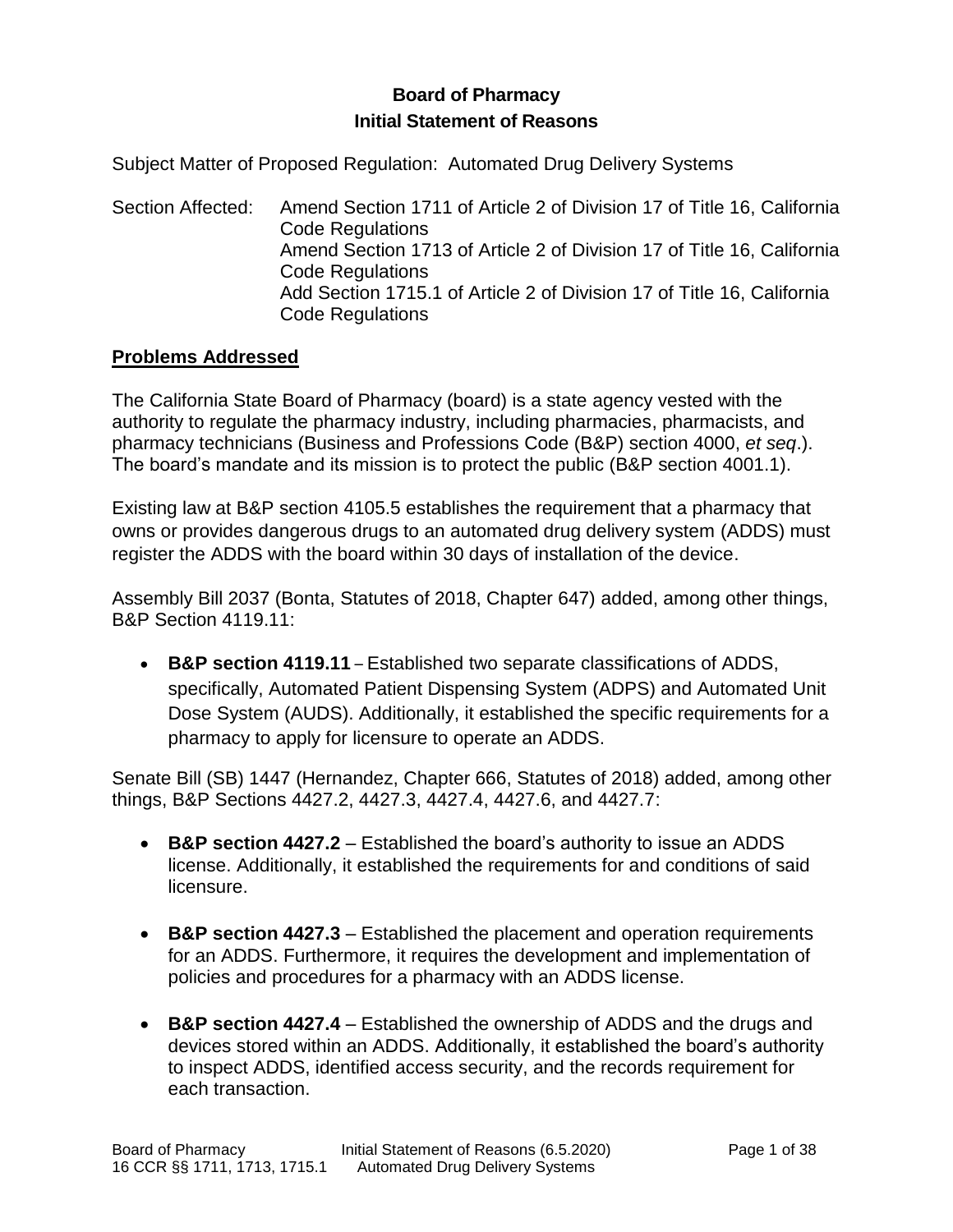- **B&P section 4427.6** Established additional requirements for automated patient dispensing systems (APDS), which is an ADDS used by patients to receive patient specific medication. Additionally, it requires that incidents involving a complaint, error, or omission be reviewed as part of the pharmacy's quality assurance program.
- **B&P section 4427.7** Established the requirement for a pharmacy to complete a self-assessment relating to the use of the ADDS. Additionally, it established the recordkeeping and quality assurance requirements.

Previously, pharmacy law did not allow for the licensure of an ADDS. This proposal will amend 16 CCR section 1711 to require that records related to the use of an ADDS developed as part of the quality assurance review, established by B&P section 4427.6(i), be submitted to the board. Additionally, this proposal will amend 16 CCR section 1713 to align the board's regulation with the newly established APDS license and clarify its use. Finally, this proposal will add 16 CCR section 1715.1 to identify the specific requirements for the completion of the self-assessment with respect to the use of ADDS as required by B&P section 4427.7.

In order to effectively administer this alternative program, the board is required to promulgate regulations because it is not exempt from the rulemaking process under to Administrative Procedures Act.

## **Benefits**

This regulatory proposal benefits the health and welfare of California residents, as well as, benefiting employee safety and the state's environment. The proposed regulation will ensure that the board is aware of possible quality issues and/or complaints made with respect to the use of ADDS by requiring the quality assurance reports be submitted to the board. This will allow the board to inspect or investigate possible concerns with respect to the use of the systems. Additionally, the proposed regulation provides clarity to the regulated public with respect to APDS. This benefits the health and welfare of California residents by ensuring that they are properly counseled and their medications are appropriately labeled and accurately dispensed. Finally, the proposal identifies the specific requirements for the self-assessment form. The self-assessment form aids licensees in assessing their compliance with federal and state law and regulations. As the pharmacist-in-charge (PIC) completes the self-assessment form, they will identify any areas where the pharmacies use of an ADDS may be out of compliance. This awareness can increase self-correction and makes the ADDS inspection process more meaningful by providing useful information to the PIC about controlling statutes and regulations. This periodic review and accountability will result in increased consumer safety and will improve operations with respect to employee safety and the state's environment.

### **Specific Purpose of Proposed Changes and Rationale**

The board's proposal makes the following amendments: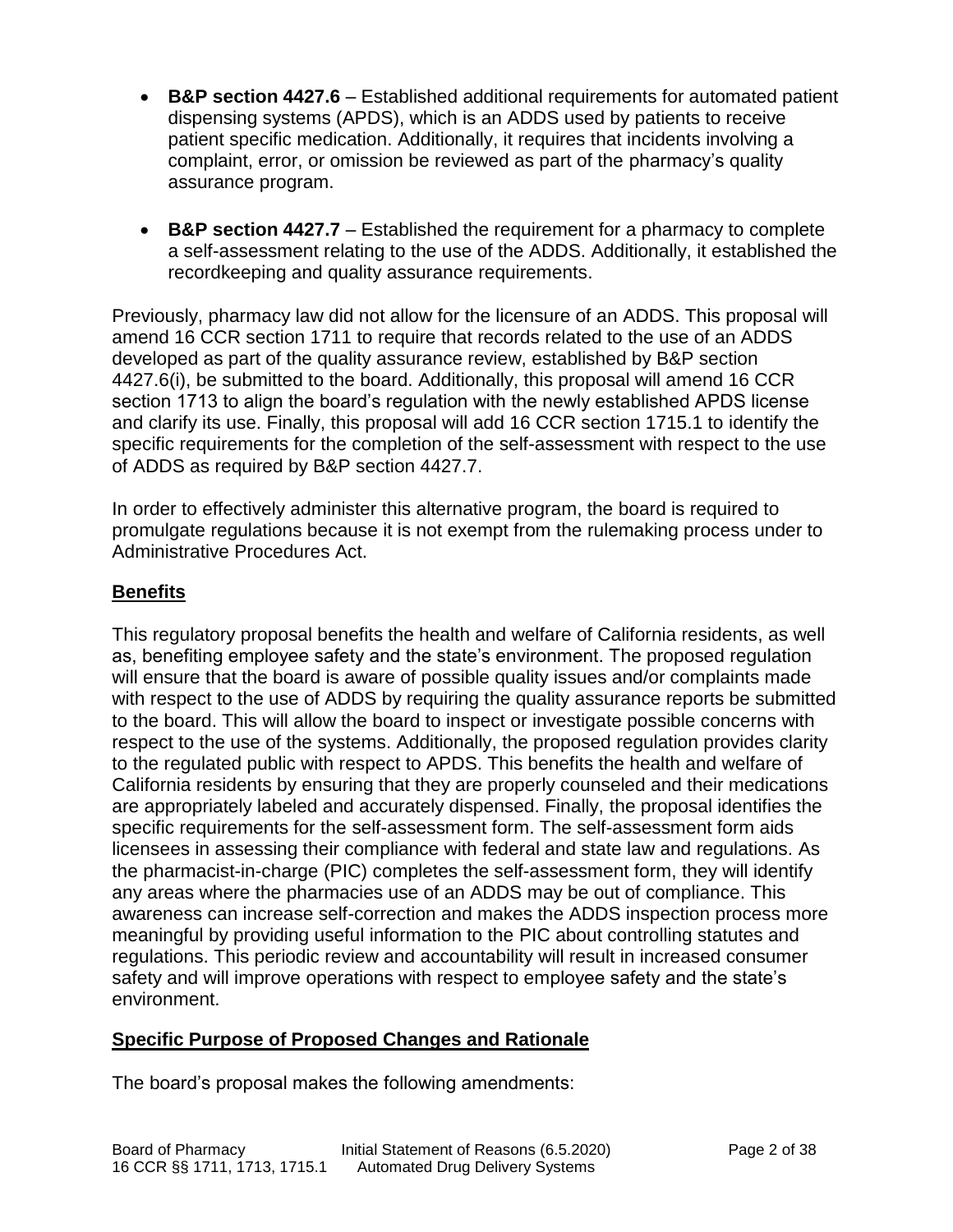# **Amend Section 1711 of Article 2 of Division 17 of Title 16 of the CCR**

Subdivision  $(e)(1) - (e)(4)$  is amended to remove the decimal after the number and place the number into parentheses. This change was completed for proper regulation text formatting and consistency within the board's regulations. This is a non-substantive change and will not have any regulatory effect.

Subdivision (f) is amended to add the requirement for any record developed during a quality assurance review of an ADDS be submitted to the board within 30 days of completion of the review. A quality assurance review is only completed when an error, complaint, or omission is identified. While existing law requires that the record of a quality assurance review be maintained within the pharmacy for at least one year, the board determined that the record of the review for an ADDS be submitted to the board to ensure that the board is aware of possible issues with the ADDS and allow the board the opportunity to inspect or investigate possible concerns with respect to the use of the ADDS. B&P section 4427.8 requires that the board report any possible safety concerns with respect to the use of ADDS to the state Legislature. In order to submit an accurate report to the Legislature, the board must review all quality assurance records to determine if a public safety concern exists.

The reference statutes were amended to add the appropriate section. Section "4427.7" of Business and Professions Code was added as reference.

### **Amend Section 1713 of Article 2 of Division 17 of Title 16 of the CCR**

The board is proposing to amend section 1713 to remove duplication and inconsistency between the regulation section and statute. Legislation enacted effective July 1, 2019 (SB 1447) altered the condition under which a pharmacy can operate an ADDS and established two new types of ADDS devices (APDS and AUDS). This proposed change amends the board's regulation to address the new APDS type of ADDS device. Section 1713 is amended to apply specifically to APDS instead of the general ADDS term.

The title is amended to add "must be to or from a licensed pharmacy" for increased clarity to the regulated public. The licensed pharmacy is responsible for the operation and maintenance of the APDS. Additionally, they are solely responsible for the drugs within the system and for the stocking or restocking on the system, as such, adding the additional phase to the title provided greater clarity that the prescription must be to or from the licensed pharmacy.

Throughout the entire regulation section, the terms "automated delivery device" or "device" have been amended to "automated patient dispensing system" or "APDS" to provide clarity to the regulated public that this regulatory section only applies to an APDS.

Subsection (d) was further amended to remove "previously dispensed" and add "to patients" for clarity. The term "previously dispensed" was removed as BPC 4427.6 allows for pharmacist consultation to occur via two-way telecommunication. As such, pharmacists can provide consultation for new prescriptions and the restriction to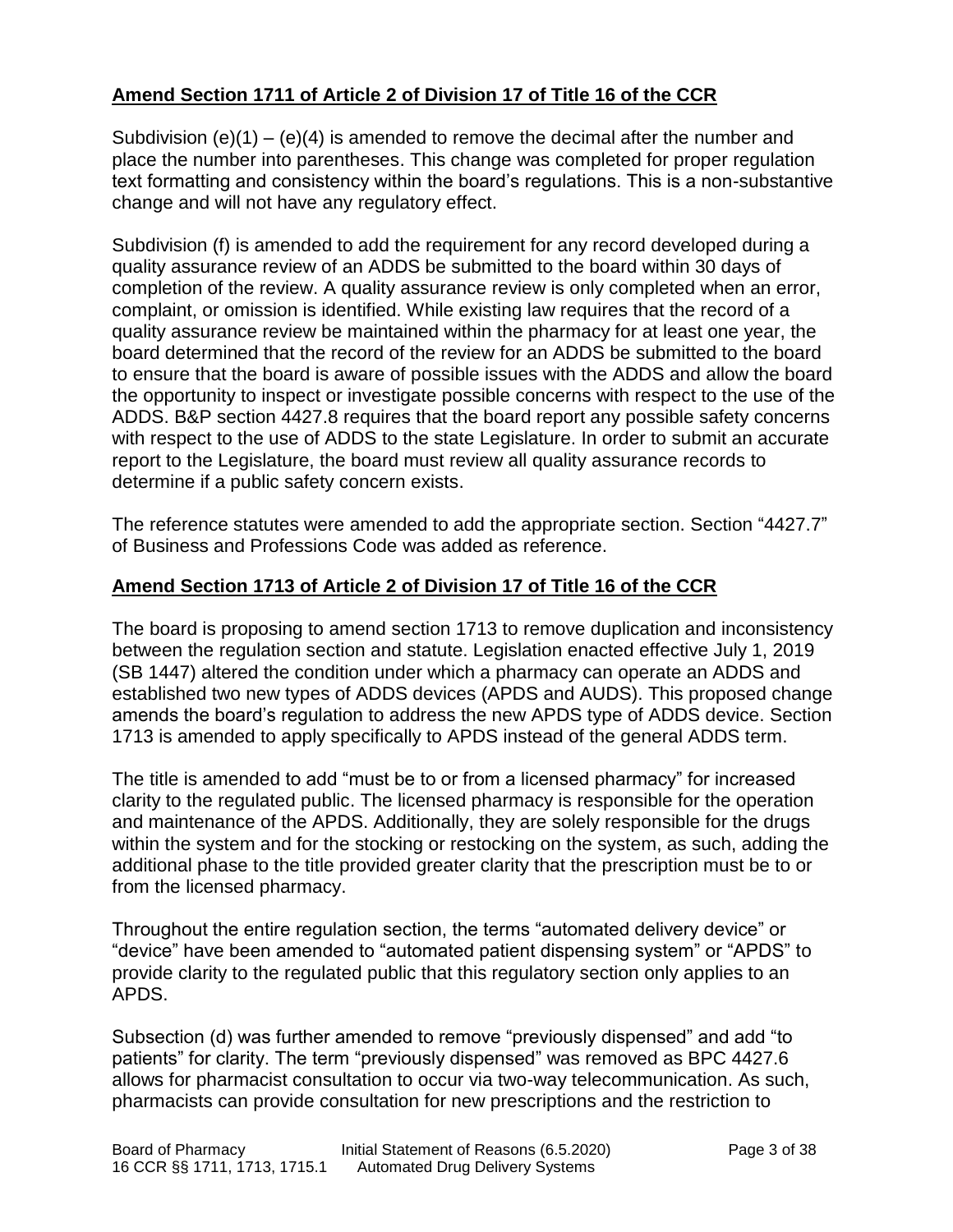previously dispensed prescriptions no longer applies. Additionally, the term "to patients" was added as the prescription must be dispensed to the patient or the patient's agent.

Subsection (d) has been renumbered as needed due to the elimination of requirements within the subsection as follows:

Subsection (d)(1) has been stricken from the regulation as it is duplicative, and it is specified within BPC 4427.6(b) and applied to all ADDS and not just APDS.

Subsection (d)(4) has been stricken from the regulation as it is inconsistent with statute. BPC 4427.6 allows for pharmacist consultation to occur via two-way telecommunication. As such, pharmacists can provide consultation for prescriptions via the APDS and the restriction no longer applies.

Subsection (d)(6) has been stricken from the regulation as it is inconsistent with statute. BPC 4427.6 allows for an APDS to be placed within a medical office or other location. The device is no longer restricted to adjacent to the pharmacy.

Subsection (d)(7) has been stricken from the regulation as it is duplicative, and it is specified within BPC 4427.2(d)(2) and applied to all ADDS and not just APDS.

Subsection (d)(8) has been stricken from the regulation as it is duplicative, and it is specified within BPC 4427.4(d) and applied to all ADDS and not just APDS.

Subsection (d)(10) has been stricken from the regulation as it is duplicative. The requirements for the policies and procedures are specified in subsection (e).

Subsection (g) has been stricken from the regulation as it defines "previously dispensed prescription medications" and the definition no longer applies as consultation can now be provided to new medications and the APDS is not restricted to previously dispended medications.

The reference statutes were amended to add the appropriate sections. Section "4017.3, 4417, 4427.1, 4427.2, 4427.3, 4427.4, 4427.5, 4427.7, and 4427.8" of Business and Professions Code was added as reference.

# **Add Section 1715.1 of Article 2 of Division 17 of Title 16 of the CCR**

The board is proposing to add section 1715.1 to Article 2 of Division 17 of Title 16 within the CCR. The title of the section will read "Self-Assessment of an Automated Drug Delivery System by the Pharmacist-In-Charge." This title will provide clarity to the regulated public with respect to the whom the section applies to. The title also identifies the individual that must complete the ADDS self-assessment. As the PIC is responsible for the operation and compliance with law for the ADDS, they are the appropriate party to complete the ADDS self-assessment. Additionally, the PIC is required by 16 CCR section 1715 to complete the self-assessment form specific to the operation of the pharmacy, so having them also complete the ADDS self-assessment is appropriate. B&P section 4427.7 specifies that a pharmacy holding the ADDS license must complete an annual self-assessment pursuant to section 1715 of the CCR. Section 1715 is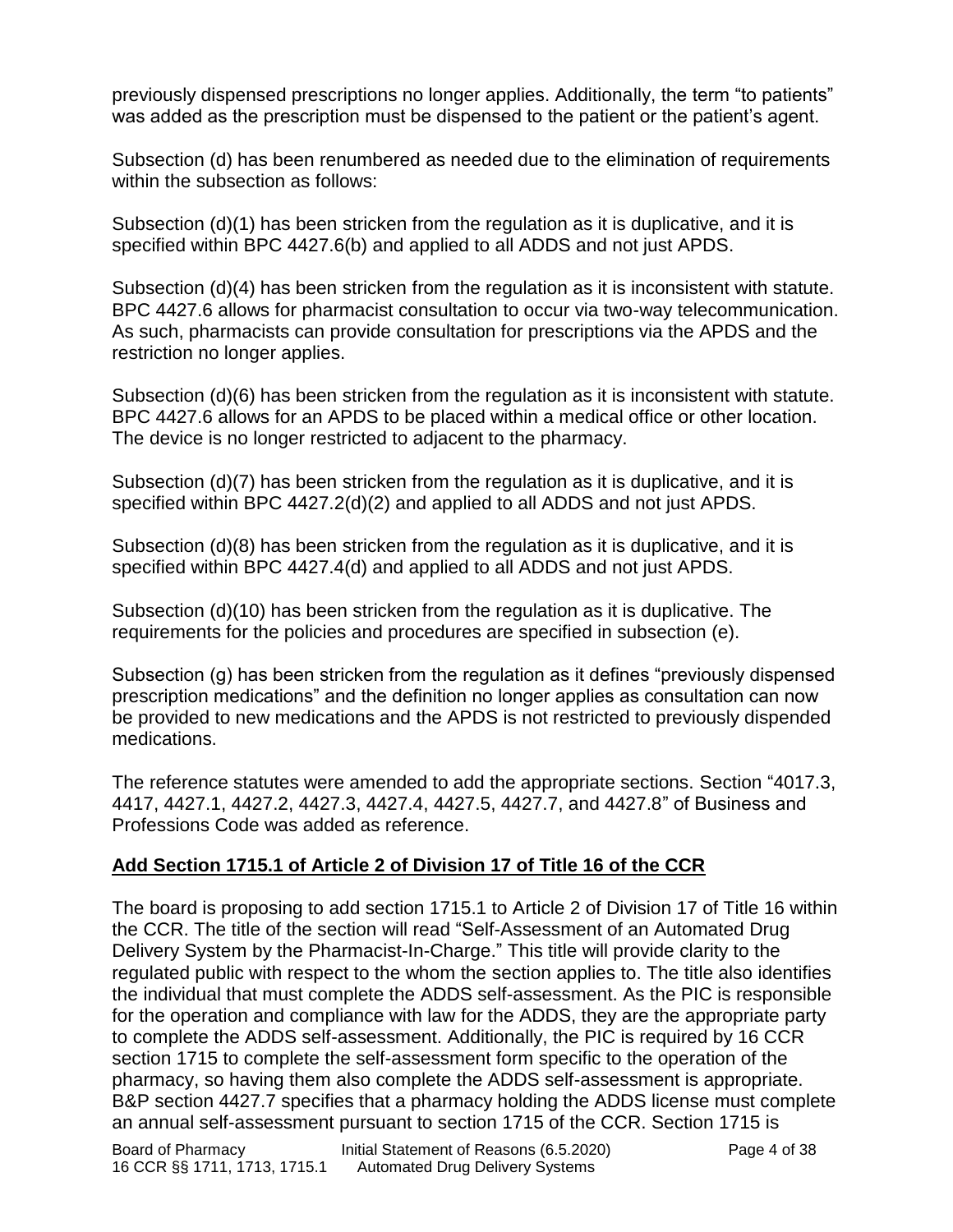specific to the operation of a pharmacy and is not specific to a pharmacy operating an ADDS. As such, the board is adopting a new regulation at 1715.1 to establish a selfassessment form specific to ADDS to ensure that the pharmacy law references within the form is current and complete. This is necessary to ensure that the pharmacy completes a self-assessment consistent with the operation of an ADDS in addition to the completion of a self-assessment on the operation of the pharmacy.

Subdivision (a) is added to identify that the PIC of an ADDS as defined by B&P sections 4119.11, 4187.5, or 4427.3 must complete the self-assessment using form 17M-112. The PIC is responsible for overseeing the operation of the licensed facility and the ADDS. As such, they are responsible for ensuring that the facility is operating in compliance with state and federal law. Further, the subdivision specifies that the selfassessment must be completed annually, as required by B&P section 4427.7(a), and it specifies that the self-assessment must be completed by July 1 of every year. This date was selected for consistency with the other self-assessment forms that board licensees must complete (i.e. 16 CCR sections 1715 and 1784). Finally, the subdivision specifies the primary purpose of the self-assessment, which is to promote compliance through self-examination and education. This language is necessary to identify the main purpose of the self-assessment and for consistency with CCR sections 1715 and 1784.

Subdivision (b) is added to clearly identify additional triggering events that would require a self-assessment to be completed for an ADDS. These additional self-assessments must be completed within 30 days of the triggering event. This language is necessary to ensure that the self-assessment is completed appropriately and ensures consistency with CCR sections 1715 and 1784.

Subdivision (b)(1) is added to require that a self-assessment be completed anytime a new automated drug delivery system license has been issued. A self-assessment must be completed when a new ADDS license is issued to ensure that the PIC has verified that the system is operating in compliance with state law at the time the system is put into use. This provision is necessary so that, if non-compliance issues are identified, the PIC can immediately take steps to correct the issues before system errors or drug errors happen. This addition also ensures consistency with CCR sections 1715 and 1784.

Subdivision (b)(2) is added to require that a self-assessment be completed anytime there is a change in the PIC of the ADDS. This requirement is necessary to ensure that the new PIC is aware of the requirements for the operation of the ADDS, as well as, the requirements of the PIC with respect to the ADDS. Additionally, the new PIC can identify any non-compliance issues and take steps to correct them. The new PIC will be responsible for the operation of the ADDS, so it is important that they be educated on the legal requirements of the system. This addition also ensures consistency with CCR sections 1715 and 1784.

Subdivision (b)(3) is added to require that a self-assessment be completed anytime there is a change in licensed location of the ADDS. For example, if an ADDS is relocated from one side of the building to another, a self-assessment will need to be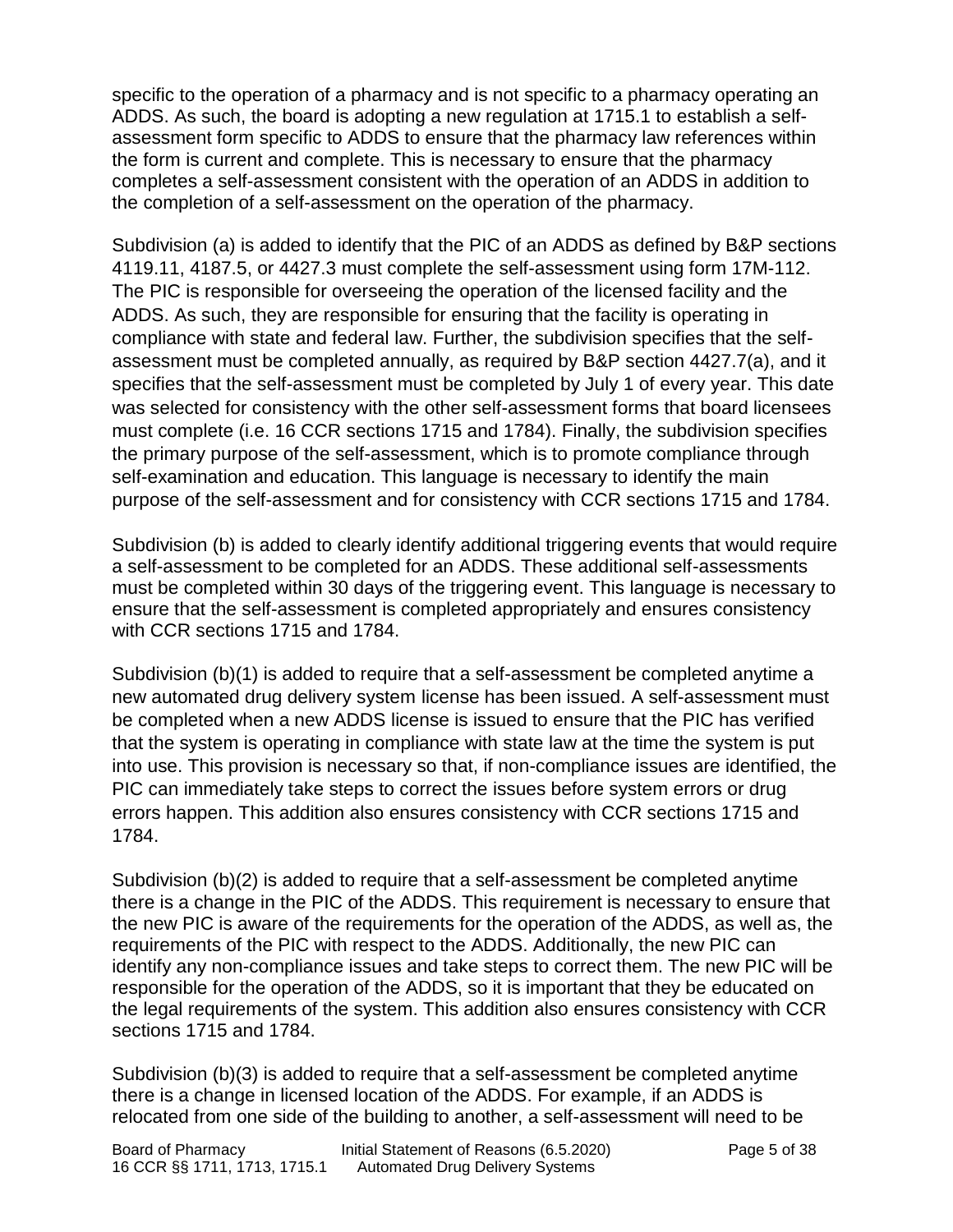completed. This is to ensure that the ADDS is operating in compliance with legal requirements and that is was not inadvertently damaged or inappropriately accessed during the relocation. This provision is necessary because a damaged system could allow unauthorized individuals access to prescription medication within the system or it could dispense incorrect medication or quantities, which would jeopardize patient safety. This addition also ensures consistency with CCR sections 1715 and 1784.

Subdivision (c) is added to require the use of Form 17M-112 (Rev 12/18), which is the ADDS self-assessment document. In addition, this subdivision incorporates the form by reference. The form is necessary to ensure PIC self-assessments are consistent and complete. This form was specifically developed to provide the PIC with one document where all the current laws and regulations related to ADDS can be found. Additionally, as the PIC goes through the process of completing the self-assessment form, at least annually, the PIC is made aware of any areas where the pharmacy and/or ADDS may be out of compliance with laws and regulations. This awareness will increase selfcorrection and make the pharmacy site inspection process with board staff more meaningful by providing useful information to the PIC about controlling statutes and regulations. The self-assessment form serves as an easy reference guide for the PIC.

Subdivisions (c)(1) through (7) are added and articulate the required components of the self-assessment from. The components of the form consist of the elements that will make the assessment sufficient, mostly for the board to evaluate whether the PIC meaningfully and timely conducted the review. This addition also ensures consistency with CCR sections 1715 and 1784.

Subdivision (c)(1) is added to clearly state the requirement that the PIC is responsible for providing identifying information about the pharmacy, and that the identifying information shall include:

- Name and license number(s) of the pharmacy and their expiration dates;
- Address, phone number, and website address, if applicable, of the pharmacy;
- DEA registration number, expiration date and date of most recent DEA inventory;
- Hours of operation of the pharmacy; and
- ADDS license number, expiration date, address, and hours of operation.

A provision requiring this information is necessary because the identifying information makes it clear to board inspectors and the PIC which pharmacy and ADDS the form pertains to and keeps all the identifying information in one place. The board requires the PIC to be aware of such information. The PIC must record the name, license numbers, and expiration dates for the pharmacy and ADDS associated with the pharmacy to ensure all licenses are current. This process assists the PIC with compliance with state and federal law. The PIC is required to record the address, phone number, and website to specify the pharmacy's current information and that this information matches board records. The PIC must record the current DEA number, expiration date and most recent DEA inventory because the PIC is more likely to realize whether the pharmacy is out of compliance with DEA requirements due to an expired license or an out of date DEA inventory. Further, this information allows the board to confirm the DEA registration, expiration date and date of DEA inventory to ensure compliance with federal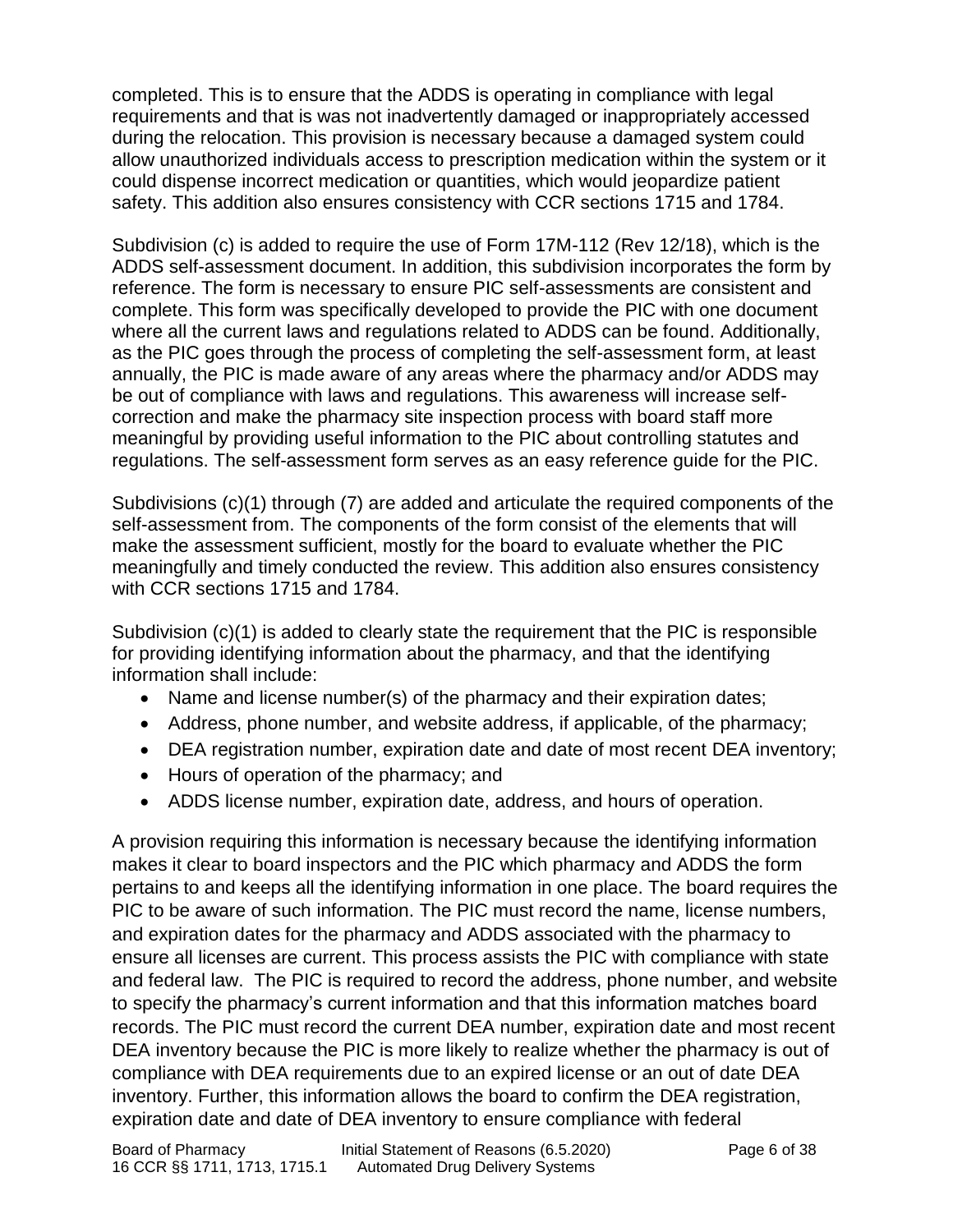requirements. The hours of operation are necessary for the board to properly monitor and enforce regulations. Further, as the board conducts random unannounced inspections, knowledge of the hours of operations facilitate inspections during business hours for both the pharmacy and ADDS. Additionally, if the ADDS hours of operation are different than the pharmacy, the board needs to be aware of this as the PIC is responsible for the operation of the ADDS at all time. If the ADDS is being used while the pharmacy is closed, different requirements apply, specifically, if the ADDS is an Automated PATIENT dispensing system (APDS). An APDS requires patient consultation with a pharmacist and there needs to be service available should the system malfunction.

Documentation of this information further requires deliberate review by the PIC and should highlight if the pharmacy is noncompliant with either reporting required changes to the board (for example a new address) or DEA inventory requirements. These components also mirror the requirements of the self-assessment forms incorporated by reference within CCR sections 1715 and 1784.

Subdivision (c)(2) is added to require that the PIC report if the pharmacy/ADDS follows laws and regulations that apply to that setting. This is added to require the PIC to respond "yes", "no" or "not applicable" (N/A) to whether the PIC, pharmacy, and ADDS is, at the time of the self-assessment, in compliance with each of the requirements that apply to that setting. This addition is necessary to require the PIC to acknowledge compliance and/or noncompliance with various provisions of pharmacy law. Each noted "yes", "no" or "not applicable" identifies to both the PIC as well as board staff that this self-review and evaluation has been completed by the PIC on behalf of the pharmacy/ADDS and areas of noncompliance noted. This element is necessary to ensure deliberate assessment by the PIC by evoking a review that will result in better compliance with laws. This requirement also mirrors the requirements of the selfassessment forms incorporated by reference within CCR sections 1715 and 1784.

Subdivision (c)(3) adds, "For each "no" response, the PIC shall develop a written corrective action or action plan to come into compliance with the law." to require a written corrective action or action plan to address all areas of noncompliance identified and this must be completed by the PIC. This addition requires the PIC to create a plan to remedy areas of noncompliance and makes it more likely that the pharmacy/ADDS will become fully compliant. Board staff regularly inspect pharmacies for compliance with laws and regulations; the addition of (c)(3) is necessary for a streamlined, efficient, and effective inspection process as inspectors can monitor the development of a correction action or action plan. This requirement also mirrors the requirements of the self-assessment forms incorporated by reference within CCR sections 1715 and 1784.

Subdivision (c)(4) adds a requirement that the PIC initial each original page of the selfassessment form, by hand, and in ink. This addition is necessary to ensure that the document is prepared by the PIC and not another member of pharmacy staff. The requirement of a handwritten initial in ink on the form may prevent other pharmacy personnel from completing the self-assessment form for the PIC. This requires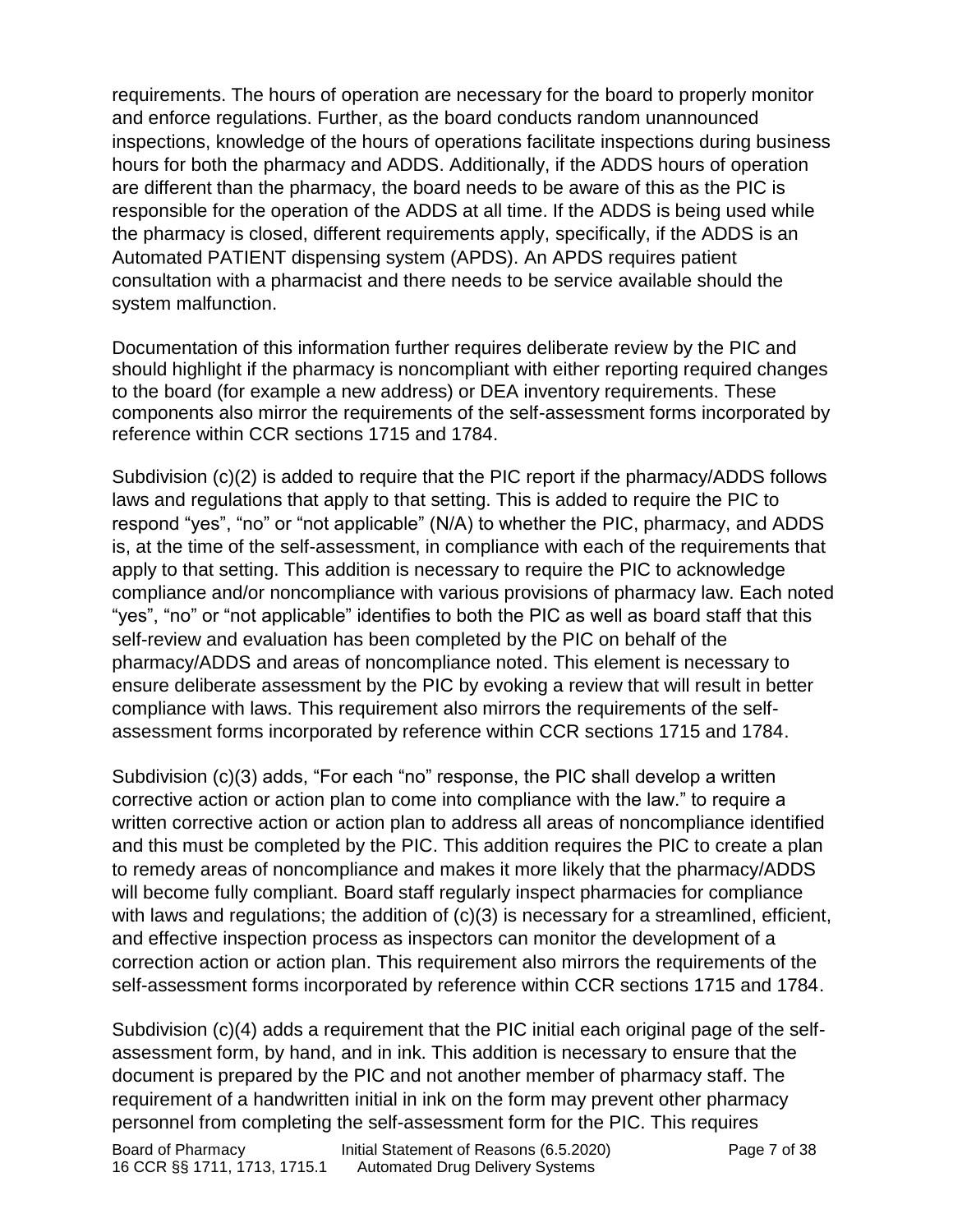deliberate action by the PIC and helps to convey the significance of the PIC's role in ensuring compliance with state and federal law. This requirement also mirrors the requirements of the self-assessment forms incorporated by reference within CCR sections 1715 and 1784.

Subdivision (c)(5) adds a specific requirement that the PIC certify, under penalty of perjury, that they completed the self-assessment form. This affirms the PIC has completed the self‐assessment, and makes the PIC understand the significance of his or her role in ensuring compliance. The certification also requires the PIC to acknowledge that all responses are subject to verification by the board. The certification that the information provided in the self‐assessment form is true and correct must be made under penalty of perjury of the laws of the State of California. By requiring attestation under penalty of perjury, the board is communicating to the PIC and all future pharmacists-in-charge the gravity of falsifying information to the board. Pursuant to B&P section 4301(g), the board has the statutory authority to discipline a licensee who knowingly made or signed any certificate or document that falsely represents the existence or nonexistence of facts. Certification under penalty of perjury is necessary to ensure that the statements regarding completion of the self-assessment form and the answers to the compliance questions are truthful, factual representations made in good faith. (See, e.g., *In re Marriage of Reese & Guy* (1999) 73 Cal.App.4th 1214, 1223 [judicial explanation for the use of certifications].) Should a PIC falsely certify to the completion of the self-assessment, the PIC could be disciplined by the board. This requirement also mirrors the requirements of the self-assessment forms incorporated by reference within CCR sections 1715 and 1784.

Subdivision (c)(6) adds the requirement for a certification and acknowledgement by the ADDS owner that he or she has read and reviewed the completed self-assessment and an acknowledgement that failure to correct any deficiency identified in the selfassessment could result in the revocation of the pharmacy's license issued by the board. This requires the ADDS owner to be aware of the contents of the assessment completed by the PIC, and to certify, under penalty of perjury, on the final page of the self-assessment and the consequences of failure to do so.

By requiring attestation under penalty of perjury, the board is communicating to the ADDS owner and all future owners, the gravity of falsifying information to the board. Pursuant to BPC section 4301 (g), the board has the statutory authority to discipline a licensee who knowingly made or signed any certificate or document that falsely represents the existence or nonexistence of facts. Like the PIC, the pharmacy's license may be disciplined if its ADDS owner provides a false certification to the board. This requirement also mirrors the requirements of the self-assessment forms incorporated by reference within CCR sections 1715 and 1784.

Subdivision (d) is added to require that the entire form be completed, even if to indicate that it does not apply, and to require that the fully executed self-assessment form be kept in the pharmacy for three years. This provision is necessary because, when only portions of the self-assessment are completed, the PIC has not fully assessed the pharmacy/ADDS compliance, and a full and meaningful assessment is necessary to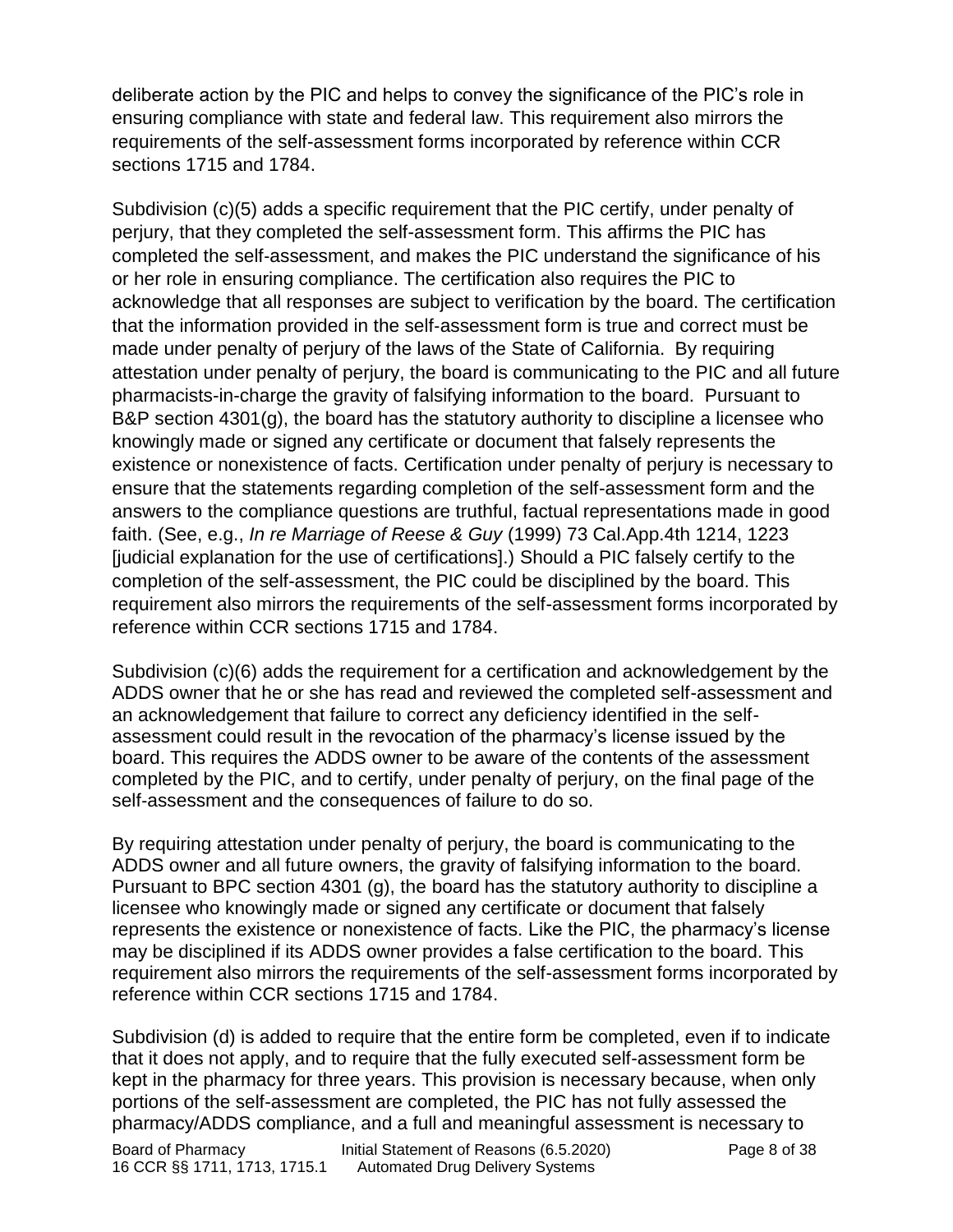make it more likely the pharmacy/ADDS is compliant. Additionally, the three-year time frame is established within several sections of pharmacy law related to record keeping, specifically B&P section 4081 and 4333. This requirement also mirrors the requirements of the self-assessment forms incorporated by reference within CCR sections 1715 and 1784.

Subdivision (d) also adds the ability for the pharmacy to scan the original, completed self-assessment and keep it on file at the pharmacy in that fashion. It is important to have the original signed by hand ("wet" signatures, as opposed to electronically or digitally signed) for the reasons described above, but as long as the board can see that the relevant parties prepared the assessment, the board believes a copy of the form may be saved electronically. If the board can, upon inspection, review the wet signatures for compliance, and to match with the respective parties' initials or signatures, it can still hold licensees accountable if they fail to comply.

Subdivision (e) is added to require any identified areas of noncompliance to be corrected. This addition is necessary to ensure that the PIC and owner of the ADDS not only identify areas of noncompliance but correct them as well. Failure to do so, without a valid justification, could result in administrative or disciplinary action against the license by the board.

The authority and reference statutes have been added as appropriate. Sections 4119.11 and 4427.7 of the Business and Professions Code were added as authority sections. Additionally, 4001.1, 4008, 4017.3, 4021, 4022, 4036, 4037, 4038, 4040, 4050, 4051, 4052, 4059, 4070, 4076, 4081, 4101, 4105, 4107, 4113, 4119.1, 4125, 4126, 4180, 4186, 4305, 4330, 4332, 4333, 4400, 4427, 4427.1, 4427.2, 4427.3, 4427.4, and 4427.5 of the Business and Professions Code were added as references.

## **Form 17M-112 Incorporated by Reference**

The board developed the self-assessment form to be utilized by the PIC and pharmacy yearly. The self-assessment form is an important educational tool to increase compliance with pharmacy law. By placing the statutory requirements within the form, the PIC and the regulated public have easy access to the legal requirements for ADDS.

On every page of Form 17M-112, the footer at the bottom left corner reads "17M-112 (Rev. 12/18)" to reflect the revision date. Section 1715.1 specifies that the selfassessment form must be completed by the PIC of the pharmacy. The PIC is to initial each page of the self-assessment as required in 1715.1(c)(4). The requirement of a handwritten initial in ink on the form requires acknowledgement of the PIC and may prevent other pharmacy personnel from completing the self-assessment form on the PIC's behalf. This also helps to convey the significance of the PIC's role in ensuring compliance with state and federal law.

Throughout the form "Yes, No, N/A" was added as needed above the check boxes to ensure the boxes are identified at the top of each page and the beginning of each section. For consistency of abbreviations, "BPC" is used throughout to reference Business and Professions Code sections, "HSC" is used throughout to reference Health and Safety Code sections, "CCR" is used throughout to reference sections of the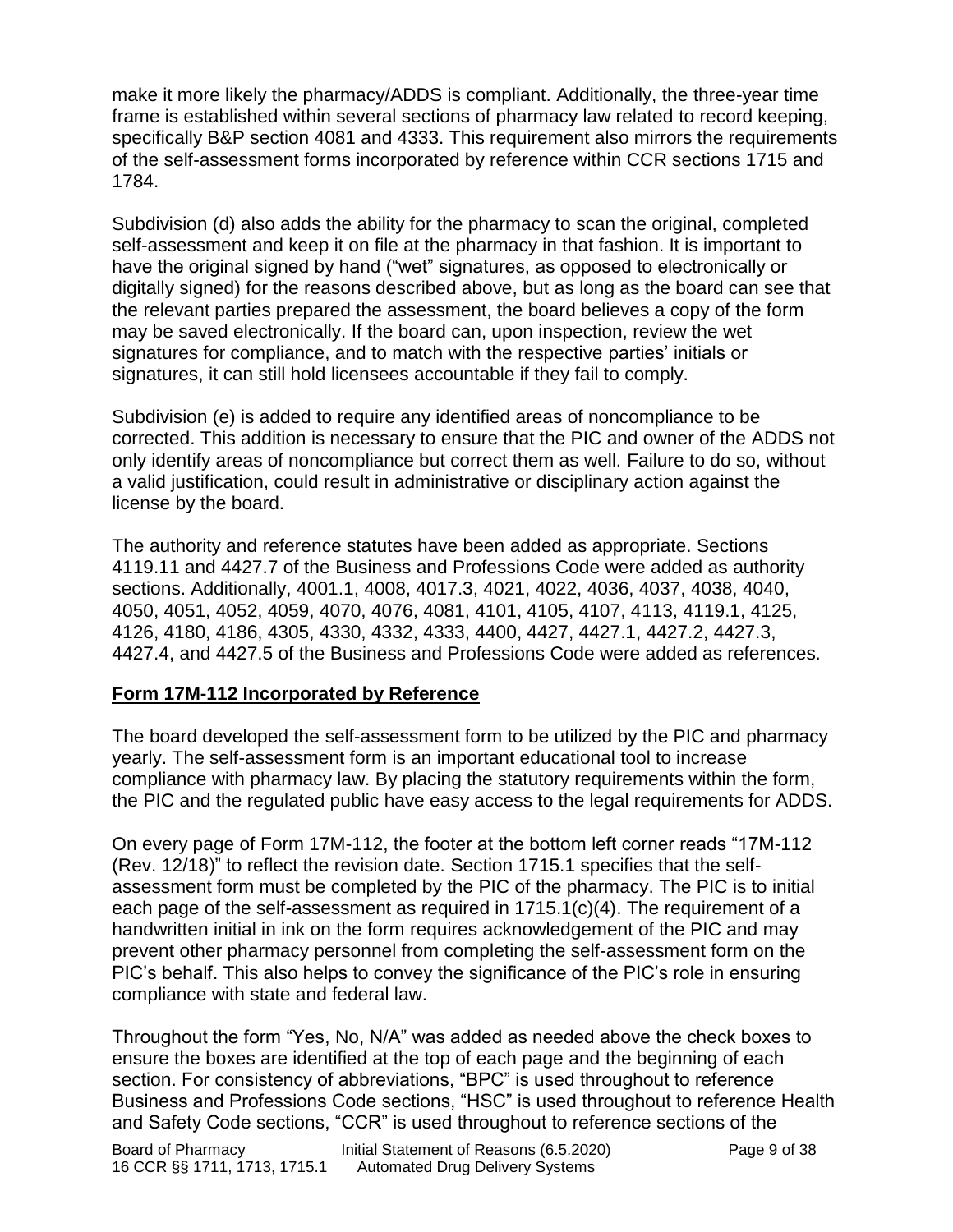California Code of Regulations, "CFR" is used throughout to reference sections of the Code of Federal Regulations, and "USC" is used throughout to reference sections of the United States Code.

Throughout the form there are locations for the PIC to record corrective actions or an action plan and a completion date for any non-compliance issues identified. These areas provide tools for the PIC to document changes while completing the form and allow for future reference during an inspection.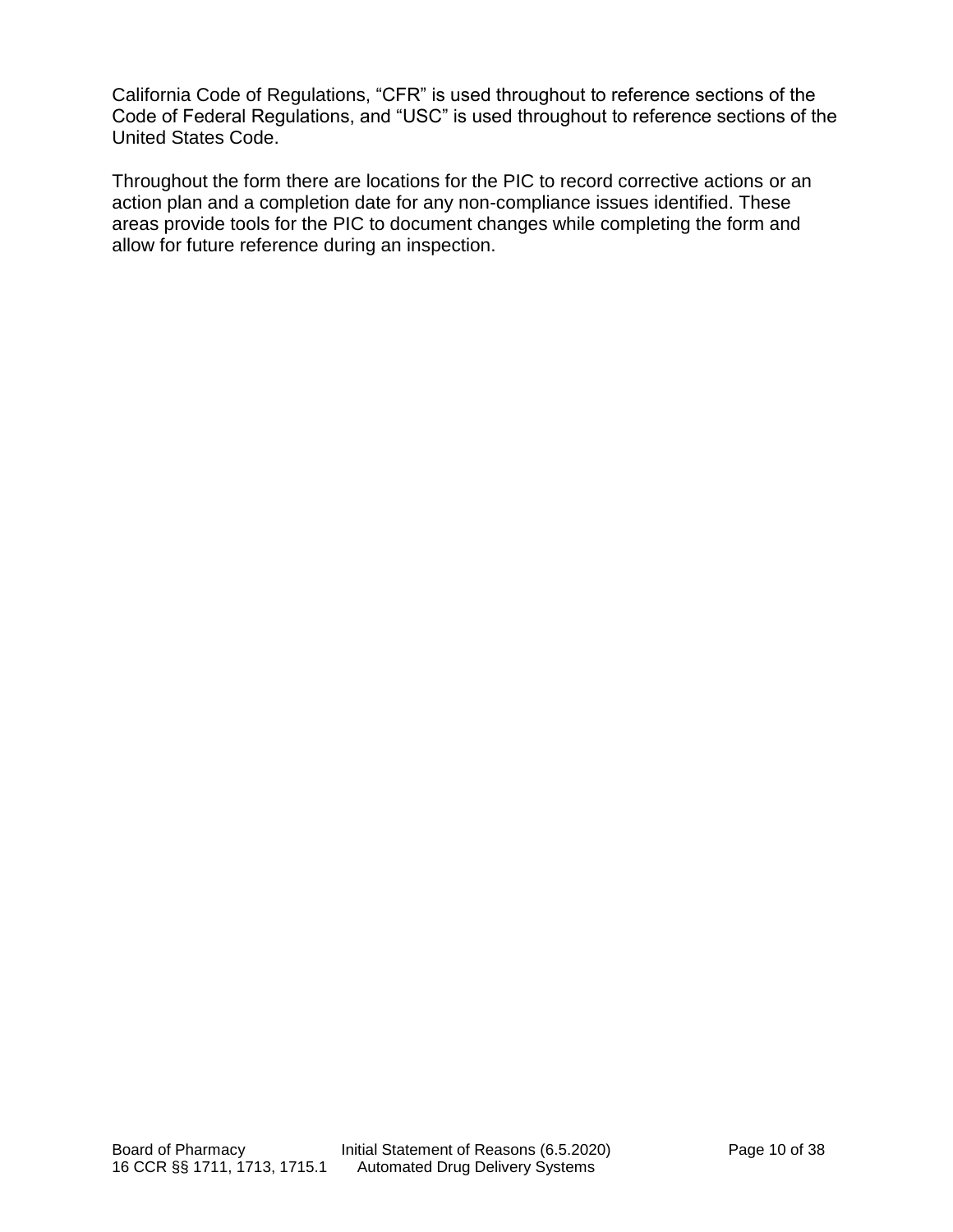## **Title Page – Page 1**

The title of the self-assessment form is "Automated Drug Delivery System Self-Assessment" to accurately identify to whom the self-assessment form applies. The title will provide clarity to the regulated public.

An opening paragraph has been added to provide the legal references that require completion of the self-assessment and when additional self-assessments must be completed. Additionally, it provides the date when the self-assessments must be completed (annually by July 1st), what must be included (operation, maintenance, compliance, error, omissions, or complaints), and identifies the primary purpose of the self-assessment. Finally, it identifies the requirement that the self-assessment be completed and retained in the pharmacy for three years, as specified in 1715.1(d).

The PIC must complete the following fields on page 1 of the self-assessment:

- Pharmacy Name, Address, City, Phone and Fax number;
- Website (if any);
- Pharmacy license number and expiration date;
- DEA Registration number and expiration date;
- Date of last C2 Inventory Reconciliation and DEA Inventory; and
- Weekly Pharmacy Hours.

This information is required to accurately identify the pharmacy and ensure that the license/registration and required inventories are current. While completing this information the PIC will be able to identify possible compliance issues and take immediately steps to address the issues.

## **Page 2**

The PIC must complete the following fields on page 2 of the self-assessment:

- PIC name and Pharmacist license number;
- ADDS license number, expiration date, Address, and City; and
- Weekly ADDS Hours and explanation if they are different than the pharmacy.

This information is required to accurately identify the appropriate ADDS that the selfassessment applies to because the pharmacy can have multiple ADDS licenses and the PIC must complete a separate self-assessment for each system. Additionally, this ensures that the ADDS license is current and that the PIC is cognizant that the ADDS is available for use outside of the pharmacy hours. The PIC must ensure that a pharmacist is available to address system issues or provide necessary patient consultation at any time the ADDS is in use.

### **The following changes are identified by the section number within the selfassessment form and not by the page number.**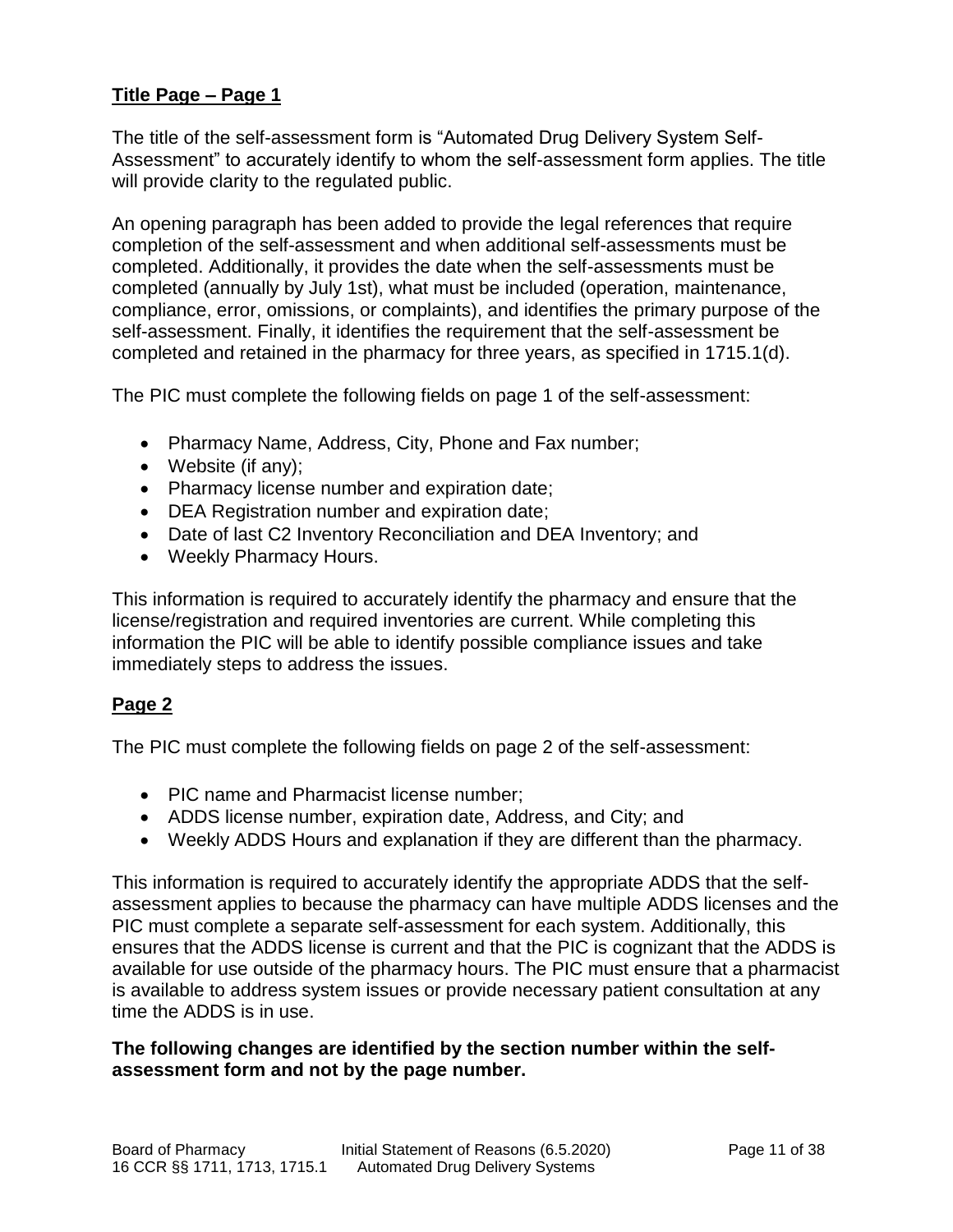# **Section 1 – Definitions/Type of ADDS Device Used**

The definition of ADDS is provided at the beginning of this section. Additionally, the law sections of BPC 4119.1(b)(1) and 4017.3(a) are provided as reference. As the purpose of the self-assessment is self-examination and education, the definitions and law sections are provided so that the PIC can locate the reference with the lawbook should they wish to further research the law specific to ADDS.

Subsection 1.1 is added to provide the definition of an automated patient delivery system (APDS) and the corresponding law sections [BPC 4119.11(b)(2), 4017.3(c)].

Subsection 1.2 is added to provide the definition of an automated unit dose system (AUDS) and the corresponding law sections [BPC 4119.11(b)(3), 4017.3(b)].

Subsections 1.1 and 1.2 are necessary to include for the PIC to identify the type of ADDS device. An APDS and an AUDS have different licensing and operation requirements so it is necessary for the PIC to clearly identify which type of machine is being utilized.

### **Section 2 – Location of Devices**

Subsection 2.1 is added to identify if the ADDS is an APDS that provides services to patients of covered entities, as defined in section 256b of Title 42 of the USC. This information is necessary to ensure that the pharmacy is meeting all the requirements of BPC  $4119.11(a) - (a)(11)$ .

Subsection 2.2 is added to identify if the ADDS is located outside of the secured pharmacy area.

Subsection 2.3 is added to identify if the ADDS is located within a licensed health care facility as defined by HSC 1250.

Subsection 2.4 is added to identify if the ADDS is located within a licensed clinic as defined by HSC 1204 or 1204.1.

Subsection 2.5 is added to identify if the ADDS is located within a correctional clinic.

Subsection 2.6 is added to identify if the ADDS is located within a medical office.

Subsection 2.7 is added to identify if the ADDS is an AUDS that is operated by a licensed hospital pharmacy, which does not require a license if the specific requirements of BPC 4427.2(i) are met.

Subsections 2.1 through 2.7 are added to ensure that the ADDS is located at a location approved by the board and allowed by statute (BPC  $4427.3(b)(1) - (b)(5)$  and 4427.2(i)). This information provides important detail to both the PIC and board inspectors. If the PIC determines that the ADDS is not located in one of the areas identified, the PIC can take steps to correct the issue and contact the board for assistance. Additionally, the information will be valuable during routine board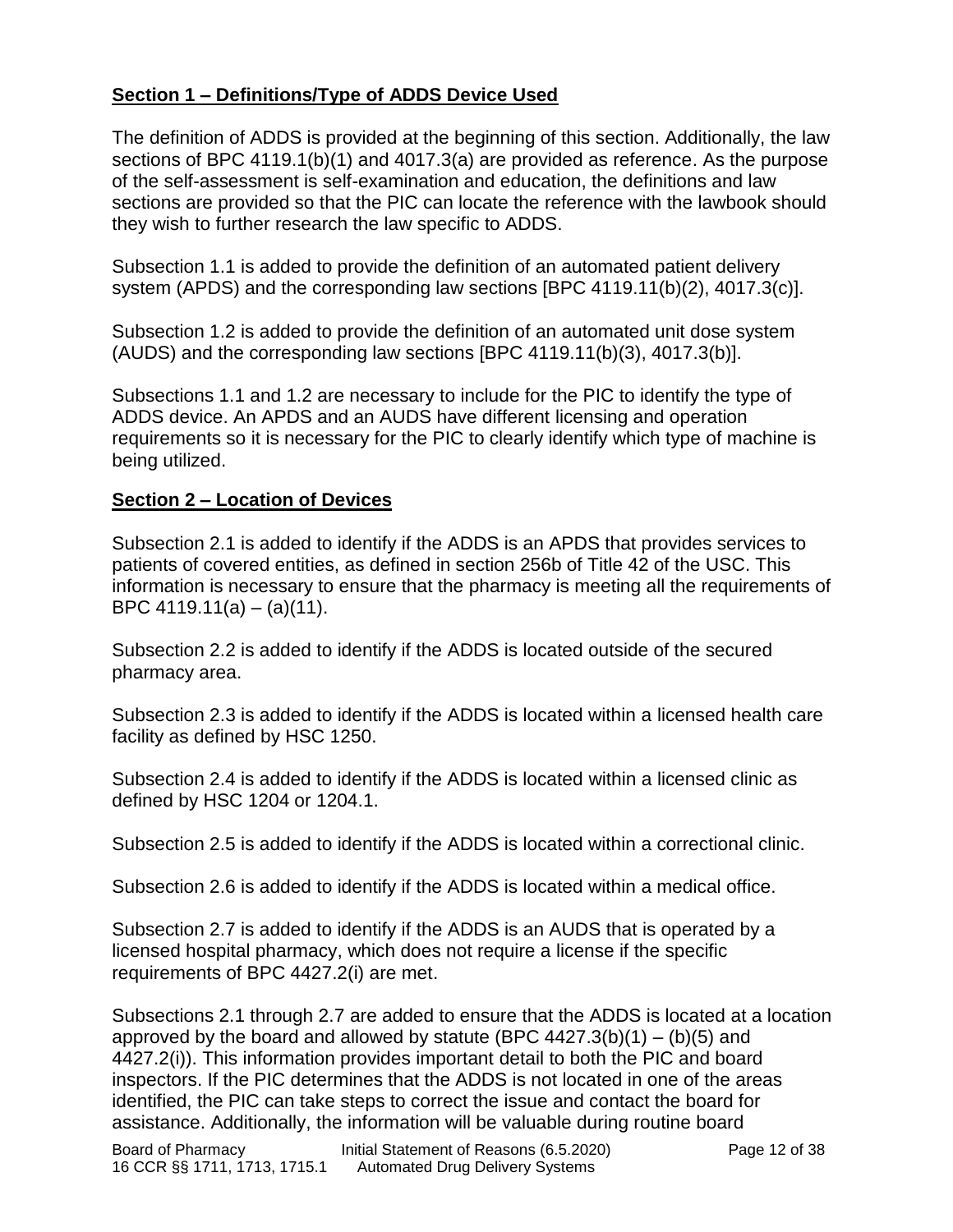inspections as the PIC and the Inspector will be able to quickly identify the type of ADDS and ensure that it is properly licensed and appropriately inspected.

Finally, a note is added are the end of section 2 to provide clarity to licensees that an ADDS license is not needed for technology installed within the secured premises of a licensed pharmacy, as specified in BPC 4427.2(j).

## **Section 3 – General Requirements for All Types of ADDS**

This section title accurately identifies that the requirements identified apply to all ADDS. The following subsections are necessary to ensure that the pharmacy and PIC are aware of the general requirements that apply to all ADDS and to ensure that the ADDS, pharmacy, and PIC are operating in compliance with pharmacy law. Each subsection identifies a specific requirement within statute. A reference to the statute is included to allow the PIC or regulated public to further review the law section should they wish to do so. Additionally, there are specific requirements based on the location of the ADDS that will be identified in other sections within the self-assessment form.

Subsection 3.1 is added to specify the requirement that an ADDS installed, leased, owned, or operated and located within California be licensed by the board [BPC 4427.2(a) and 4427.4(a)]. ADDS located outside California are not subject to these requirements.

Subsection 3.2 is added to specify the requirement that the ADDS license must be issued to a California pharmacy that holds a current, valid, and active pharmacy license [BPC 4427.2(b)].

Subsection 3.3 is added to specify the requirement that each ADDS has its own separate license [BPC 4427.2(c)].

Subsection 3.4 is added to specify the conditions for which an ADDS operates. The conditions are identified within BPC  $4427.2(d)(1) - (d)(4)$  and are as follows:

- Use of the ADDS is consistent with legal requirements.
- The proposed location for installation of the ADDS met the requirements of Section 4427.3 and the ADDS is secure from access and removal by unauthorized individuals.
- The pharmacy's policies and procedures related to the ADDS include appropriate security measures and monitoring of the inventory to prevent theft and diversion.
- The pharmacy's policy and procedures included provisions for reporting to the board drug losses from the ADDS inventory, as required by law.

Subsection 3.5 is added to specify the requirement that a prelicensure inspection be completed and to allow space for the PIC to record the date of the inspection. BPC 4427.2(e) requires that the inspection be completed within 30 days of completion of the application for licensure. The recording of the date ensures that an inspection was completed prior to the licensure and prior to the use of the device.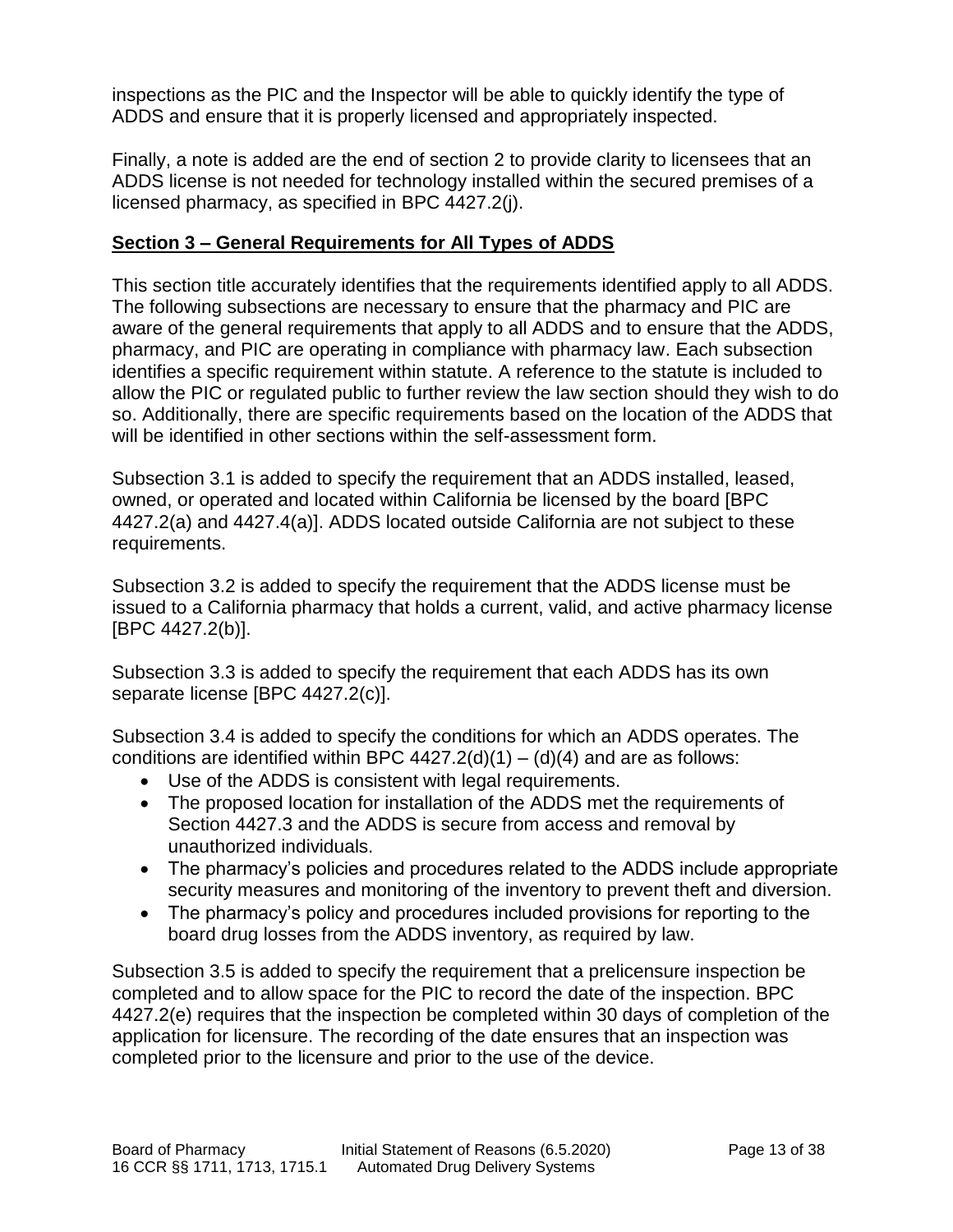Subsection 3.6 is added to specify the requirement that a new application for licensure be submitted should the ADDS be relocated from its approved/licensed location [BPC 4427.2(e)].

Subsection 3.7 is added to specify the requirement that the board be notified within 30 days should the ADDS be replaced with a new device [BPC 4427.2(e)].

Subsection 3.8 is added to specify the requirement that the ADDS license be cancelled by operation of law if the underlying pharmacy license is not current, valid, and active. Additionally, it specifies that the pharmacy must apply for a new ADDS license once the underlying license is reissued or reinstated as required by BPC 4427.2(f).

Subsection 3.9 is added to specify the requirement for the underlying pharmacy to notify the board within 30 days should the use of the ADDS be discontinued per BPC 4427.2(g).

Subsection 3.10 is added to specify the requirement for the ADDS license to be renewed annually at the time of the underlying pharmacy license renewal per BPC 4427.2(h).

Subsection 3.11 is added to specify the requirement for the ADDS to be located within an enclosed building with a premises address at a location approved by the board per BPC 4427.3(a).

Subsection 3.12 is added to specify the requirement for the underlying pharmacy and the location of the ADDS jointly establish written policies and procedures per BPC 4427.3(c).

Subsection 3.13 is added to specify the requirement that the ADDS is operated under the supervision of the pharmacy that was issued the ADDS license per BPC 4427.4(b).

Subsection 3.14 is added to specify that the ADDS is an extension of the pharmacy and, as such, it is also subject to board inspection per BPC 4008 [BPC 4427.4(c)].

Subsection 3.15 is added to specify that the drugs and devices (which is defined within BPC sections 4022, 4023, and 4025) are the responsibility of the pharmacy and are considered part of its inventory per BPC 4427.4(d). Additionally, all items dispensed from the ADDS are considered dispensed from the pharmacy. The pharmacy and PIC are responsible for the inventory within the pharmacy and are required to conduct quarterly inventories of all Schedule II controlled substances (16 CCR 1715.65). This section ensures that they are aware that the ADDS inventory is included and must be counted.

Subsection 3.16 is added to specify that only a pharmacist or a pharmacy technician or intern under the supervision of a pharmacist may restock an ADDS. Additionally, ADDS located within a health facility may be restocked in compliance with HSC 1261.6, per BPC 4427.4(e)(1). Unauthorized individuals are not permitted to access the ADDS for the safety and security of the drugs and devices stored within the system.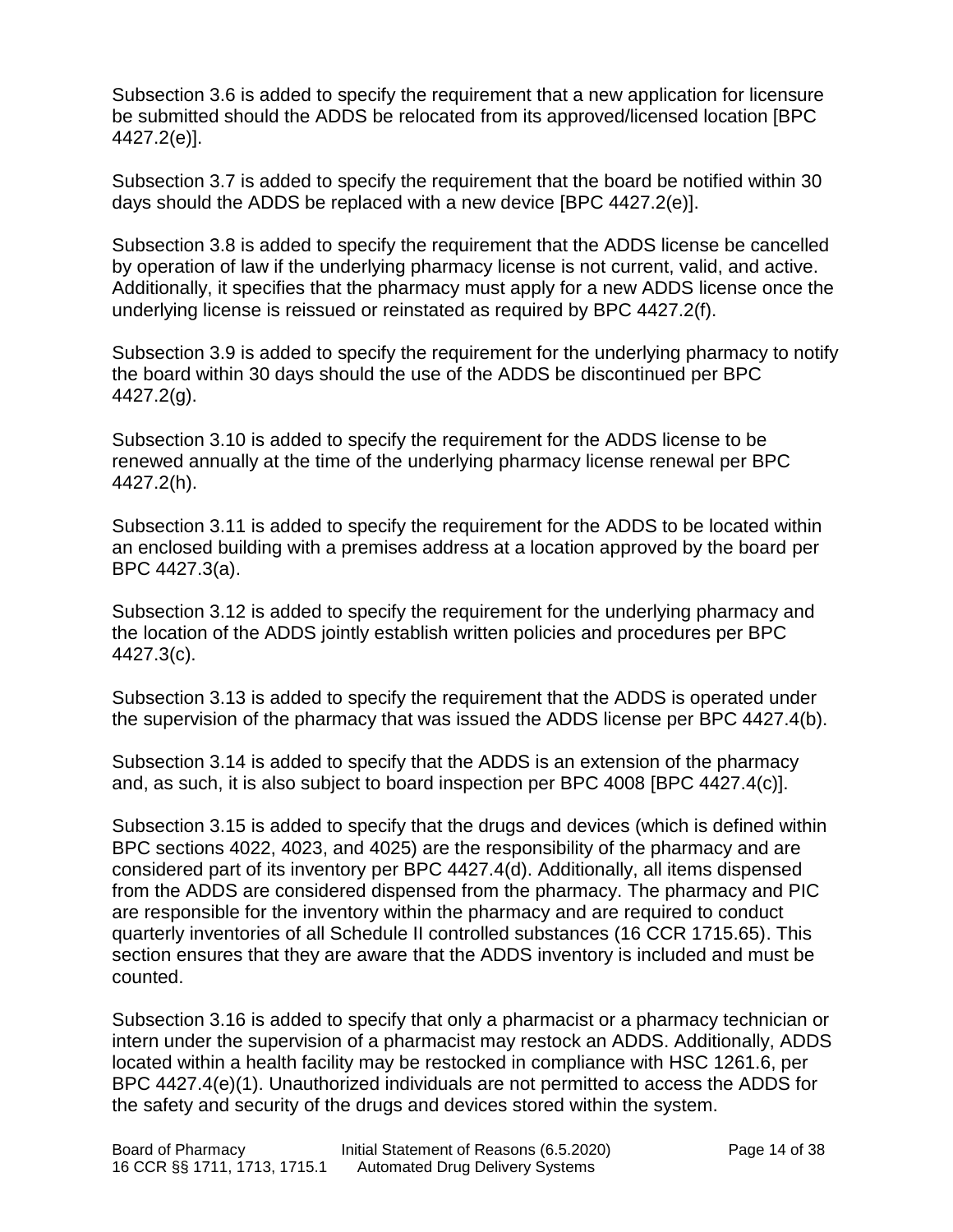Subsection 3.17 is added to ensure that access to the ADDS is restricted to authorized individuals and that access is tracked using an ID and password or a biosensor for accountability of the drugs and devices within the system per BPC 4427.4(e)(2). Unauthorized individuals are not permitted to access the ADDS for the safety and security of the drugs and devices stored within the system.

Subsection 3.18 is added to ensure that complete and accurate records of all transactions completed on the system, this includes who accesses it and drugs added to or removed from the system per BPC 4427.4(e)(3). These records ensure accountability of the individuals accessing the ADDS for the safety and security of the drugs and devices stored within the system.

Subsection 3.19 is added to specify that drugs and devices must be stored in a secured room authorized by the board for no more than 48 hours if they are not immediately added to the ADDS. Additionally, to ensure that an inventory is taken on any drugs and devices stored in the secured storage prior to removal to identify any losses or overages per BPC 4427.4(f). These requirements ensure the safety and security of the drugs and devices stored and identify possible diversion.

Subsection 3.20 is added to specify the training requirement for the ADDS. Pharmacy personnel and the personnel using the ADDS must receive training on the use of the ADDS prior to installation and annually ongoing per BPC 4427.5. This is to ensure that everyone is aware of how to operate and use the system.

Subsection 3.21 is added to specify the recordkeeping and quality assurance requirements for the ADDS. Additionally, it ensures that these records are maintained separate from the other pharmacy records per BPC 4427.7(b).

Additional instructions follow section 3. The PIC must check the box next to the section that applies to the ADDS the pharmacy is using. The selection within this area should match the answers within Section 2 – Location of Device. Based on the type of ADDS in use, the PIC would complete the corresponding section of the self-assessment, meaning the PIC will not complete all sections of the self-assessment. They will complete sections 1, 2, 3, and one section between section 4 and 8. Additionally, the PIC and the owner of the ADDS shall sign the certification on page 33 after completing the self-assessment. This is identified to ensure that this step is not inadvertently overlooked.

#### **Section 4 – APDS used to provide pharmacy service to covered entities and medical professionals contracted with a covered entity**

## **Subsection A identifies the general requirements for this type of ADDS.**

Subsection 4.1 is added to specify that the pharmacy and the covered entity must have a contract for the pharmacy to provide services through the use of the ADDS as required by BPC 4119.11(a)(2).

Subsection 4.2 is added to specify that the contract between the covered entity and the pharmacy for service must comply with the guidelines published by the Health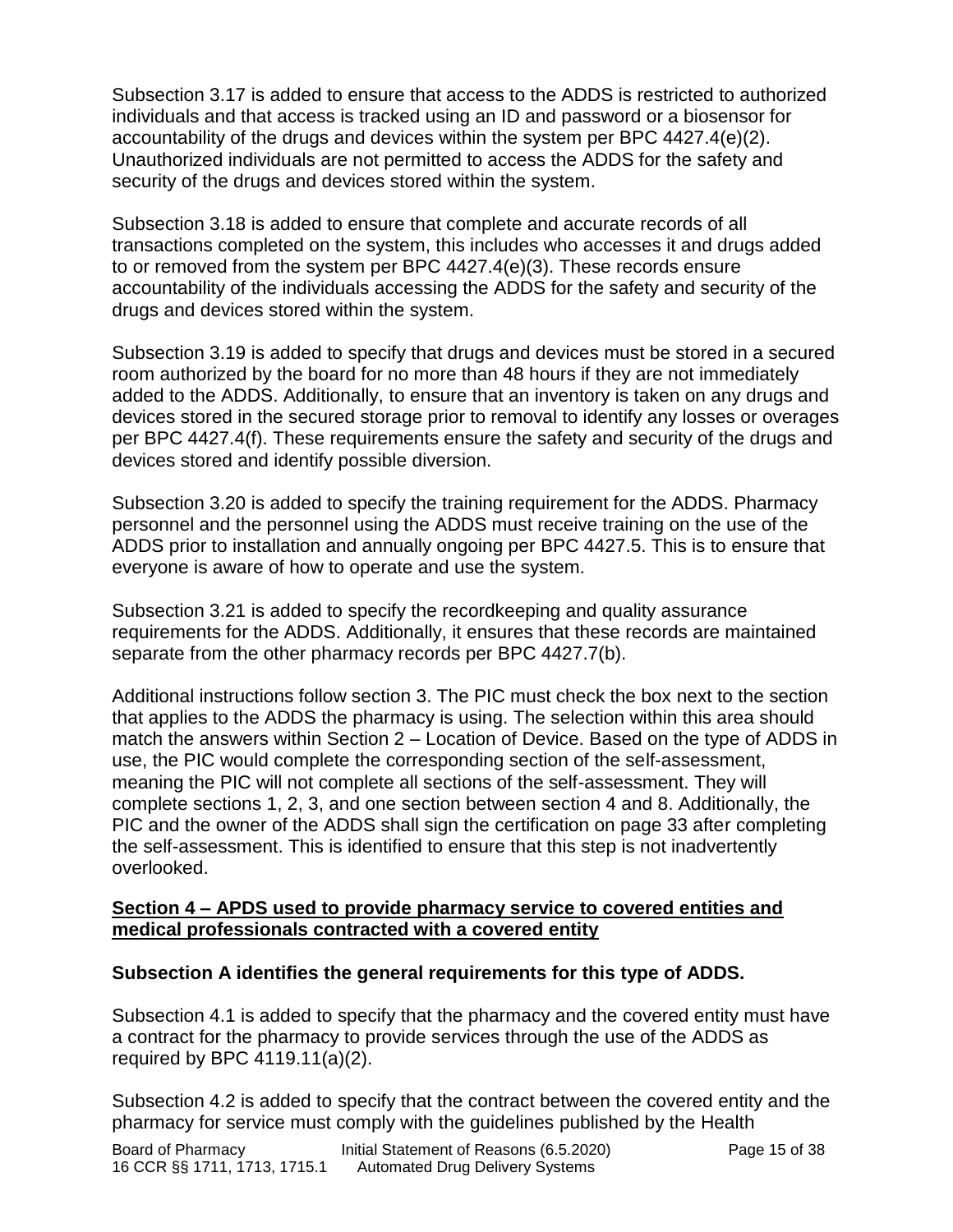Resources and Services Administration and that the contract must be available for inspection by board staff during normal business hours per BPC 4126(a).

Subsection 4.3 is added to ensure that the drug purchased and received pursuant to Section 256b of Title 42 USC are segregated and not commingled with that pharmacy's other drug inventory by physical or electronic means per BPC 4126(b). Drugs purchased pursuant to Section 256b of Title 42 USC are purchased at a reduced price for patients of the covered entity. These drugs cannot be commingled with the pharmacy inventory because they can only be dispensed to patients of the covered entity.

Subsection 4.4 is added to ensure that all records of acquisition and disposition are maintained in the readily retrievable form separate from the pharmacy's other records per BPC 4126(b). The records must be readily retrievable so that board staff can review them during an inspection. Additionally, it is necessary to keep the records separate to ensure that the drugs are going to patients of the covered entity. The records can be maintained electronically as long as they are readily retrievable at the time of the inspection.

Subsection 4.5 is added to ensure that drugs for a patient of a covered entity are returned to the distributor is there is a change in circumstance of the covered entity. As identified in BPC 4126(c), a change if circumstance includes, but is not limited to, the termination or expiration of the contract between the pharmacy and the covered entity, the closure of a pharmacy, disciplinary action against the pharmacy, or closure of the covered entity. This ensures that the drugs are not inadvertently commingled with the pharmacy's inventory and given to a patient other than those of the covered entity.

Subsection 4.6 is added to ensure that the PIC is aware that the licensee cannot have a pharmacy license and a wholesaler license while participating in a contract to dispense preferentially priced drugs, per BPC 4126(d).

### **Subsection B identifies the requirements for the underlying pharmacy with this type of ADDS (an APDS for patients of a covered entity).**

Subsection 4.7 is added to ensure that the pharmacy has obtained a license to operate to the APDS at the covered entity site, per BPC 4119.11(a)(1).

Subsection 4.8 is added to ensure that the pharmacy has obtained a separate license for each APDS location and that each license has been renewed annually with the pharmacy license. Additionally, a note is provided to ensure that the PIC is aware that that board can issue an APDS at a location where another site license has been issued per BPC 4119.11(a)(8). Previously, the board could only issue one site license per address, so this note is added to specify the new statute specific to APDS.

Subsection 4.9 is added to ensure that the APDS was inspected prior to use of the APDS per BPC 4119.11(a)(9). Additionally, a space is provided for the PIC to record the date of the inspection. This serves as a check for the PIC to confirm that the inspection was completed and requires a deliberate action by the PIC. The PIC could face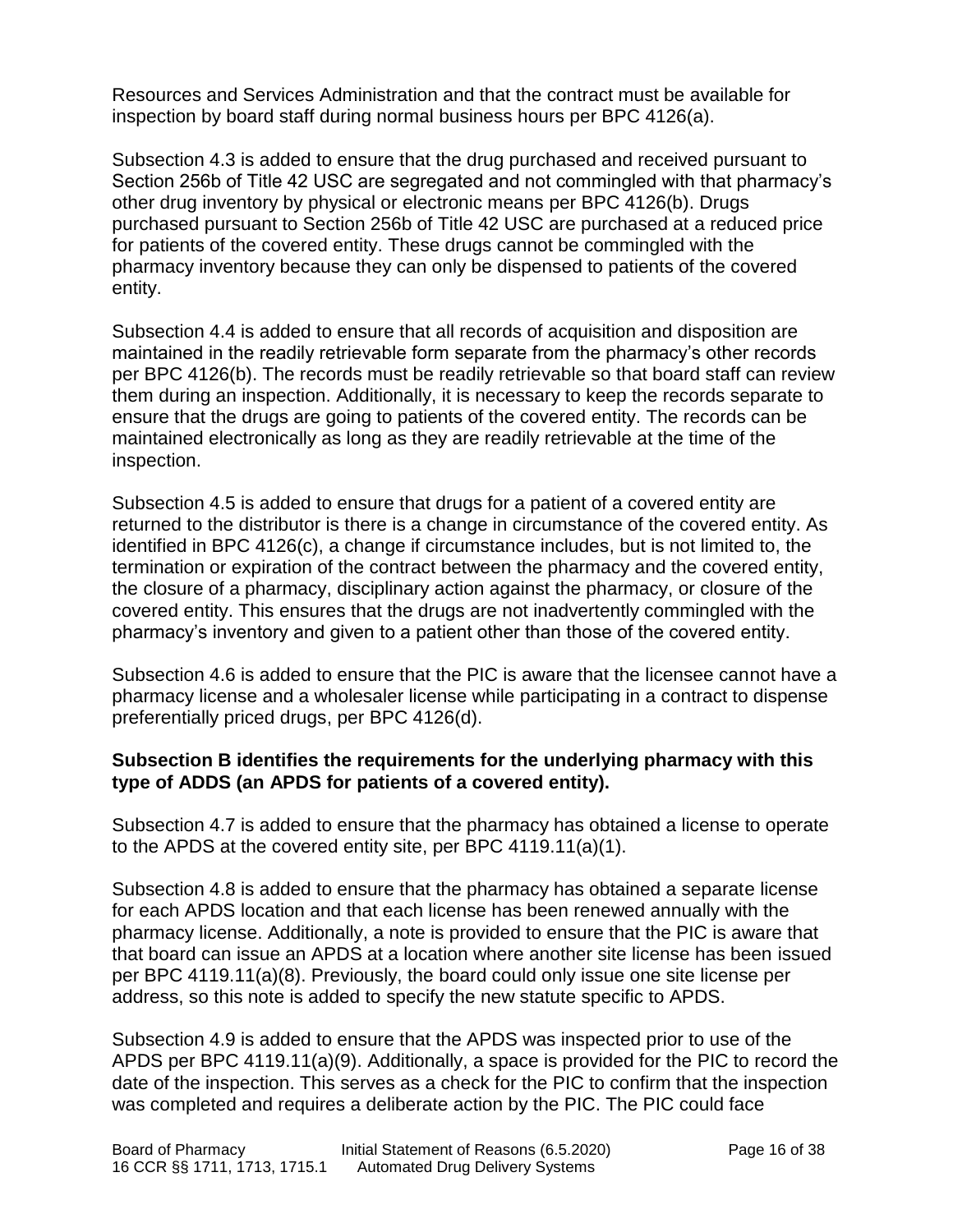disciplinary action should they confirm that an inspection was completed, and board inspectors determine that this was not the case.

Subsection 4.10 is added to specify that a new APDS application must be submitted for approval if the APDS is relocated.

Subsection 4.11 is added to specify that the pharmacy must notify the board within 30 days of discontinuing use of the APDS or replacement of the APDS.

Subsection 4.12 is added to specify that a new APDS application is required if the license is cancelled due to the underlying pharmacy's license being inactive, expired, not valid, or cancelled. Additionally, should the APDS license be cancelled, a new license can only be issued if the underlying pharmacy license has been reissued or reinstated.

Subsection 4.13 is added to ensure that the underlying pharmacy does not have more than 15 APDS licensees. Additionally, space is provided for the PIC to list the APDS licenses per BPC 4119.11(d)(10). During this process, the PIC will determine if the underlying pharmacy obtained more than 15 licenses and the PIC can take corrective action to address the non-compliance issue.

Subsection 4.14 is added to ensure that the pharmacy maintains written policies and procedures for the APDS for 3 years from the date of last use of the APDS as required by BPC 4119(d)(11).

Subsection 4.15 is added to ensure that the pharmacy has completed the annual selfassessment pursuant to CCR 1715 and BPC 4427.7(a). Additionally, space is provided for the PIC to provide the date of the last self-assessment.

Subsection 4.16 is added for the PIC to ensure that the pharmacy is compliant with all recordkeeping and quality assurance requirements of BPC 4119.11 and that those record are maintained separately from the other pharmacy records per BPC 4119.11(j).

Subsection 4.17 is added specify that the drugs stored within the APDS are part of the pharmacy's inventory and that the drugs dispensed are considered to have been dispended by the pharmacy per BPC 4119.11(a)(3). This requirement is important as should drug shortages or overages occur with the use of the APDS, the PIC and pharmacy are responsible for those losses or overages and must attempt to identify the cause of the loss or overage and report the information to the board as required by CCR 1715.6.

Subsection 4.18 is added to specify that the pharmacy is responsible for the operation, maintenance, and security of the APDS and for the training of staff on the use of the APDS.

### **Subsection C identifies the requirements the pharmacist with this type of ADDS (an APDS for patients of a covered entity).**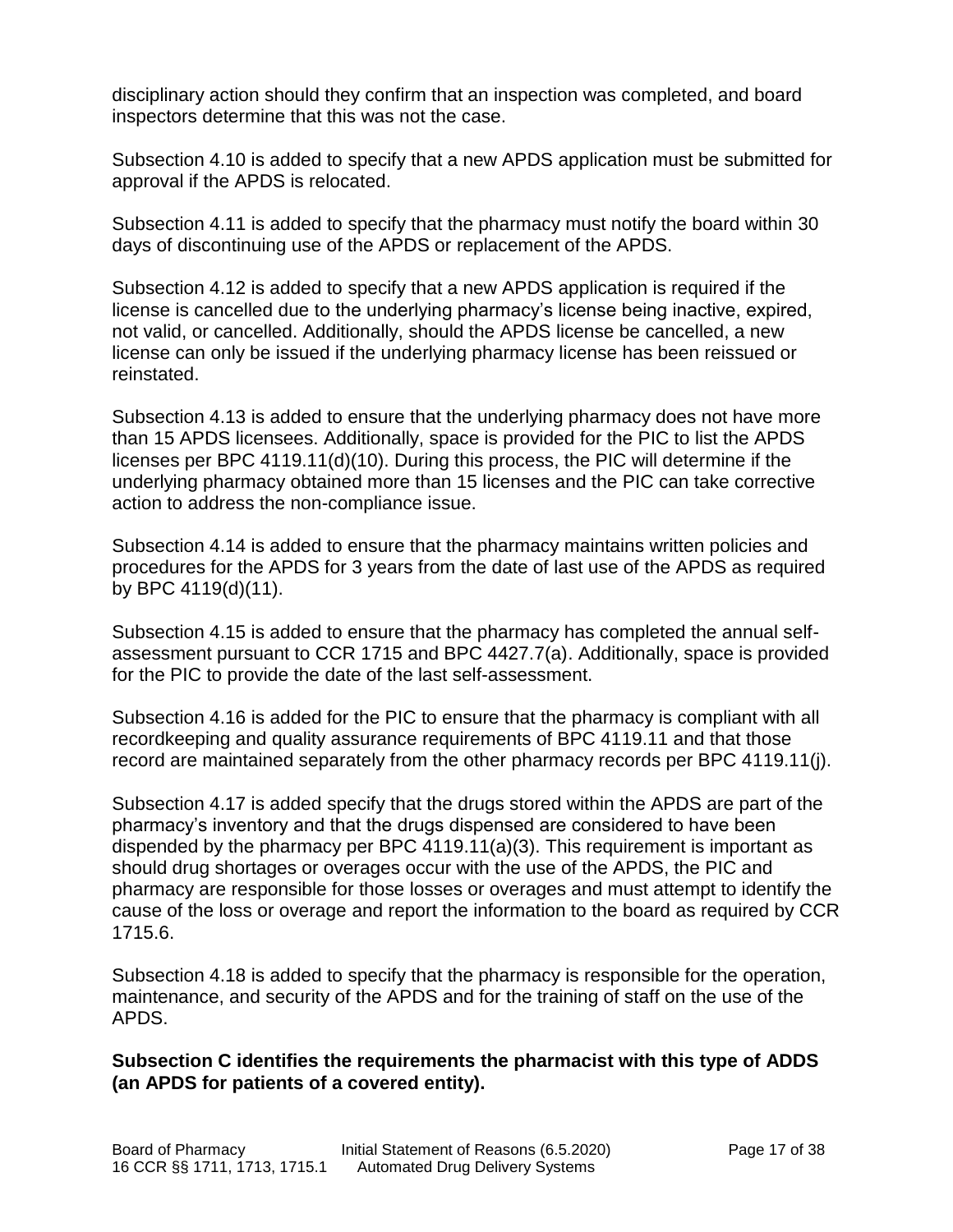Subsection 4.19 is added to ensure that the APDS is operated under the supervision of a licensed pharmacist acting on behalf of the pharmacy. Additionally, it is noted that the pharmacist need not be present at the site of the APDS and that the system may be supervised electronically per BPC 4119.11(a)(7).

Subsection 4.20 is added to ensure that only the pharmacist is stocking the APDS. Additionally, the APDS may be stocked outside the facility if it is stocked with removable pockets, cards, drawers, or single dose containers if specific conditions are met per BPC 4119.11(g).

Subsection 4.20.1 specifies that only a pharmacist, intern, or pharmacy technician working under the supervision of the pharmacist may place drugs into the removable pockets, cards, drawers, or single dose containers.

Subsection 4.20.2 specifies that transportation of the removable pockets, cards, drawers, or single dose containers must be done in a tamper-evident container.

Subsection 4.20.3 specifies that there are policies and procedures in place to ensure that the removable pockets, cards, drawers, or single dose containers are properly placed into the APDS.

If any of the three conditions above are not met, the drugs cannot be stocked into the removable pockets, cards, drawers, or single dose containers outside of the facility.

Subsection 4.21 specifies that the pharmacist must conduct a monthly review and physical inspection of the APDS and the drugs within the system. This review shall include the operation, maintenance, and cleanliness of the APDS, as well as, a review of all transaction records to ensure the security and accountability of the system per BPC 4119.11(h). Additionally, space is provided for the PIC to provide the date of the last monthly review.

Subsection 4.22 specifies that the PIC has ensured that all controlled substances are accounted for, access to the system is limited to authorized personnel, ongoing evaluations are completed for discrepancies or unusual access, and confirmed drug losses are reported to the board per CCR 1715.65(h).

#### **Subsection D identifies the device requirements of this type of ADDS (an APDS for patients of a covered entity).**

Subsection 4.23 specifies the requirement that access to the APDS be controlled and tracked using an identification/password system or biosensor. Additionally, it specifies that systems that use password tracking must also include a camera to record an image on the person accessing the system and that the image must be maintained for at least 180 days per BPC 4119.11(e).

Subsection 4.24 specifies that the APDS must make complete and accurate records of all transactions, including the user that accessed the system and the drugs added or removed from the system per BPC 4119.11(f).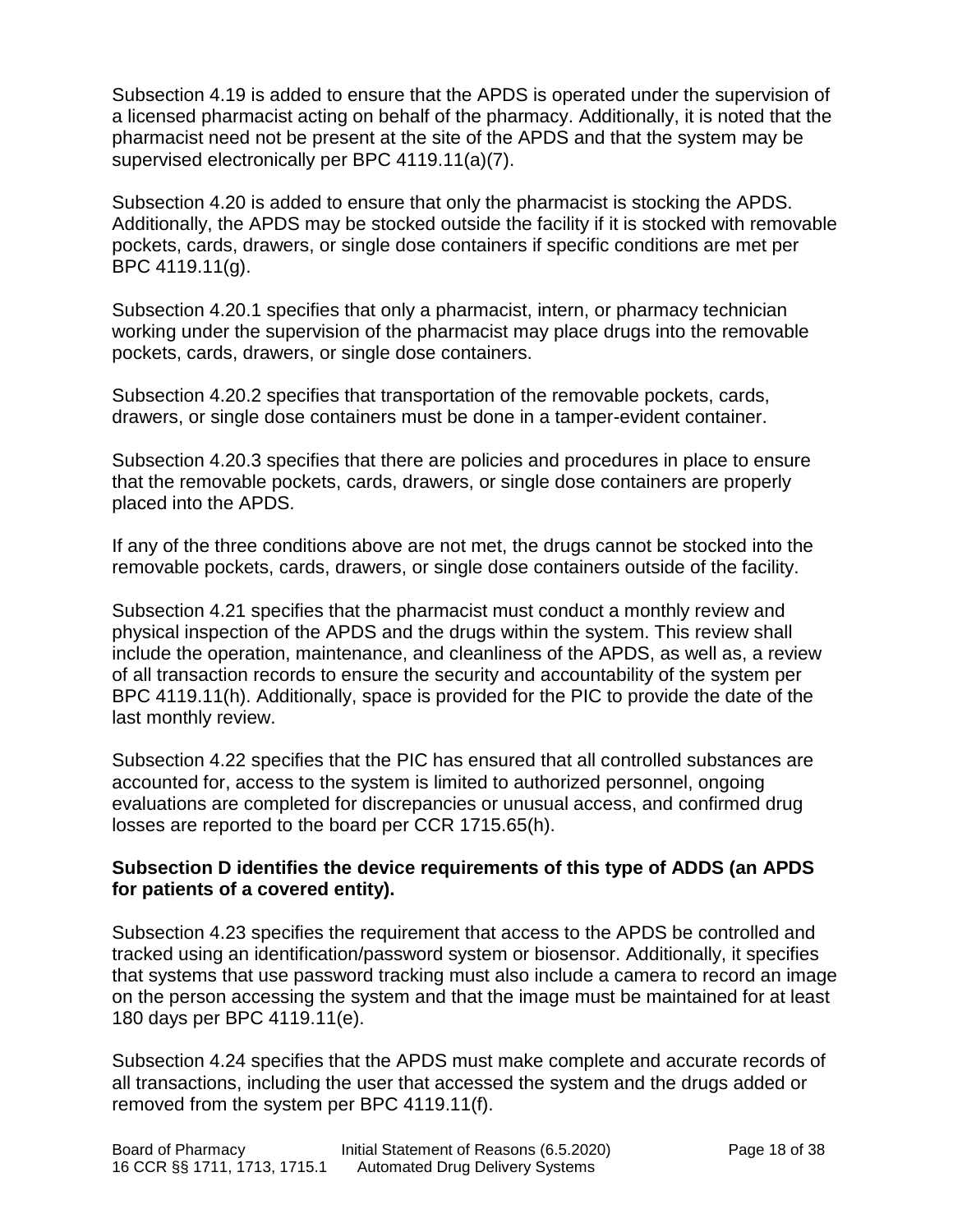Subsection 4.25 specifies that the APDS must collect, control, and maintain all transaction information to track the movement of drugs into and out of the system per BPC 4119.11(c)(1).

Subsection 4.26 specifies that the APDS maintain the transaction information in a readily downloadable format for a minimum of 3 years per BPC 4119.11(c)(2).

Subsection 4.27 specifies that the APDS may dispense medication directly to patients if specific conditions are met per BPC 4119.11(d).

Subsection 4.27.1 specifies that the pharmacy must develop and implement written policies and procedures that are reviewed annually and include numerous items, including: maintaining security, determining and applying inclusion criteria to establish which drugs and devices may be placed into the system, ensuring patients are aware of consultation services, describe responsibilities and training of pharmacy personnel and others who use the system, orientating patients on the use of the systems, ensuring that the use of the APDS does not interfere with delivery of drugs and devices, and ensuring delivery of the drugs and devices in the event the systems is disabled or malfunctions per BPC 4119.11(d)(1) – (d)(1)(F). Additionally, space is provided for the PIC to provide the date of the last policy review.

Subsection 4.27.2 specifies that the APDS may only be used for patients who have signed a consent waiver demonstrating their informed consent to receive prescribed drugs and devices via the APDS per BPC 4119.11(d)(2). Additionally, the PIC is instructed to attach a copy of the consent form utilized to the back of the selfassessment form. This is done in order for the consent form will be readily available for review during an inspection so that board staff can confirm that the consent form demonstrates informed consent by a patient.

Subsection 4.27.3 specifies that the APDS shall have the ability to identify each patient and only release that specific patient's drug and devices to the patient or the patient's agent per BPC 4119.11(d)(3).

Subsection 4.27.4 specifies that the pharmacist must perform all clinical services as part of the dispensing process. This includes, but is not limited to, a drug utilization review and patient consultation per BPC 4119.11(d)(4).

Subsection 4.27.5 specifies that drugs are only dispensed from the APDS upon authorization from the pharmacist after the pharmacist has reviewed the prescription and the patient's profile for potential contraindications and adverse drug reactions per BPC 4119.11(d)(5).

Subsection 4.27.6 specifies that the pharmacist shall consult with patients for the first time on all prescribed drugs and devices dispensed from the APDS. Additionally, it specifies that the consultation shall be provided by a Board licensed pharmacist via telecommunication link that has two-way audio and video capabilities per BPC 4119.11(d)(6).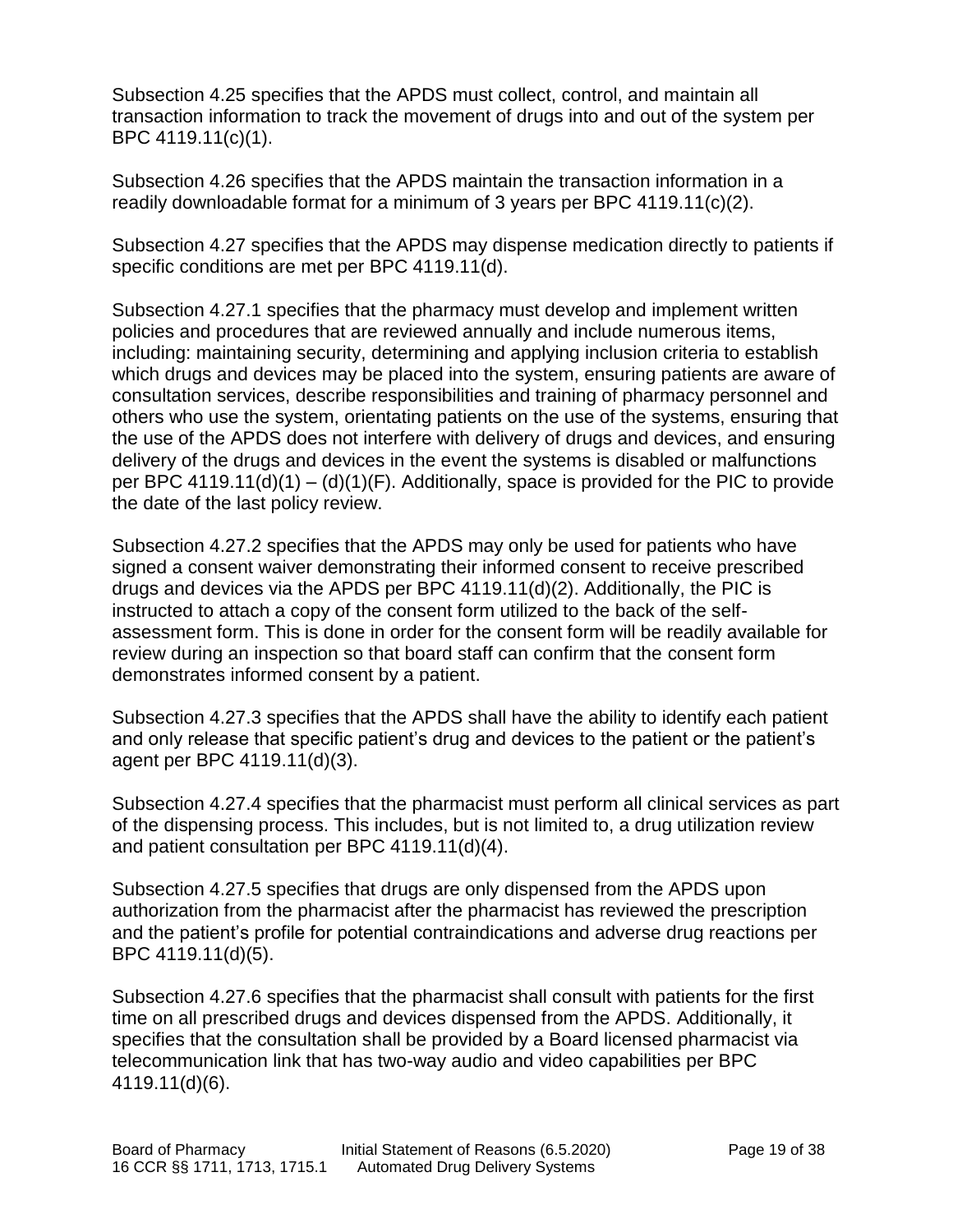Subsection 4.27.7 specifies that the APDS shall have the name, address, and telephone number of the pharmacy displayed prominently on the system per BPC 4119.11(d)(7).

Subsection 4.27.8 specifies that the prescription labels on the drugs dispensed from the APDS must comply with BPC 4076 and CCR 1707.5 per BPC 4119.11(d)(8).

Subsection 4.27.9 specifies that complaints, errors, or omissions involving the APDS must be reviewed as part of the pharmacy's quality assurance pursuant to BPC 4125 as required by BPC 4119.11(d)(9).

Subsection 4.28 specifies that a federal warning label prohibiting the transfer of controlled substances must be included on the prescription container, as required by 21 CFR 290.5.

Subsection 4.29 specifies that prescriptions must be dispensed in a new, child-resistant container or a senior-adult ease-of-opening container per 16 CFR 1700.15. Additionally, a non-complying package may be used when requested by the prescriber or the purchaser per 15 USC 1473(b).

Subsection 4.30 specifies that patient package inserts must be dispensed with all estrogen medications as required by 21 CFR 310.515.

Subsection 4.31 specifies that the pharmacy is required to provide patients with Black Box Warning information as required by 21 CFR 201.57(c).

Subsection 4.32 specifies that the pharmacy is required to provide patients with medication guides as required by 21 CFR 208.1.

## **Subsection E identifies the record keeping requirements.**

Subsection 4.33 is added for the PIC to ensure that the pharmacy and APDS is compliant with all recordkeeping and quality assurance requirements of BPC 4119.11 and that those record are maintained separately from the other pharmacy records per BPC 4119.11(j).

Subsection 4.34 is added for the PIC to ensure that the pharmacy is keeping the acquisition and disposition records for dangerous drugs stored in the APDS separate from other pharmacy records as required by BPC 4119.11(a)(4).

Subsection 4.35 specifies that records maintained electronically must be done in a way so that the PIC or pharmacist on duty can produce a hardcopy and electronic copy of all records of acquisition and disposition at all times when the licensed premises is open for business as required by BPC 4105(d)(1).

## **Subsection F identifies the requirements for the Policies and Procedures.**

Board of Pharmacy Initial Statement of Reasons (6.5.2020) Page 20 of 38 16 CCR §§ 1711, 1713, 1715.1 Automated Drug Delivery Systems Subsection 4.36 is added for the PIC to ensure that the pharmacy has developed and implemented written policies and procedures that are reviewed annually and include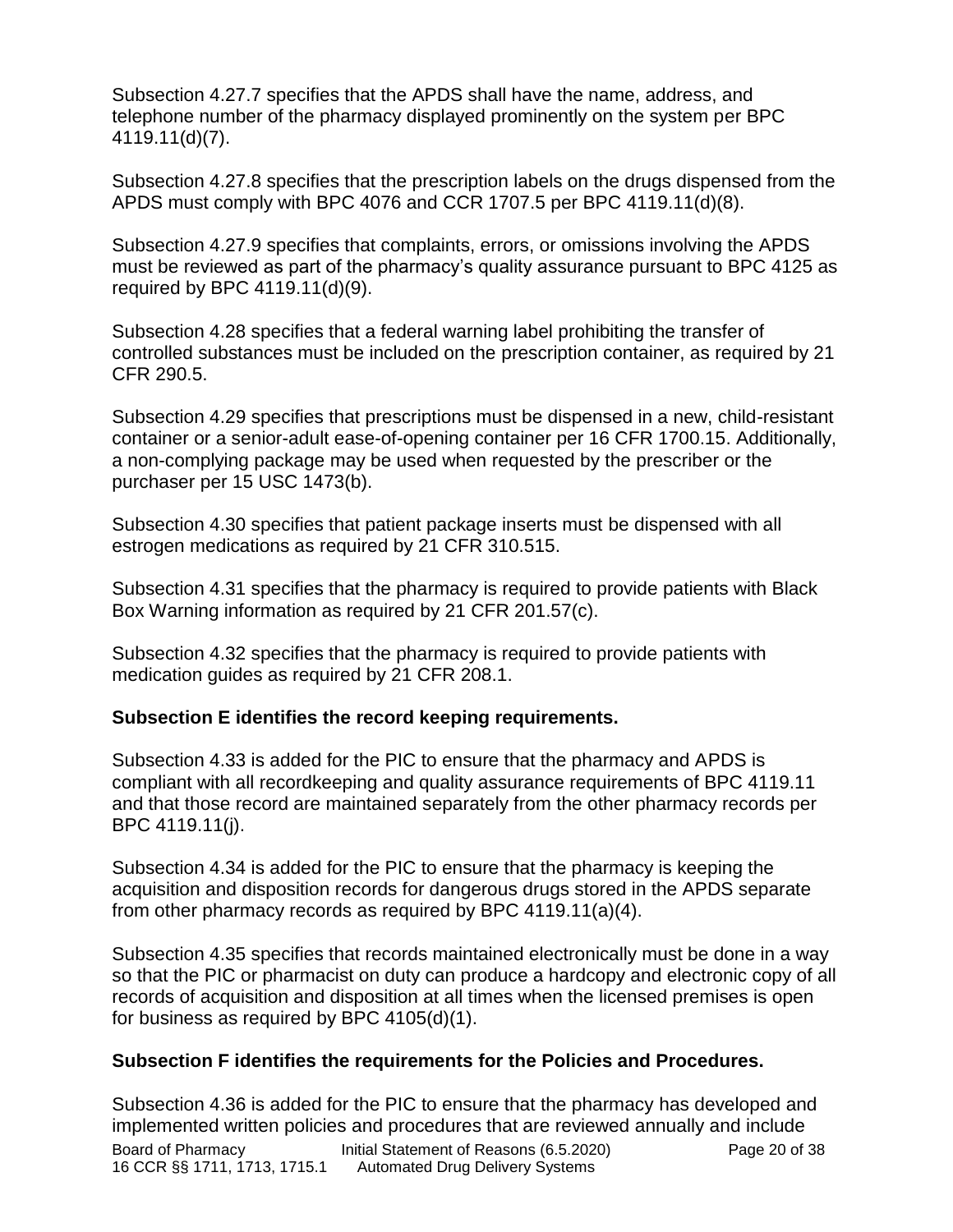numerous items, including: maintaining security, determining and applying inclusion criteria to establish which drugs and devices may be placed into the system, ensuring patients are aware of consultation services, describe responsibilities and training of pharmacy personnel and others who use the system, orientating patients on the use of the systems, ensuring that the use of the APDS does not interfere with delivery of drugs and devices, and ensuring delivery of the drugs and devices in the event the systems is disabled or malfunctions per BPC  $4119.11(d)(1) - (d)(1)(F)$ . Additionally, space is provided for the PIC to provide the date of the last policy review.

Subsection 4.37 is added for the PIC to ensure that the pharmacy has policies and procedures that include appropriate security measures and monitoring on the inventory within the APDS to prevent theft and diversion as required by BPC 4105.5(c)(2).

Subsection 4.38 specifies that the pharmacy must report drug losses as required by BPC 4104, 4105.5(c), CCR 1715.6, and 21 CFR 1301.76. Additionally, space is provided for the PIC to provide the date of the last report of a drug loss.

### **Section 5 – ADDS adjacent to the secured pharmacy area or in Medical Offices**

### **Subsection A identifies the general requirements for this type of ADDS.**

Subsection 5.1 is added to ensure that the pharmacy maintains written policies and procedures for the APDS for 3 years from the date of last use of the APDS as required by BPC 4427.6(l).

Subsection 5.2 is added for the PIC to ensure that the pharmacy has developed and implemented written policies and procedures that are reviewed annually and include numerous items, including: maintaining security, determining and applying inclusion criteria to establish which drugs and devices may be placed into the system, ensuring patients are aware of consultation services, describe responsibilities and training of pharmacy personnel and others who use the system, orientating patients on the use of the systems, ensuring that the use of the APDS does not interfere with delivery of drugs and devices, and ensuring delivery of the drugs and devices in the event the systems is disabled or malfunctions per BPC  $4427.6(a) - (a)(6)$ .

Subsection 5.3 is added to ensure that the underlying pharmacy does not have more than 15 APDS licensees. Additionally, space is provided for the PIC to list the APDS licenses per BPC 4427.6(k). During this process, the PIC will determine if the underlying pharmacy obtained more than 15 licenses and the PIC can take corrective action to address the non-compliance issue.

### **Subsection B identifies the requirements the pharmacist with this type of ADDS (adjacent to the secured pharmacy area or in Medical Offices)**

Subsection 5.4 specifies that the pharmacist must perform all clinical services as part of the dispensing process. This includes, but is not limited to, a drug utilization review and patient consultation per BPC 4427.6(d).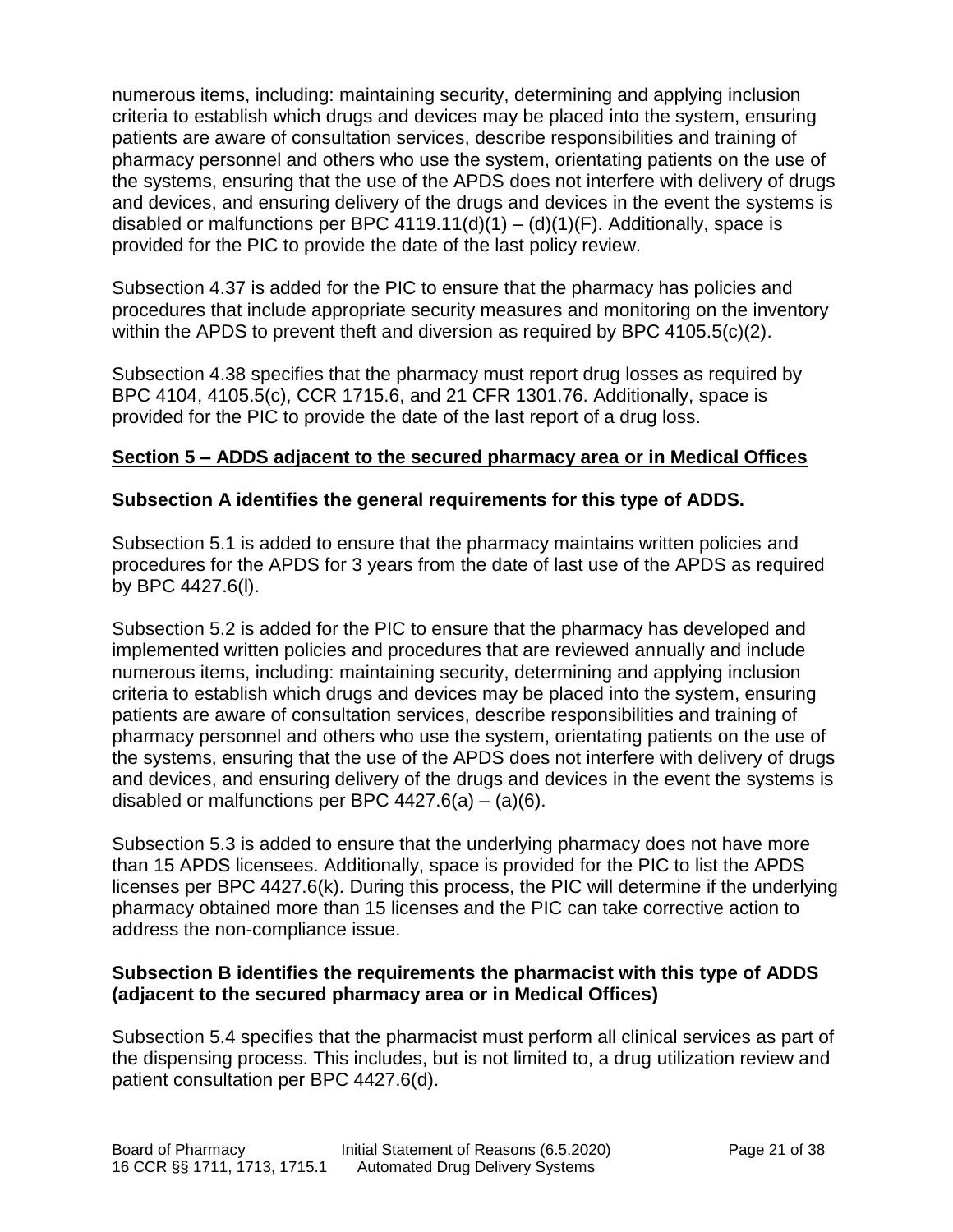Subsection 5.5 specifies that drugs are only dispensed from the APDS upon authorization from the pharmacist after the pharmacist has reviewed the prescription and the patient's profile for potential contraindications and adverse drug reactions per BPC 4427.6(e).

Subsection 5.6 specifies that the pharmacist shall consult with patients for the first time on all prescribed drugs and devices dispensed from the APDS. Additionally, it specifies that the consultation shall be provided by a Board licensed pharmacist via telecommunication link that has two-way audio and video capabilities per BPC 4427.6(f).

Subsection 5.7 specifies that the PIC has ensured that all controlled substances are accounted for, access to the system is limited to authorized personnel, ongoing evaluations are completed for discrepancies or unusual access, and confirmed drug losses are reported to the board per CCR 1715.65(h).

Subsection 5.8 is added to ensure that the pharmacy has completed the annual selfassessment pursuant to CCR 1715 and BPC 4427.7(a). Additionally, space is provided for the PIC to provide the date of the last self-assessment.

### **Subsection C identifies the device requirements of this type of ADDS (adjacent to the secured pharmacy area or in Medical Offices)**

Subsection 5.9 specifies that only a pharmacist or a pharmacy technician or intern under the supervision of a pharmacist may restock an APDS. Additionally, an APDS located within a health facility may be restocked in compliance with HSC 1261.6, per BPC 4427.4(e)(1). Unauthorized individuals are not permitted to access the APDS for the safety and security of the drugs and devices stored within the system.

Subsection 5.10 specifies that access to the APDS is restricted to authorized individuals and that access is tracked using an ID and password or a biosensor for accountability of the drugs and devices within the system per BPC 4427.4(e)(2). Unauthorized individuals are not permitted to access the APDS for the safety and security of the drugs and devices stored within the system.

Subsection 5.11 specifies that complete and accurate records of all transactions completed on the system, this includes who accesses it and drugs added to or removed from the system per BPC 4427.4(e)(3). These records ensure accountability of the individuals accessing the ADDS for the safety and security of the drugs and devices stored within the system.

Subsection 5.12 specifies that drugs and devices must be stored in a secured room authorized by the board for no more than 48 hours if they are not immediately added to the ADDS. Additionally, to ensure that an inventory is taken on any drugs and devices stored in the secured storage prior to removal to identify any losses or overages per BPC 4427.4(f). These requirements ensure the safety and security of the drugs and devices stored and identify possible diversion.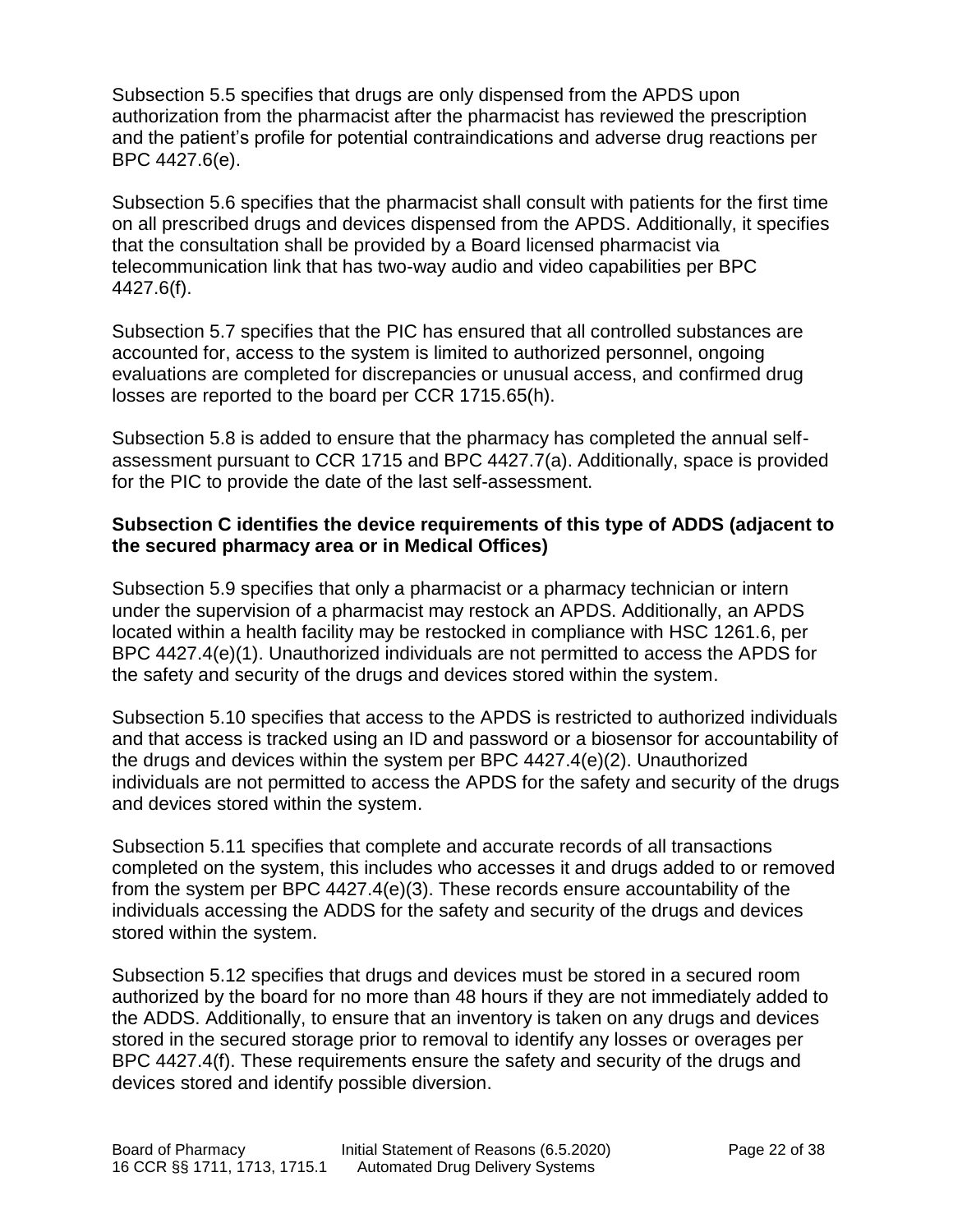Subsection 5.13 specifies that the drugs stored within the APDS are part of the pharmacy's inventory and that the drugs dispensed are considered to have been dispended by the pharmacy per BPC 4427.4(d). This requirement is important as should drug shortages or overages occur with the use of the APDS, the PIC and pharmacy are responsible for those losses or overages and must attempt to identify the cause of the loss or overage and report the information to the board as required by CCR 1715.6.

Subsection 5.14 specifies that the APDS may only be used for patients who have signed a consent waiver demonstrating their informed consent to receive prescribed drugs and devices via the APDS per BPC 4427.6(b). Additionally, the PIC is instructed to attach a copy of the consent form utilized to the back of the self-assessment form. This is done in order for the consent form will be readily available for review during an inspection so that board staff can confirm that the consent form demonstrates informed consent by a patient.

Subsection 5.15 specifies that the APDS shall have the ability to identify each patient and only release that specific patient's drug and devices to the patient or the patient's agent per BPC 4427.6(c).

Subsection 5.16 specifies that the APDS shall have the name, address, and telephone number of the pharmacy displayed prominently on the system per BPC 4427.6(g).

Subsection 5.17 specifies that complaints, errors, or omissions involving the APDS must be reviewed as part of the pharmacy's quality assurance program pursuant to BPC 4125 as required by BPC 4427.6(i).

Subsection 5.18 specifies that an APDS located and operated within a medical office or other location where patients are regularly seen for diagnosis and treatment, can only be used to dispense dangerous drugs and devices to the patients of the practice per BPC 4427.6(j).

Subsection 5.19 specifies that the prescription labels on the drugs dispensed from the APDS must comply with BPC 4076 and CCR 1707.5 per BPC 4427.6(h).

Subsection 5.20 specifies that a federal warning label prohibiting the transfer of controlled substances must be included on the prescription container, as required by 21 CFR 290.5.

Subsection 5.21 specifies that prescriptions must be dispensed in a new, child-resistant container or a senior-adult ease-of-opening container per 16 CFR 1700.15. Additionally, a non-complying package may be used when requested by the prescriber or the purchaser per 15 USC 1473(b).

Subsection 5.22 specifies that patient package inserts must be dispensed with all estrogen medications as required by 21 CFR 310.515.

Subsection 5.23 specifies that the pharmacy is required to provide patients with Black Box Warning information as required by 21 CFR 201.57(c).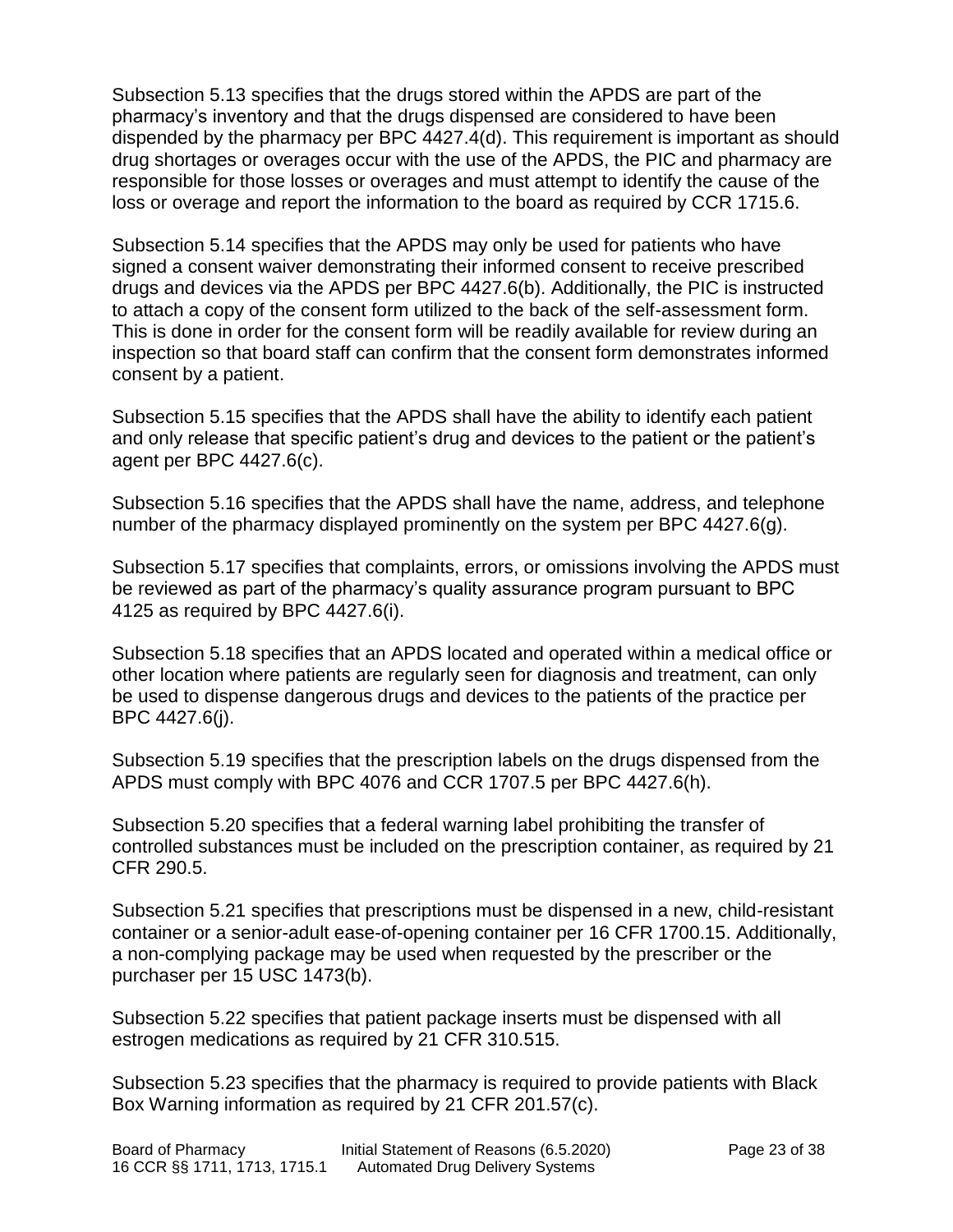Subsection 5.24 specifies that the pharmacy is required to provide patients with medication guides as required by 21 CFR 208.1.

### **Subsection E identifies the record keeping requirements.**

Subsection 5.25 is added for the PIC to ensure that the pharmacy and APDS is compliant with all recordkeeping and quality assurance requirements of BPC 4427.6 and that those record are maintained separately from the other pharmacy records per BPC 4427.6(b).

Subsection 5.26 is added for the PIC to ensure that the pharmacy is keeping the acquisition and disposition records for dangerous drugs stored in the APDS separate from other pharmacy records as required by BPC 4119.11(a)(4).

Subsection 5.27 specifies that records maintained electronically must be done in a way so that the PIC or pharmacist on duty can produce a hardcopy and electronic copy of all records of acquisition and disposition at all times when the licensed premises is open for business as required by BPC 4105(d)(1).

## **Subsection F identifies the requirements for the Policies and Procedures.**

Subsection 5.28 is added for the PIC to ensure that the pharmacy has developed and implemented written policies and procedures that are reviewed annually and include numerous items, including: maintaining security, determining and applying inclusion criteria to establish which drugs and devices may be placed into the system, ensuring patients are aware of consultation services, describe responsibilities and training of pharmacy personnel and others who use the system, orientating patients on the use of the systems, ensuring that the use of the APDS does not interfere with delivery of drugs and devices, and ensuring delivery of the drugs and devices in the event the systems is disabled or malfunctions per BPC  $4427.6(a)(1) - (a)(6)$ . Additionally, space is provided for the PIC to provide the date of the last policy review.

Subsection 5.29 specifies that the pharmacy must report drug losses as required by BPC 4104, 4105.5(c), CCR 1715.6, and 21 CFR 1301.76. Additionally, space is provided for the PIC to provide the date of the last report of a drug loss.

## **Section 6 – ADDS in a health facility pursuant to HSC 1250**

### **Subsection A identifies the general requirements for this type of ADDS**

To ensure clarity to the regulated public within this section, the terms "facility" and "pharmacy services" are defined.

"Facility" means a health facility licensed pursuant to subdivisions (c), (d), or (k) of Section 1250 of the Health and Safety Code that has an ADDS provided by a pharmacy. [HSC 1261.6(a)(2)]

"Pharmacy services" means the provision of both routine and emergency drugs and biologicals to meet the needs of the patient, as prescribed by a physician.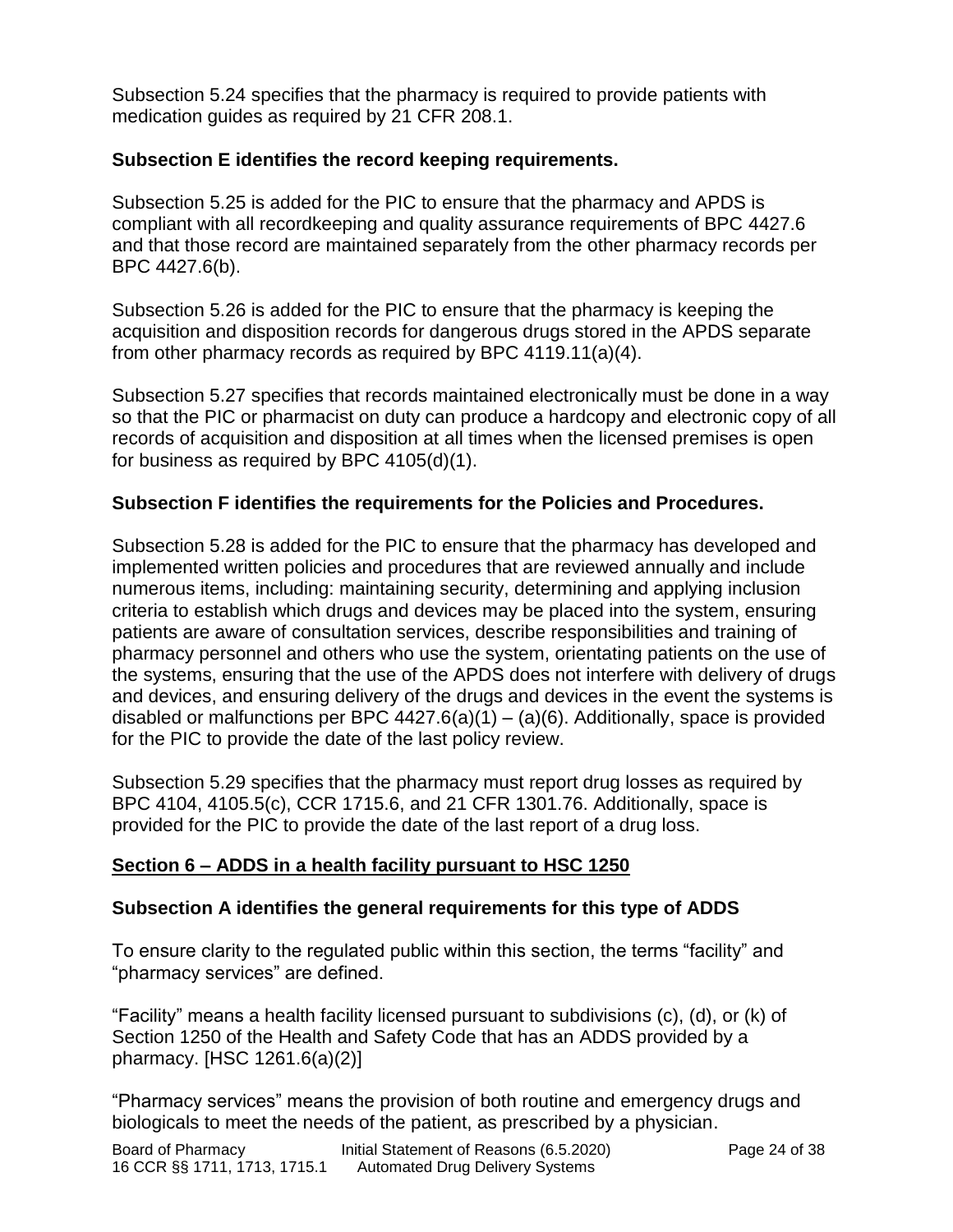[HSC 1261.6(a)(3)]

Subsection 6.1 specifies that the facility and the pharmacy have developed and implemented written policies and procedures to ensure safety, accuracy, accountability, security, patient confidentiality, and maintenance of the ADDS as well as quality, potency, and purity of the stored drugs and devices per BPC 4427.3(c) and HSC 1261.6(d)(1).

Subsection 6.2 is added to ensure that the policies and procedures define access to the ADDS and limits to access to equipment and drugs per HSC 1261.6(d)(1).

Subsection 6.3 specifies that the ADDS policies and procedures must be maintained at the pharmacy and the location where the ADDS is in used per HSC 1261.6(d)(2) and BPC 4427.3(c).

Subsection 6.4 specifies that the pharmacy is responsible for reviewing the drugs contained within the ADDS and the operation and maintenance of the ADDS per HSC 1261.6(h).

### **Subsection B identifies the requirements the pharmacist with this type of ADDS (ADDS in a health facility pursuant to HSC 1250)**

Subsection 6.5 is added to ensure that only the pharmacist is stocking the ADDS. Additionally, the ADDS may be stocked outside the facility if it is stocked with removable pockets, cards, drawers, or single dose containers if specific conditions are met per HSC 1261.6(g).

Subsection 6.5.1 specifies that only a pharmacist, intern, or pharmacy technician working under the supervision of the pharmacist may place drugs into the removable pockets, cards, drawers, or single dose containers per HSC 1261.6(g)(1).

Subsection 6.5.2 specifies that transportation of the removable pockets, cards, drawers, or single dose containers must be done in a tamper-evident container per HSC 1261.6(g)(2).

Subsection 6.5.3 specifies that the facility and pharmacy have policies and procedures in place to ensure that the removable pockets, cards, drawers, or single dose containers are properly placed into the APDS.

If any of the three conditions above are not met, the drugs cannot be stocked into the removable pockets, cards, drawers, or single dose containers outside of the facility.

Subsection 6.6 specifies that access to the ADDS must be individualized, specific, and limited to facility and contract personnel who are authorized by law to administer drugs per HSC 1261.6(c).

Subsection 6.7 specifies that the pharmacist must review and approve all orders prior to a drug being removed from the ADDS for administration to a patient per HSC 1261.6(f)(2). The pharmacist must review the prescriber's orders and the patient's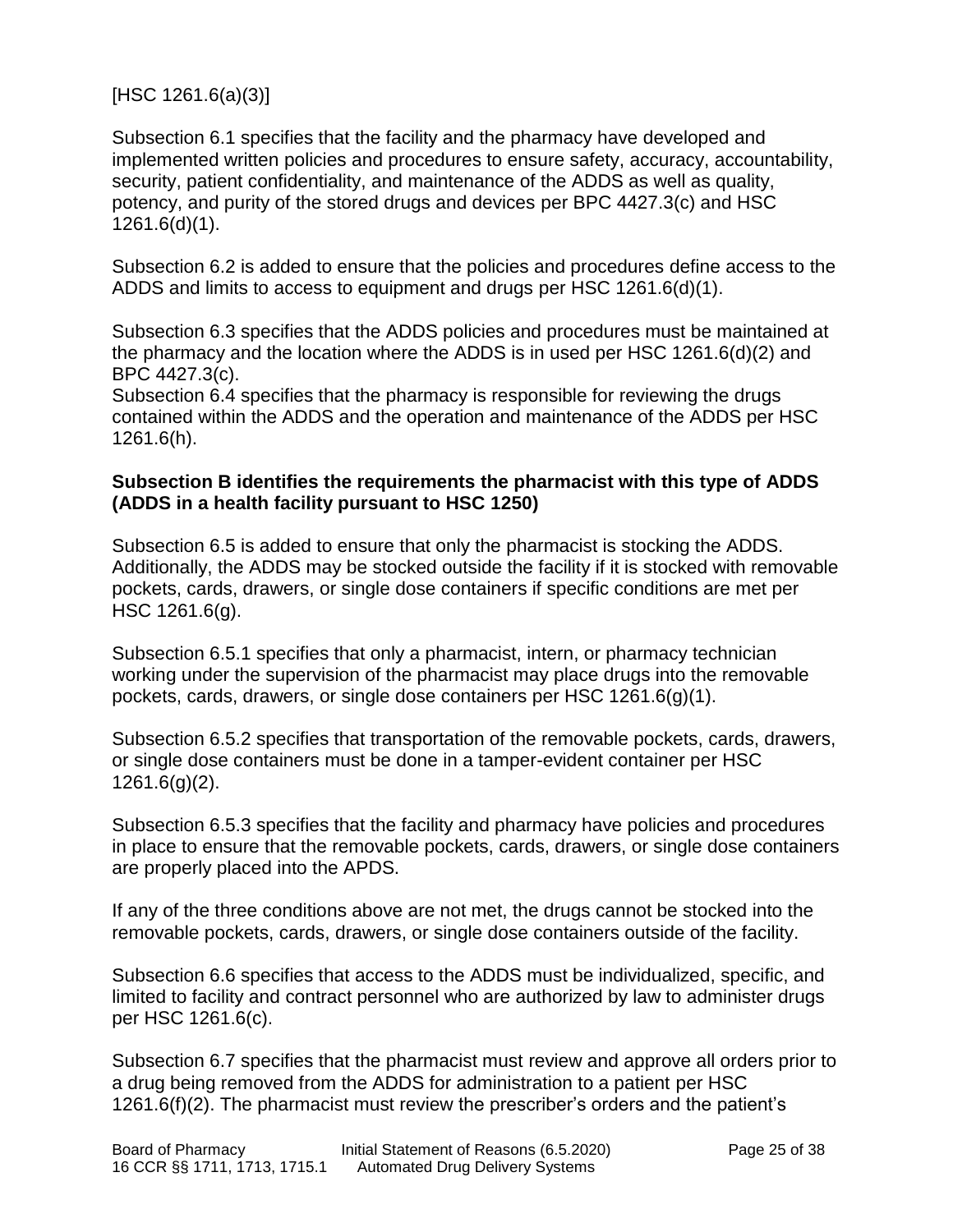profile for potential contraindications and adverse drug reactions as is necessary for patient safety.

Subsection 6.8 specifies that the pharmacist must conduct a monthly review and physical inspection of the ADDS and the drugs within the system. This review shall include the operation, maintenance, and cleanliness of the ADDS, as well as, a review of all transaction records to ensure the security and accountability of the system per HSC 1261.6(h). Additionally, space is provided for the PIC to provide the date of the last monthly review.

Subsection 6.9 specifies that the PIC has ensured that all controlled substances are accounted for, access to the system is limited to authorized personnel, ongoing evaluations are completed for discrepancies or unusual access, and confirmed drug losses are reported to the board per CCR 1715.65(h).

Subsection 6.10 is added to ensure that the pharmacy has completed the annual selfassessment pursuant to CCR 1715 and BPC 4427.7(a). Additionally, space is provided for the PIC to provide the date of the last self-assessment.

### **Subsection C identifies the requirements the pharmacist with this type of ADDS (ADDS in a health facility pursuant to HSC 1250).**

Subsection 6.11 specifies that the stocking and restocking of the ADDS must be performed in compliance with HSC 1261.6 per BPC 4427.4(e)(1).

Subsection 6.12 is added to ensure the PIC is aware that drugs and devices must be stored in a secured room authorized by the board for no more than 48 hours if they are not immediately added to the ADDS. Additionally, to ensure that an inventory is taken on any drugs and devices stored in the secured storage prior to removal to identify any losses or overages per BPC 4427.4(f). These requirements ensure the safety and security of the drugs and devices stored and identify possible diversion.

Subsection 6.13 specifies that the transaction information from the ADDS must be in a readily available format for review and inspection and maintained in the facility a minimum of 3 years per HSC 1261.6(b).

Subsection 6.14 specifies that the information required by BPC Section 4076 and HSC 111480 must be readily available at the time of drug administration if unit dose packaging or unit of use packaging is used per HSC 1261.6(i). Unit dose packaging, for purposes of this section, includes blister pack cards.

### **Per HSC 1261.6(e), when the ADDS is used as an emergency pharmaceutical supplies container, drugs removed from the ADDS are limited to the following:**

Subsection 6.15 specifies that a new drug order given by a prescriber for a patient of the facility for administration prior to the next scheduled delivery from the pharmacy, or 72 hours, whichever is less. Additionally, the drug must only be retrieved upon the authorization of a pharmacist and after the pharmacist has reviewed the prescriber's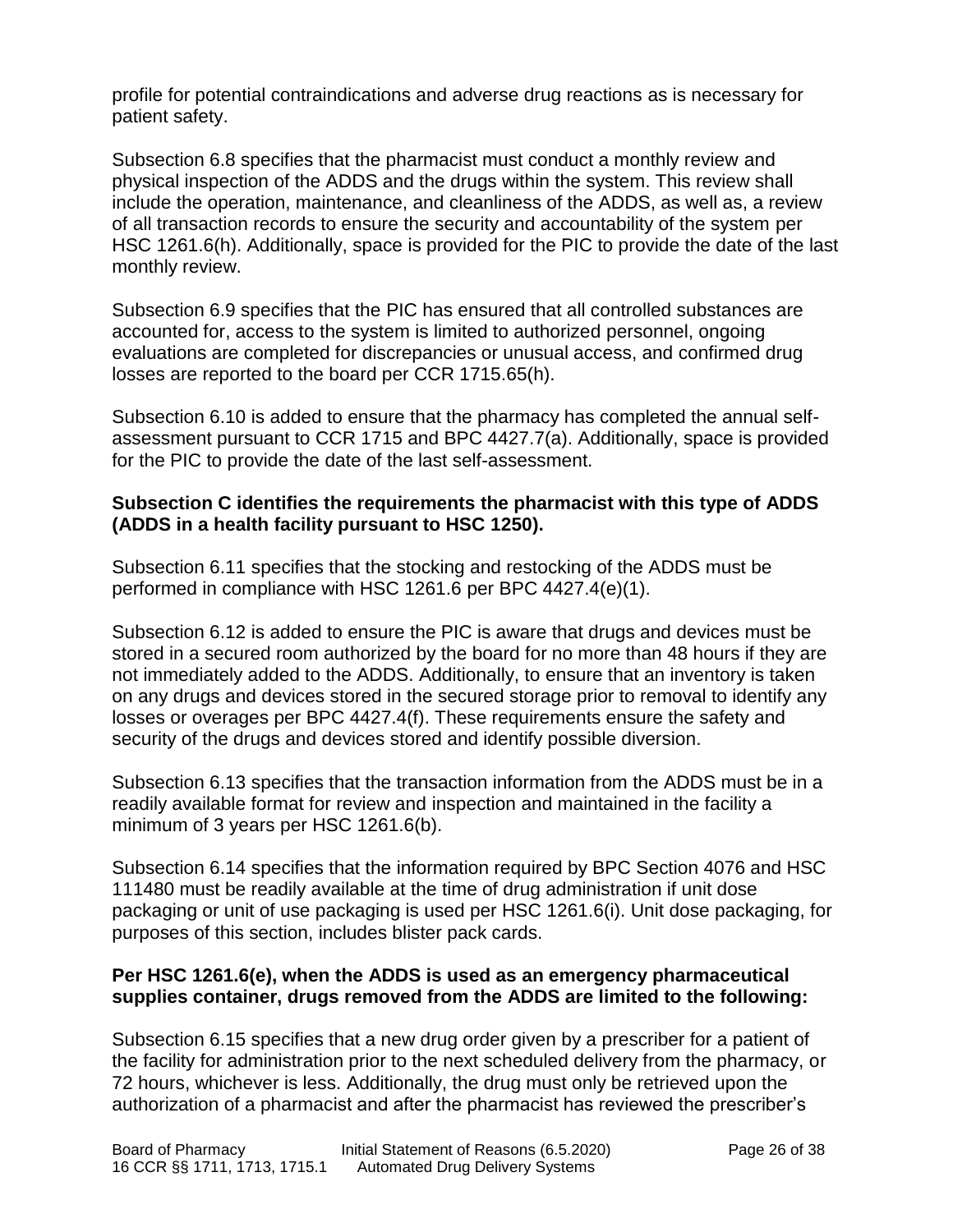order and the patient's profile for potential contraindications and adverse drug reactions per HSC 1261.6(e)(1).

Subsection 6.16 specifies that the drugs that a prescriber has ordered for a patient on an as-needed basis, if the utilization and retrieval of those drugs are subject to ongoing review by a pharmacist per HSC 1261.6(e)(2).

Subsection 6.17 specifies that the drugs designed by the patient care policy committee or pharmaceutical service committee of the facility as emergency drugs or acute onset drugs. These drugs are retrieved from the ADDS pursuant to the order of a prescriber for emergency or immediate administration to a patient of the facility and reviewed by a pharmacist within 48 hours per HSC 1261.6(e)(3).

### **Per HSC 1261.6(f), when the ADDS is used to provide pharmacy services pursuant to BPC 4017.3, the ADDS is subject to the following requirements:**

Subsection 6.18 specifies that the drugs removed from the ADDS for administration to a patient must be in properly labeled units of administration containers or packages per HSC 1261.6(f)(1).

Subsection 6.19 specifies that a pharmacist must review and approve all orders prior to a drug being removed from the ADDS for administration to a patient per HSC 1261.6(f)(2). The pharmacist must review the prescriber's orders and the patient's profile for potential contraindications and adverse drug reactions as is necessary for patient safety.

Subsection 6.20 specifies that the pharmacy controls access to the drugs stored within the ADDS per HSC 1261.6(f)(3).

Subsection 6.21 specifies that access to the ADDS is controlled and tracked using an ID and password or a biosensor for accountability of the drugs and devices within the system per BPC 4427.4(e)(2) and HSC 1261.6(f)(4). Unauthorized individuals are not permitted to access the ADDS for the safety and security of the drugs and devices stored within the system.

Subsection 6.22 specifies that complete and accurate records of all transactions completed on the system, this includes who accesses the system and all drugs added to or removed from the system per BPC 4427.4(e)(3) and HSC 1261.6(f)(5). These records ensure accountability of the individuals accessing the ADDS for the safety and security of the drugs and devices stored within the system.

Subsection 6.23 specifies that after review of the prescriber's order, access to the ADDS is limited to licensed personnel and only to the drugs ordered by the prescriber and reviewed by the pharmacist and only for the specific patient per HSC 1261.6(f)(6).

Subsection 6.24 specifies that licensed personnel should only have access to the drug ordered for the specific schedule administration time when the prescriber's order requires dosage variation of the same drug per HSC 1261.6(f)(6).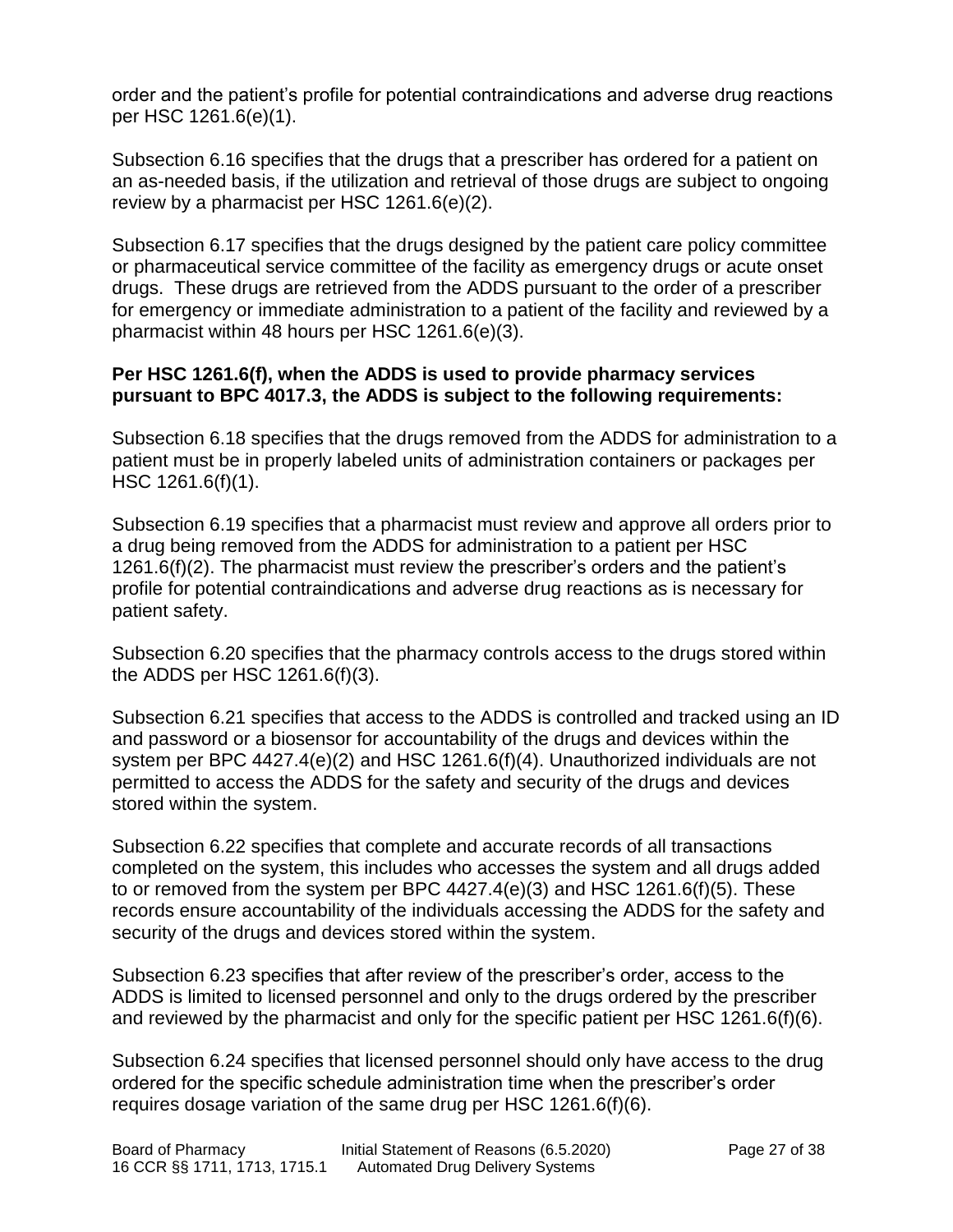Subsection 6.25 specifies that the ADDS must have electronic and mechanical safeguards in place to ensure that the drugs delivered to the patient are specific to that patient if the ADDS allows for licensed personnel to access multiple drugs and are not patient specific in their design per HSC 1261.6(f)(7).

### **Subsection D identifies the record keeping requirements.**

Subsection 6.26 is added for the PIC to ensure that the pharmacy and ADDS is compliant with all recordkeeping and quality assurance requirements established within pharmacy law and regulation, and that those record are maintained separately from the other pharmacy records per BPC 4427.7(b).

Subsection 6.27 specifies that the transaction information from the ADDS must be in a readily available format for review and inspection and maintained in the facility a minimum of 3 years per HSC 1261.6(b).

### **Subsection E identifies the requirements for the Policies and Procedures.**

Subsection 6.28 specifies that the facility and the pharmacy have developed and implemented written policies and procedures to ensure safety, accuracy, accountability, security, patient confidentiality, and maintenance of the ADDS as well as quality, potency, and purity of the stored drugs and devices per BPC 4427.3(c) and HSC 1261.6(d)(1).

Subsection 6.29 is added to ensure that the policies and procedures define access to the ADDS and limits to access to equipment and drugs per HSC 1261.6(d)(1).

Subsection 6.30 specifies that the ADDS policies and procedures must be maintained at the pharmacy and the location where the ADDS is in used per HSC 1261.6(d)(2) and BPC 4427.3(c).

Subsection 6.31 specifies that there are policies and procedures in place to ensure that the removable pockets, cards, drawers, or single dose containers are properly placed into the ADDS per HSC 1261.6(g)(3).

Subsection 6.32 is added for the PIC to ensure that the pharmacy has policies and procedures that include appropriate security measures and monitoring on the inventory within the ADDS to prevent theft and diversion as required by BPC 4105.5(c)(2).

Subsection 6.33 specifies that the pharmacy's policies and procedures include a provision for reporting drug losses as required by BPC 4104, 4427.2(d)(4), CCR 1715.6, and 21 CFR 1301.76. Additionally, space is provided for the PIC to provide the date of the last report of a drug loss.

### **Section 7 – APDS through a clinic pursuant to HSC 1204 or 1204.1 or BPC 4180 or 4190**

### **Subsection A identifies the general requirements for this type of ADDS.**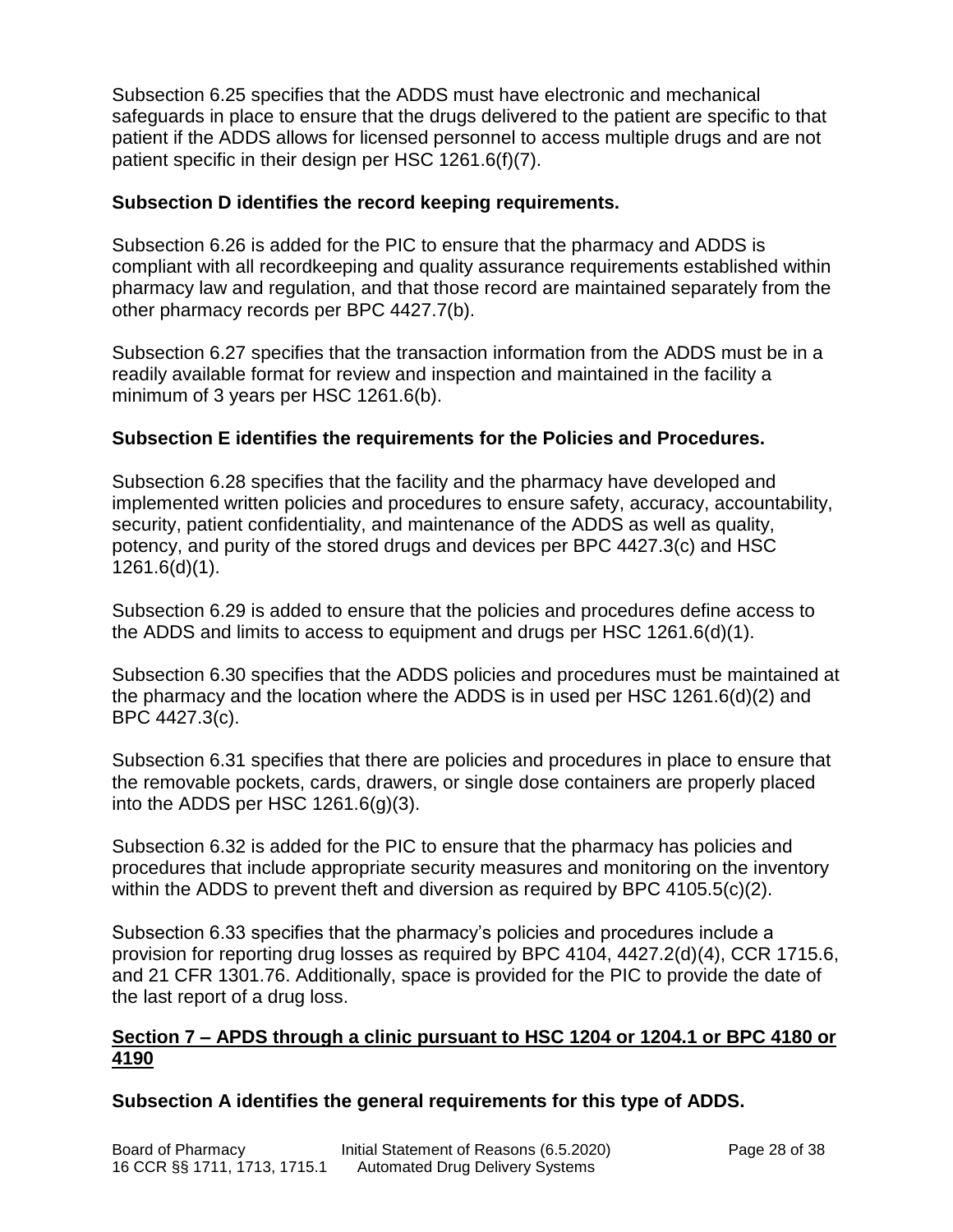Subsection 7.1 specifies that the ADDS must be located inside an enclosed building with a premises address, at a location approved by the board per BPC 4427.3(a). Additionally, the clinic must have a current clinic license issued by the Board of Pharmacy per BPC 4180 or 4190 or be licensed per HSC 1204 or 1204.1. A space is provided for the PIC to provide the license number and expiration date.

Subsection 7.2 specifies that the clinic has developed and implemented written policies and procedures to ensure safety, accuracy, accountability, security, patient confidentiality, and maintenance of the ADDS as well as quality, potency, and purity of the stored drugs and devices per BPC 4186(a). Additionally, the policies and procedures must be maintained at the location where the ADDS is being used.

Subsection 7.3 specifies that the drugs removed from the ADDS must be provided to the patient by a licensed health professional per BPC 4186(b).

Subsection 7.4 specifies that the clinic is responsible for the review of the drugs within the ADDS, as well as, the operation and maintenance of the system.

Subsection 7.5 specifies that the prescription labels on the drugs dispensed from the ADDS must comply with BPC 4076 and CCR 1707.5 per BPC 4186(g) and 4427.6(h).

Subsection 7.6 specifies that the clinic must keep records of the kind and amount of drugs purchased, administered, and dispensed. Additionally, the records must be maintained for a minimum of three years and must be available for inspection per BPC 4180(a)(2).

Subsection 7.7 specifies that the ADDS location must meet the requirements of BPC 4427.3 and be secure from access and removal by unauthorized individuals per BPC 4427.2(d)(2).

Subsection 7.8 specifies that clinics licensed under BPC 4180 and 4190 shall perform periodic inventory and inventory reconciliation functions as required by CCR 1715.65 to detect and prevent the loss of controlled substances.

Subsection 7.9 specifies that the clinic must compile an inventory reconciliation report of all federal Schedule II controlled substances at least every three months as required by CCR 1715.65(c). Additionally, a space is provided for the PIC to record the date that the last inventory was completed.

Subsection 7.10 specifies that the clinic shall report identified drug losses and known causes to the board within 30 days of discovery as required by CCR 1715.65(d). Additionally, if the loss is due to theft, diversion, or for self-use, the loss shall be reported to the board within 14 days of discovery as required by BPC 4104. Finally, if the clinic is unable to identify the cause of the loss, additional investigation shall be undertaken to identify the cause and actions necessary to prevent additional losses.

Subsection 7.11 specifies that the individual(s) who completed the inventory reconciliation report and the professional director of the clinic shall date and sign the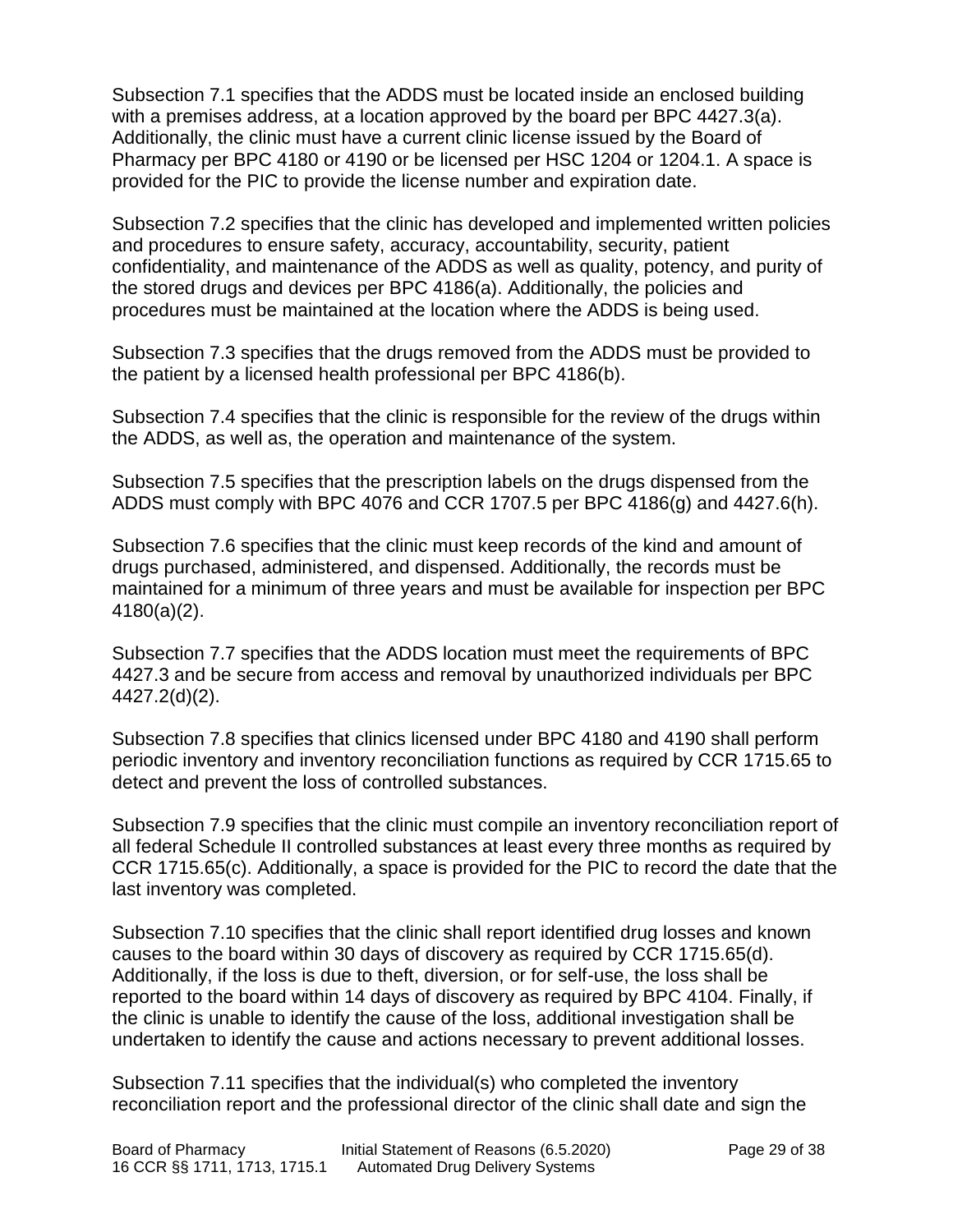report. Additionally, the reports shall be readily retrievable within the clinic for three years as required by CCR 1715.65(e).

Subsection 7.12 specifies that complaints, errors, or omissions involving the ADDS must be reviewed as part of the pharmacy's quality assurance program pursuant to BPC 4125 as required by BPC 4427.6(i).

Subsection 7.13 specifies that a federal warning label prohibiting the transfer of controlled substances must be included on the prescription container, as required by 21 CFR 290.5.

Subsection 7.14 specifies that prescriptions must be dispensed in a new, child-resistant container or a senior-adult ease-of-opening container per 16 CFR 1700.15. Additionally, a non-complying package may be used when requested by the prescriber or the purchaser per 15 USC 1473(b).

Subsection 7.15 specifies that patient package inserts must be dispensed with all estrogen medications as required by 21 CFR 310.515.

Subsection 7.16 specifies that the pharmacy is required to provide patients with Black Box Warning information as required by 21 CFR 201.57(c).

Subsection 7.17 specifies that the pharmacy is required to provide patients with medication guides as required by 21 CFR 208.1.

Subsection 7.18 specifies that an ADDS located and operated within a medical office or other location where patients are regularly seen for diagnosis and treatment, can only be used to dispense dangerous drugs and devices to the patients of the practice per BPC 4427.6(j).

Subsection 7.19 is added to ensure that the underlying pharmacy does not have more than 15 APDS licensees. Additionally, space is provided for the PIC to list the APDS licenses per BPC 4119.11(d)(10). During this process, the PIC will determine if the underlying pharmacy obtained more than 15 licenses and the PIC can take corrective action to address the non-compliance issue.

### **Subsection B identifies the requirements the pharmacist with this type of ADDS (an APDS through a clinic pursuant to HSC 1204 or 1204.1 or BPC 4180 or 4190).**

Subsection 7.20 is added to ensure that only the pharmacist is stocking the ADDS per BPC 4186(c).

Subsection 7.21 specifies that drugs are only to be removed from the ADDS upon authorization from the pharmacist after the pharmacist has reviewed the prescription and the patient's profile for potential contraindications and adverse drug reactions per BPC 4186(b).

Board of Pharmacy **Initial Statement of Reasons (6.5.2020)** Page 30 of 38 16 CCR §§ 1711, 1713, 1715.1 Automated Drug Delivery Systems Subsection 7.22 specifies that the pharmacist must conduct a monthly review and physical inspection of the ADDS and the drugs within the system. This review shall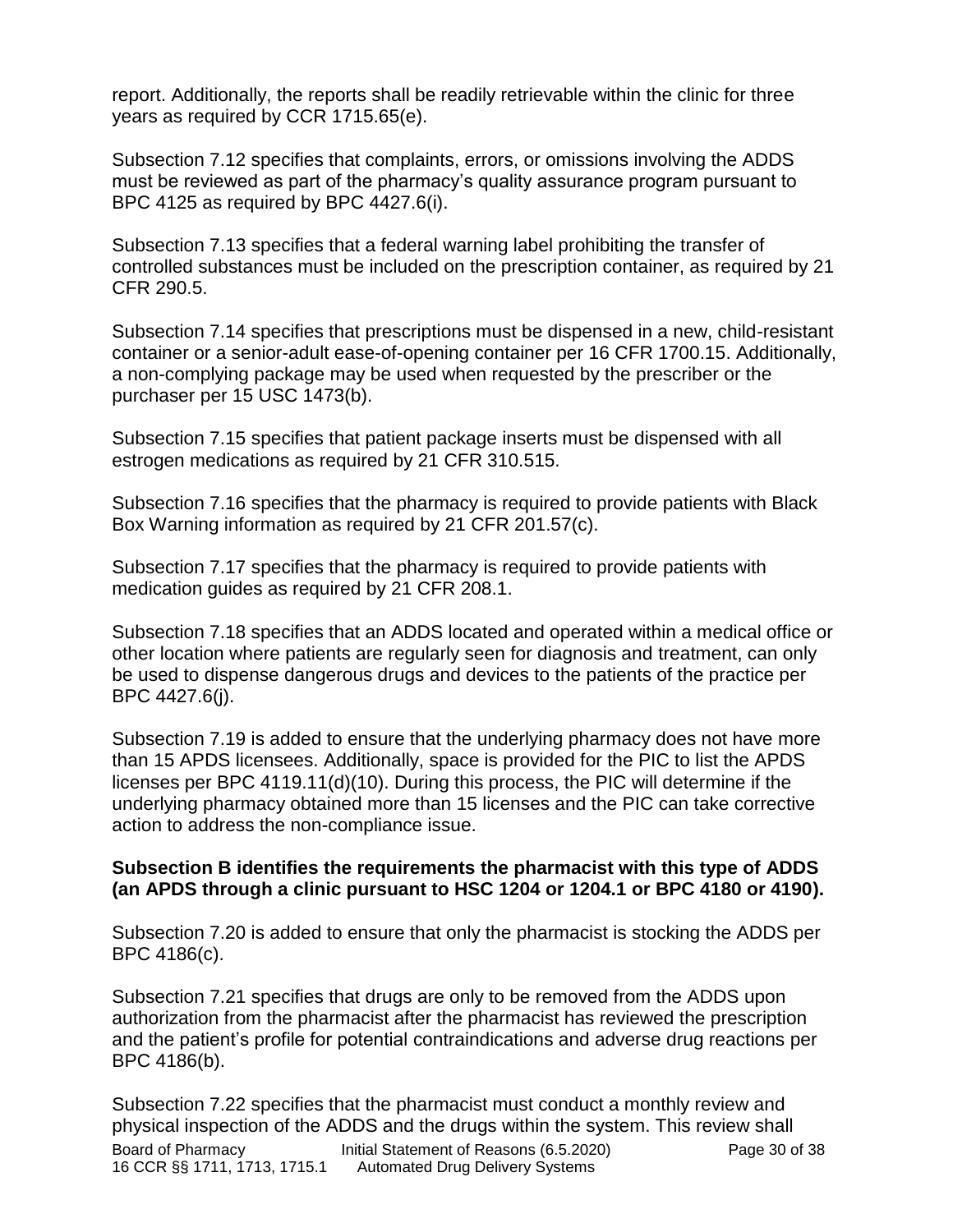include the operation, maintenance, and cleanliness of the ADDS, as well as, a review of all transaction records to ensure the security and accountability of the system per BPC 4186(d). Additionally, space is provided for the PIC to provide the date of the last monthly review.

Subsection 7.23 specifies that the pharmacist must perform all clinical services as part of the dispensing process. This includes, but is not limited to, a drug utilization review and patient consultation per BPC 4427.6(d).

Subsection 7.24 specifies that drugs are only dispensed from the APDS upon authorization from the pharmacist after the pharmacist has reviewed the prescription and the patient's profile for potential contraindications and adverse drug reactions per BPC 4427.6(e).

Subsection 7.25 specifies that the pharmacist shall consult with patients for the first time on all prescribed drugs and devices dispensed from the APDS. Additionally, it specifies that the consultation shall be provided by a Board licensed pharmacist via telecommunication link that has two-way audio and video capabilities per BPC 4427.6(f).

Subsection 7.26 specifies that the APDS shall have the name, address, and telephone number of the pharmacy displayed prominently on the system per BPC 4427.6(g).

Subsection 7.27 specifies that the pharmacist must provide patient consultation via a two-way audio and video telecommunication link for drugs dispensed by the clinic ADDS per BPC 4186(e).

Subsection 7.28 specifies that the pharmacist operating the ADDS must be located within California per BPC 4186(f).

Subsection 7.29 specifies that the consultant pharmacist for the clinic shall review all inventory and inventory reconciliation reports taken and establish and maintain secure methods to prevent losses of controlled substances. Additionally, the clinic shall develop written policies and procedures for performing the inventory reconciliation reports per CCR 1715.65(b).

### **Subsection C identifies the requirements for the Policies and Procedures.**

Subsection 7.32 specifies that the pharmacy must develop and implement written policies and procedures that are reviewed annually and include numerous items, including: maintaining security, determining and applying inclusion criteria to establish which drugs and devices may be placed into the system, ensuring patients are aware of consultation services, describe responsibilities and training of pharmacy personnel and others who use the system, orientating patients on the use of the systems, ensuring that the use of the APDS does not interfere with delivery of drugs and devices, and ensuring delivery of the drugs and devices in the event the systems is disabled or malfunctions per BPC 4427.6(a) – (a)(6). Additionally, space is provided for the PIC to provide the date of the last policy review.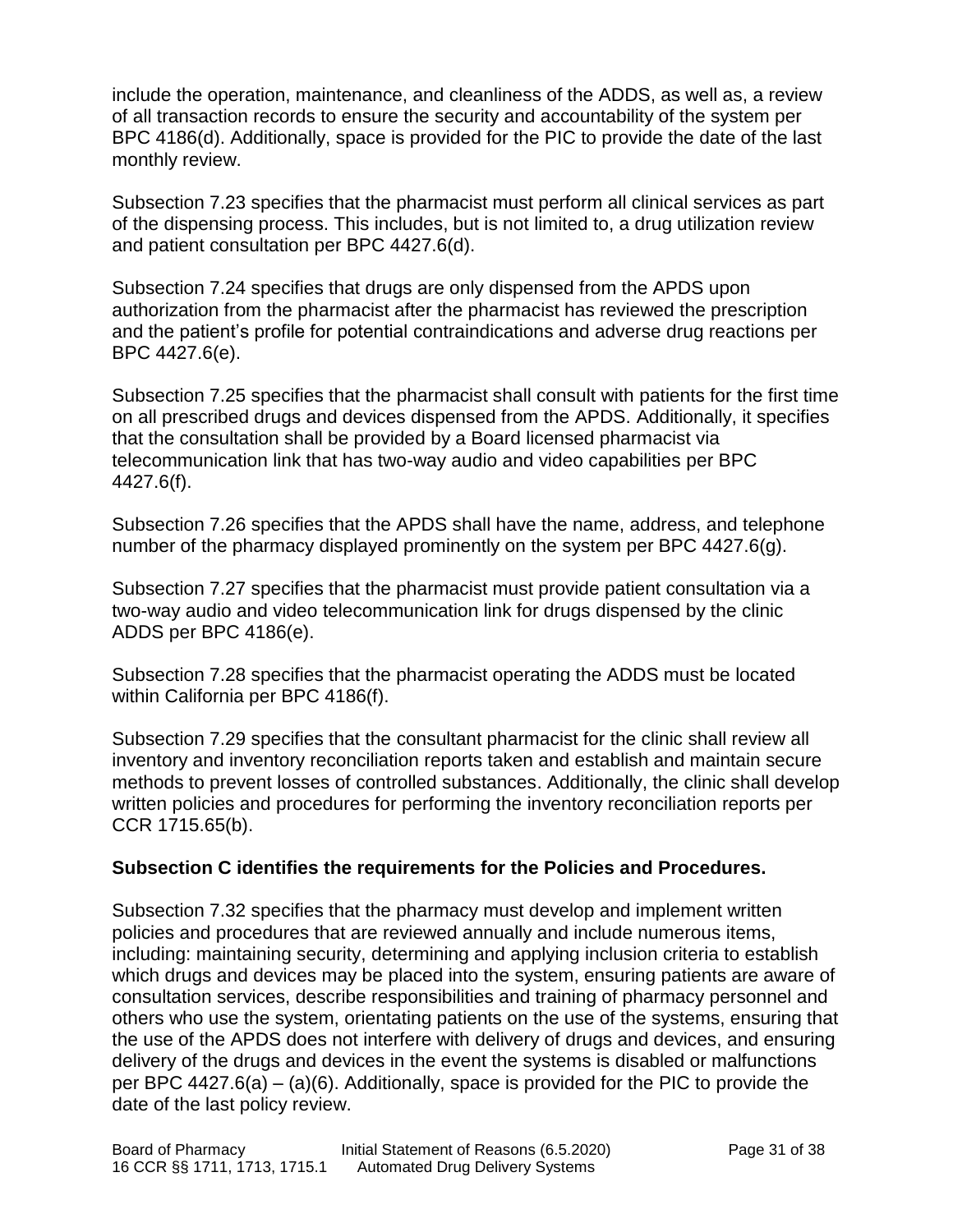Subsection 7.33 specifies that the APDS may only be used for patients who have signed a consent waiver demonstrating their informed consent to receive prescribed drugs and devices via the APDS and whose use of the APDS meets the inclusion criteria established in the policies and procedures per BPC 4427.6(b).

Subsection 7.34 specifies that the APDS shall have the ability to identify each patient and only release that specific patient's drug and devices to the patient or the patient's agent per BPC 4427.6(c).

Subsection 7.35 is added to ensure that the pharmacy maintains written policies and procedures for the APDS for 3 years from the date of last use of the APDS as required by BPC 4427.6(l).

Subsection 7.36 is added for the PIC to ensure that the pharmacy and ADDS is compliant with all recordkeeping and quality assurance requirements established within pharmacy law and regulation, and that those record are maintained separately from the other pharmacy records per BPC 4427.7(b).

### **Section 8 – ADDS operated by a correctional clinic**

### **Subsection A identifies the general requirements for this type of ADDS.**

Subsection 8.1 defines "automated drug delivery system" as it applies to correctional clinics as a mechanical system controlled remotely by a pharmacist that performs operations or activities, other than compounding or administration, relative to the storage, dispensing, or distribution of prepackaged dangerous drugs or dangerous devices. Additionally, the ADDS must collect, control, and maintain all transaction information to accurately track the movement of drugs into and out of the system for security, accuracy, and accountability per BPC 4187.5(h).

Subsection 8.2 defines "correctional clinic" as a primary care clinic, as referred to in subdivision (b) of Section 1206 of the Health and Safety Conde, conducted, maintained, or operated by the state to provide health care eligible patients of the Department of Corrections and Rehabilitation per BPC 4187.

Subsection 8.3 specifies that a correctional clinic may obtain drugs for patients under the care of the correctional facility based on the directions of a physician and surgeon, dentist, or other person lawfully authorized to prescribe, or an approved protocol as identified within the statewide Inmate Medical Services Policies and Procedures. Additionally, the drugs may be obtained from a licensed correctional pharmacy, the Department of Correction and Rehabilitation's Central Fill Pharmacy, or from another correctional clinic licensed by the board within the same institution per BPC 4187.1(a).

Subsection 8.4 specifies that the dispensing or administering of drugs in a correctional clinic can only be done pursuant to a chart order (BPC 4019), a valid prescription, or pursuant to an approved protocol as identified within the statewide Inmate Medical Services Policies and Procedures per BPC 4187.1(b).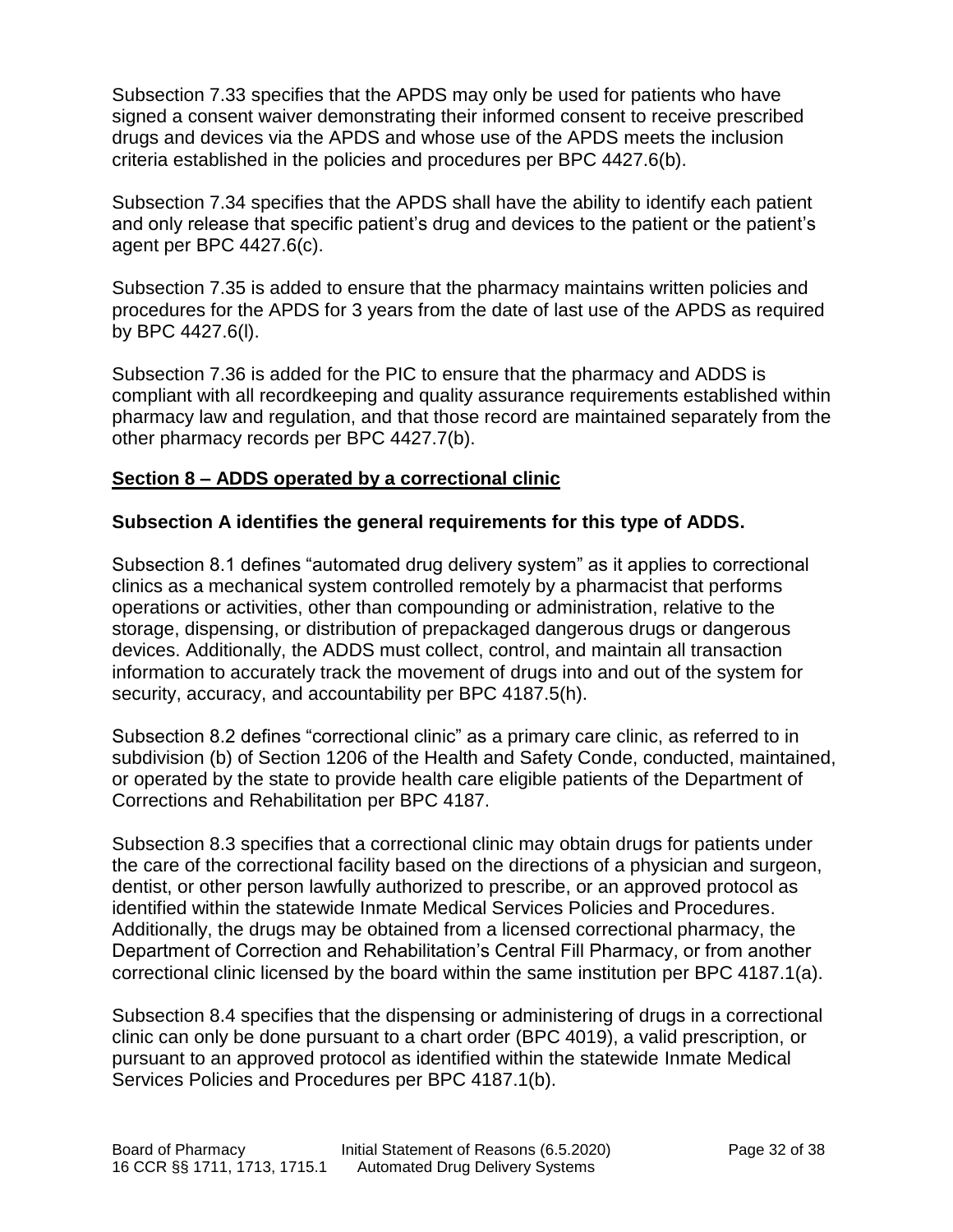Subsection 8.5 specifies that medications dispensed to patients that are to be kept on the patient's person must meet the labeling requirements of BPC 4076 and all record keeping requirements within pharmacy law per BPC 4187.1(b)

Subsection 8.6 specifies that the correctional clinic must keep records of the kind and amounts of drugs purchased, administered, and dispensed. Additionally, the records must be maintained for a minimum of three years and must be available for inspection per BPC 4180(a)(2).

Subsection 8.7 specifies that the correctional clinic must obtain a license from the board per BPC 4187.1(d)(1).

Subsection 8.8 specifies that the correctional clinic must obtain a separate license for each location where an APDS is located and the license is not transferrable per BPC 4187.1(d)(2).

Subsection 8.9 specifies that the correctional clinic's location and address must be identified by the correctional institution and the building within the correctional institution per BPC 4187.1(d)(3).

Subsection 8.10 specifies that the correctional clinic must notify the board in advance of any change in the clinic's address on a form furnished by the board per BPC 4187.1(d)(4).

Subsection 8.11 specifies that the ADDS must be secured from access and removal by unauthorized individuals per BPC 4427.2(d)(2).

### **Subsection B identifies the requirements for the Policies and Procedures.**

Subsection 8.12 specifies that the policies and procedures to implement the law and regulations with respect to correctional clinics must be developed and approved by the statewide Correctional Pharmacy and Therapeutics Committee referenced in Section 5024.2 of the Penal Code per BPC 4187.2(a).

Subsection 8.13 specifies that an acknowledgement of the policies and procedures must be signed by the correctional facility PIC servicing the institution, the PIC for the California Department of Correction and Rehabilitation's Central Fill Pharmacy, and the correctional clinic's chief medical executive, supervising dentist, chief nurse executive, and chief executive officer per BPC 4187.2(a).

Subsection 8.14 specifies that the chief executive officer is responsible for the safe, orderly and lawful provision of pharmacy services per BPC 4187.2(b)(1).

Subsection 8.15 specifies that the PIC of the correctional facility must implement the policies and procedures developed and approved by the statewide Correctional Pharmacy and Therapeutics Committee referenced in Section 5042.2 of the Penal Code and the statewide Inmate Medical Services Policies and Procedures in conjunction with the chief executive officer, the chief medical executive, the supervising dentist, and the chief nurse executive per BPC 4187.2(b)(1).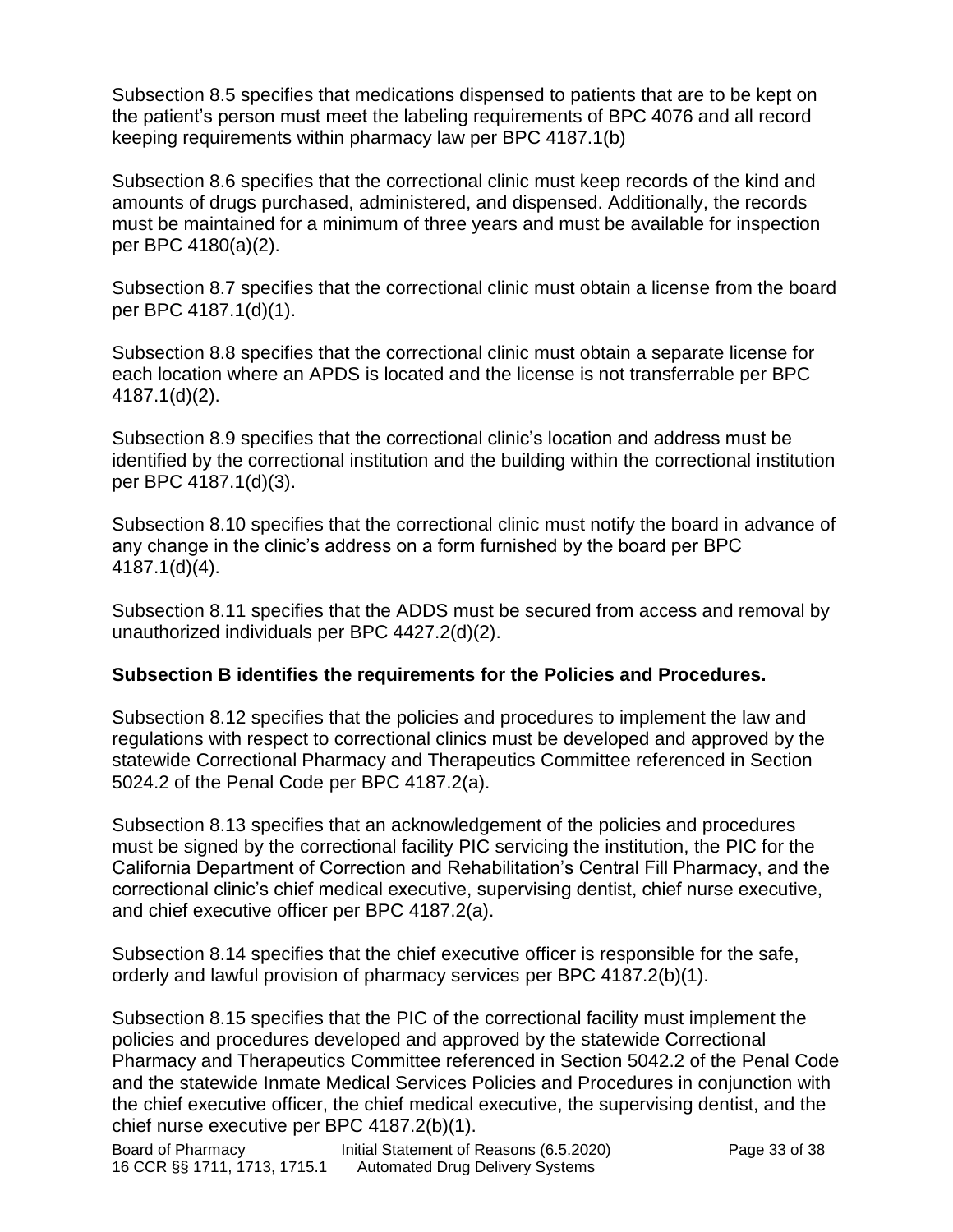Subsection 8.16 specifies that the licensed correctional clinic must notify the board within 30 days of any change in the chief executive officer on a form furnished by the board per BPC 4187.2(b)(2).

Subsection 8.17 specifies that Schedule II, III, IV or V controlled substances may be administered by health care staff of the licensed correctional clinic lawfully authorized to administer pursuant to a chart order, as defined in Section 4019, a valid prescription consistent with chapter 9 division 2 of the Business and Professions Code, or pursuant to an approved protocol as identified within the statewide Inmate Medical Services Policies and Procedures per BPC 4187.3.

Subsection 8.18 specifies that the ADDS location must implement the statewide Correctional Pharmacy and Therapeutics Committee's policies and procedures and the statewide Inmate Medical Services Policies and Procedures to ensure safety, accuracy, accountability, security, patient confidentiality, and maintenance of the quality, potency, and purity of drugs per BPC 4187.5(a).

Subsection 8.19 specifies that the policies and procedures must be maintained in electronic form or paper form at the location where the ADDS is used per BPC 4187.5(a).

### **Subsection C identifies the requirements the pharmacist with this type of ADDS (ADDS operated by a correctional clinic)**

Subsection 8.20 specifies that a correctional facility pharmacist must inspect the clinic at least quarterly per BPC 4187.2(c).

Subsection 8.21 specifies that drugs removed from the ADDS are only removed upon authorization by a pharmacist after the pharmacist has reviewed the prescription and the patient profile for potential contraindications and adverse drug reactions. Additionally, if the correctional pharmacy is closed, and if, in the prescriber's professional judgment, a delay in therapy may cause patient harm, the medication may be removed from the ADDS and administered or furnished to the patient under the direction of the prescriber. Where the drug is otherwise unavailable, a medication may be removed and administered or furnished to the patient pursuant to an approved protocol as identified within the statewide Inmate Medical Services Policies and Procedures. Any removal of the medication from an ADDS must be documented and provided to the correctional pharmacy when it reopens per BPC 4187.5(b).

Subsection 8.22 specifies that the pharmacist must conduct a monthly review and physical inspection of the ADDS and the drugs within the system. This review shall include the operation, maintenance, and cleanliness of the ADDS, as well as, a review of all transaction records to ensure the security and accountability of the system per BPC 4187.5(e). Additionally, space is provided for the PIC to provide the date of the last monthly review.

#### **Subsection D identifies the device requirements of this type of ADDS (ADDS operated by a correctional clinic).**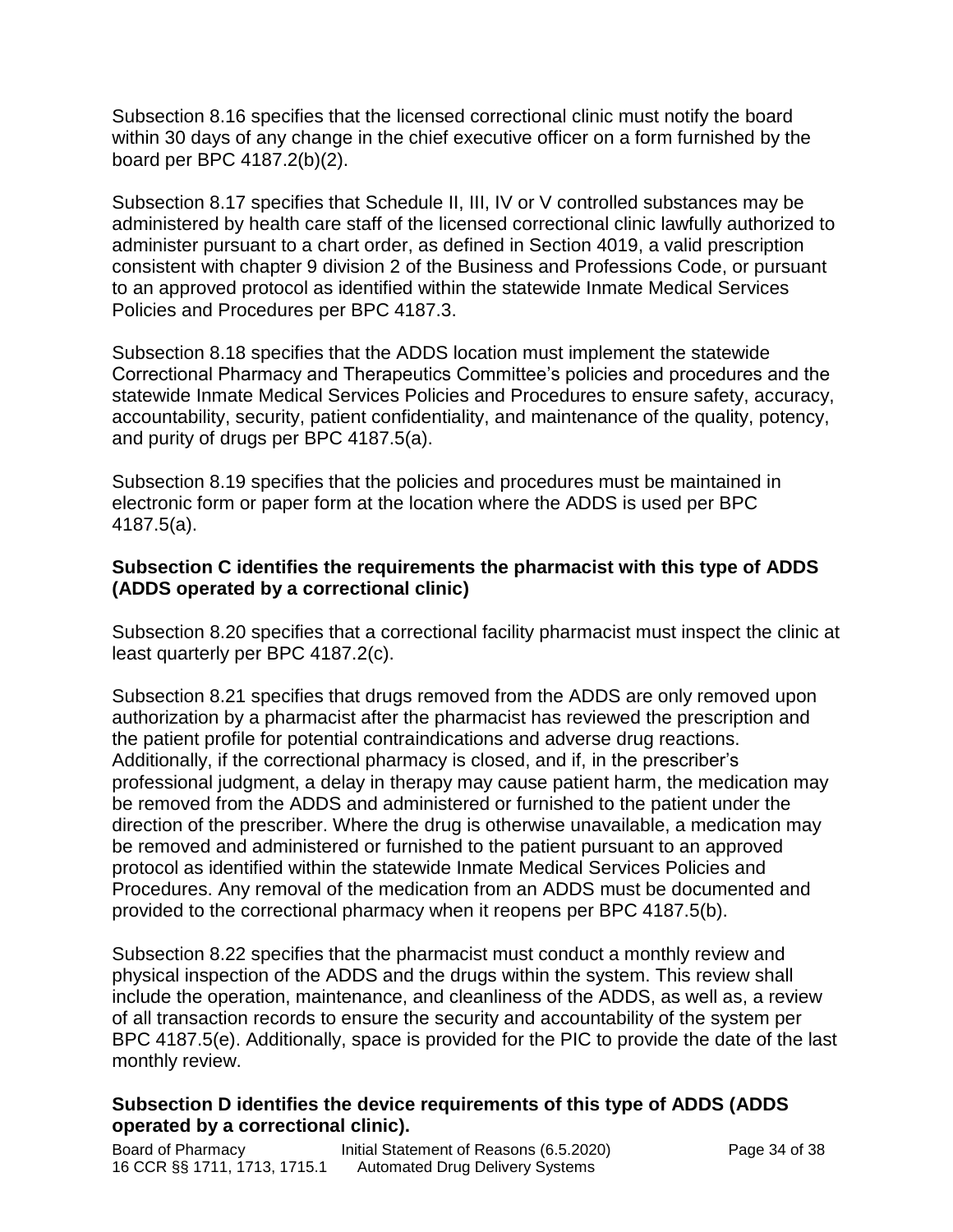Subsection 8.23 specifies that the drugs removed from the ADDS must be provided to the patient by a licensed health professional per BPC 4187.5(c).

Subsection 8.24 specifies that the correctional clinic is responsible for the review of the drugs within the ADDS, as well as, the operation and maintenance of the system.

Subsection 8.25 specifies that the ADDS must be operated by a licensed correctional pharmacy. Additionally, any drugs within the ADDS are considered owned by the licensed correctional pharmacy until they are dispensed from the ADDS per BPC 4187.5(f).

Subsection 8.26 specifies that the drugs can only be removed from the ADDS by a person lawfully authorized to administer or dispense the drugs per BPC 4187.5(g).

## **Subsection E identifies the record keeping requirements.**

Subsection 8.27 is added to ensure that all records of manufacture and sale, acquisition, receipt, shipment, and disposition are maintained in the readily retrievable form during business hours and are preserved for at least three years from the date of making. The records must be readily retrievable so that board staff can review them during an inspection. Additionally, a currently inventory must be kept by the licensed correctional clinic per BPC 4081(a).

### **Pharmacist-in-Charge Certification**

A certification has added identify the appropriate individual responsible for completing and certifying completion of the self-assessment. The PIC certification specifies that the PIC is certifying that they completed the self-assessment and that any identified deficiency will be corrected. Additionally, it specifies that the Board of Pharmacy can verify the responses and the PIC is certifying under penalty of perjury that the selfassessment form is true and correct.

Additionally, there is a second acknowledgment that the PIC will sign once they have completed the deficiencies identified within the self-assessment. Additionally, it specifies that the Board of Pharmacy can verify the responses and the PIC is certifying under penalty of perjury that the self-assessment form is true and correct.

By requiring attestation under penalty of perjury, the board is communicating to the PIC and all future pharmacists-in-charge, the gravity of falsifying information to the board. Pursuant to B&P section 4301(g), the board has the statutory authority to discipline a licensee who knowingly made or signed any certificate or document that falsely represents the existence or nonexistence of facts. Should a PIC falsely certify to the completion of the self-assessment, the PIC could be disciplined by the board. Certification under penalty of perjury helps ensure that the statements regarding compliance with the requirements are truthful, factual representations made in good faith. (See, e.g., *In re Marriage of Reese & Guy* (1999) 73 Cal.App.4th 1214, 1223 [judicial explanation for the use of certifications].)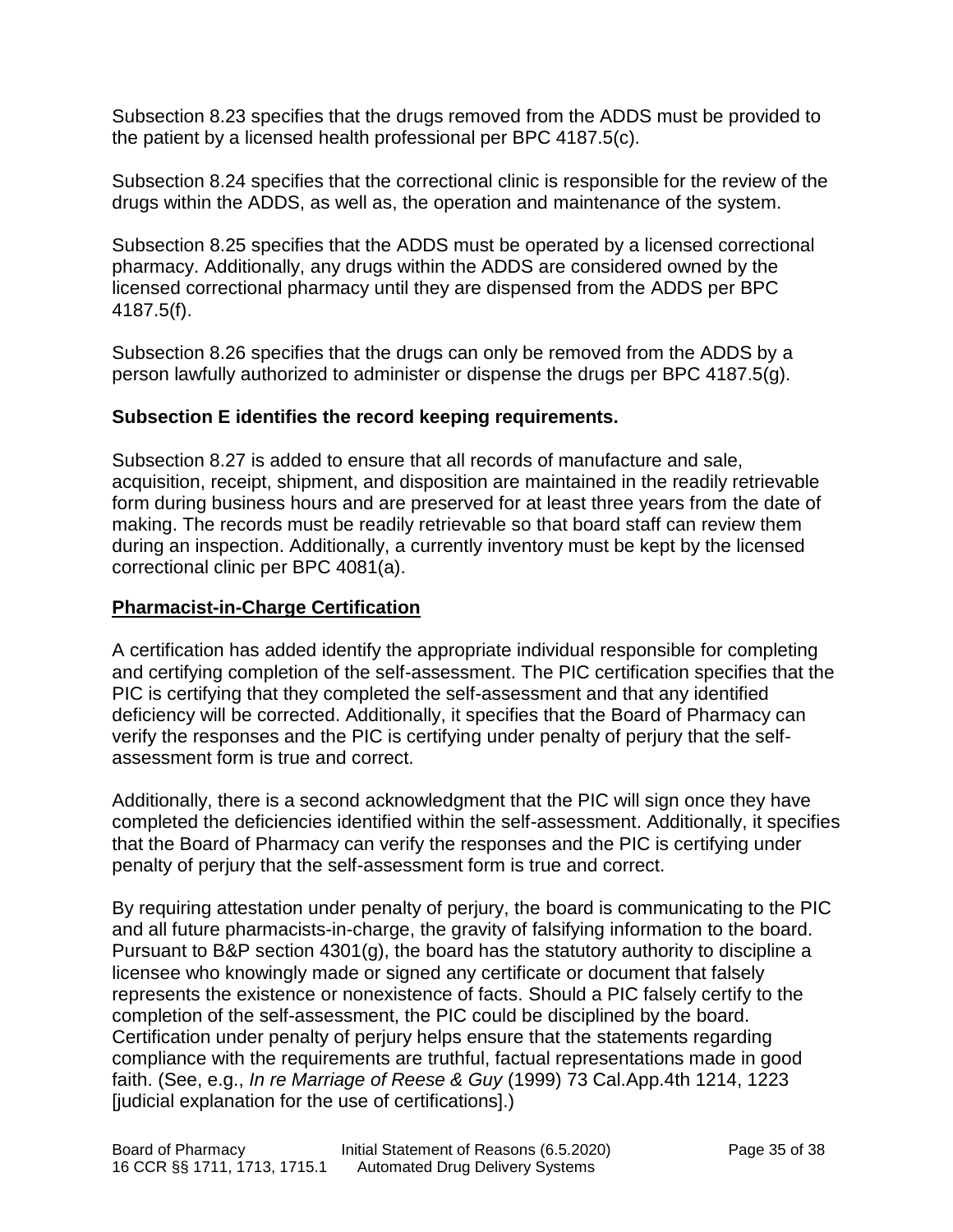## **Acknowledgement by Owner of ADDS**

A certification has added identify the appropriate individuals responsible for completing and certifying completion of the self-assessment. The owner certification specifies that the owner is certifying that they have read and reviewed the self-assessment and that they understand that failure to correct identified deficiencies could result in the revocation of the license. Additionally, it specifies that the Board of Pharmacy can verify the responses and that the owner is certifying under penalty of perjury.

Additionally, there is a second acknowledgment that the owner will sign once the PIC has corrected any deficiencies identified within the self-assessment. Additionally, it specifies that the Board of Pharmacy can verify the responses and the owner is certifying under penalty of perjury that they have read and reviewed the selfassessment and that they understand that failure to correct identified deficiencies could result in the revocation of the license.

By requiring attestation under penalty of perjury, the board is communicating to the owner, the gravity of falsifying information to the board. Pursuant to B&P section 4301(g), the board has the statutory authority to discipline a licensee who knowingly made or signed any certificate or document that falsely represents the existence or nonexistence of facts. Certification under penalty of perjury helps ensure that the statements regarding compliance with the requirements are truthful, factual representations made in good faith. (See, e.g., *In re Marriage of Reese & Guy* (1999) 73 Cal.App.4th 1214, 1223 [judicial explanation for the use of certifications].)

### **Underlying Data**

- 1. Assembly Bill 1812 (Omnibus, Statutes of 2018, Chapter 36).
- 2. Assembly Bill 2037 (Bonta, Statutes of 2018, Chapter 647)
- 3. Senate Bill 1447 (Hernandez, Statutes of 2018, Chapter 666)
- 4. 15 USC Chapter 39A, Special Packaging for Household Substances <http://uscode.house.gov/browse/prelim@title15/chapter39&edition=prelim>
- 5. 42 USC Chapter 6A, Subchapter II, Part D, subpart vii: Primary Health Care, Drug Pricing Agreements [http://uscode.house.gov/browse/prelim@title42/chapter6A/subchapter2/partD&ed](http://uscode.house.gov/browse/prelim@title42/chapter6A/subchapter2/partD&edition=prelim) [ition=prelim](http://uscode.house.gov/browse/prelim@title42/chapter6A/subchapter2/partD&edition=prelim)
- 6. 16 Code of Federal Regulations, Chapter 2, Subchapter E Consumer Product Safety Commission [\(https://www.govinfo.gov/app/collection/cfr/2018/\)](https://www.govinfo.gov/app/collection/cfr/2018/)
- 7. 21 Code of Federal Regulations, Chapter 1, Subchapters C (Parts 201, 208, and 290) and D (Part 310) – Food and Drug Administration, Department of Health and Human Services [\(https://www.govinfo.gov/app/collection/cfr/2018/\)](https://www.govinfo.gov/app/collection/cfr/2018/)
- 8. 21 Code of Federal Regulations, Chapter 2, Part 1301 Drug Enforcement Administration, Department of Justice [\(https://www.govinfo.gov/app/collection/cfr/2018/\)](https://www.govinfo.gov/app/collection/cfr/2018/)
- 9. Relevant Meeting Materials and Minutes from Board of Pharmacy Meeting held January 30-31, 2018 (Meeting Materials (Licensing Committee Pages 1, 6-7 and Attachment 2), (Enforcement Committee Pages 1, 3-4, 11 and Attachments 4 and 13), Minutes Pages (Pending)).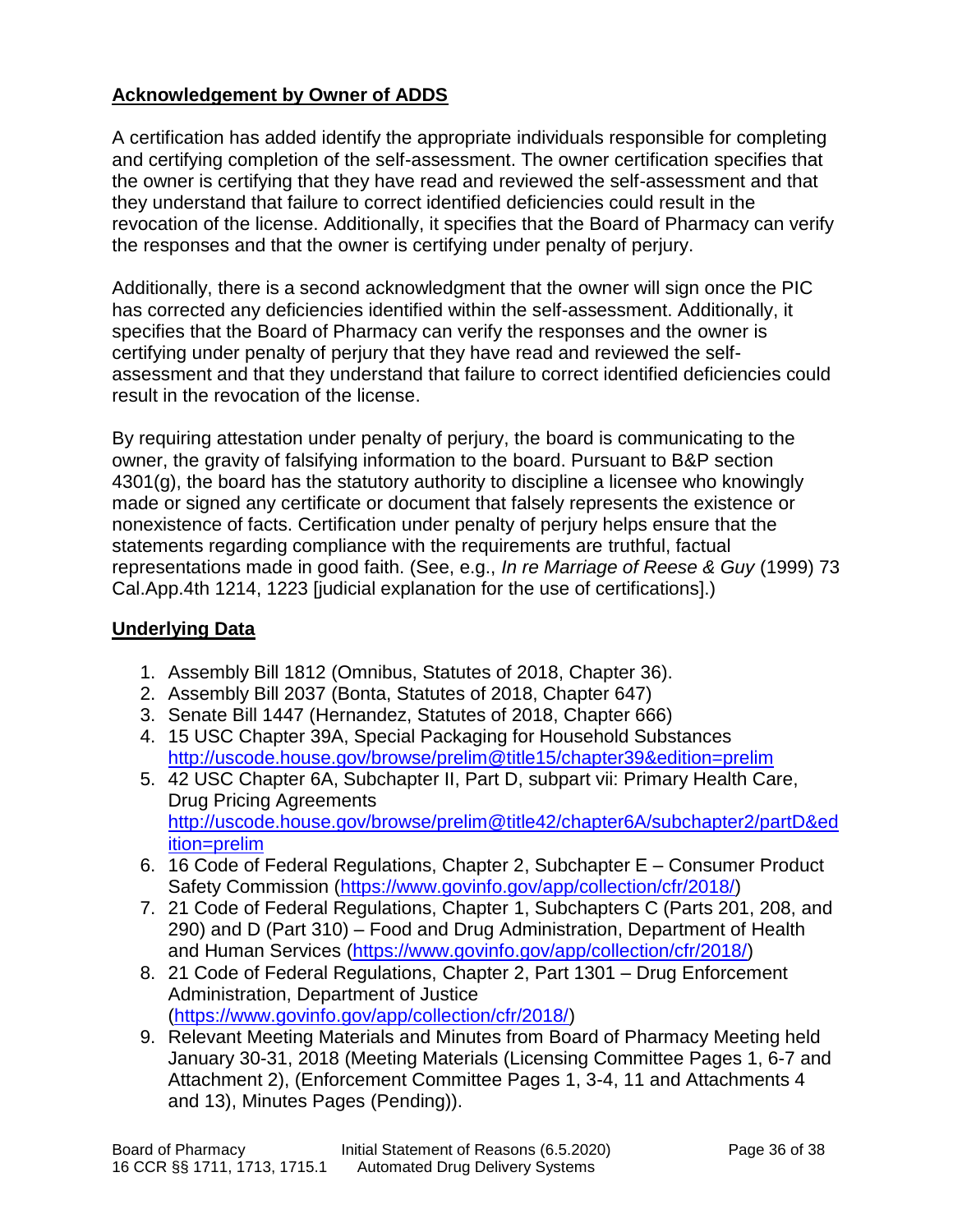## **Business Impact**

The board has made an initial determination that the proposed regulatory action would have no significant statewide adverse economic impact directly affecting businesses and/or employees including the ability of California businesses to compete with businesses in other states. This determination is based on the fact that completion of the self-assessment is required by statute and this proposal is establishing a selfassessment form specific to ADDS to ensure that the pharmacy law references within the form are current and complete. Additionally, the proposal is establishing the regulation to clearly specify the requirements for ADDS which currently only exist for pharmacies and hospitals within CCR 1715. The board estimates that completion of the self-assessment form should only take an hour or two, if the pharmacy is operating in compliance with federal and state law and regulation. As such, the board determined that completing the form will not have an adverse economic impact on businesses and it would improve business practices by educating and ensuring that board licensees are operating in compliance with federal and state law and regulation.

# **Economic Impact Assessment**

The Board has determined that:

- (1) this proposal will not create jobs within California;
- (2) this proposal will not eliminate jobs within California;
- (3) this proposal will not create new businesses within California;
- (4) this proposal will not eliminate of existing businesses within California;
- (5) this proposal will not expand businesses currently doing business in the State of California.

The board determined that this proposal will not create or eliminate jobs or businesses. The proposed regulation provides clarity to the regulated public with respect to the use of APDS. Additionally, the proposal identifies the specific requirements for the selfassessment form. Completion of the self-assessment form is required by B&P section 4427.7. The self-assessment form aids licensees in assessing their compliance with federal and state law and regulations. A pharmacy operating an ADDS should already follow the laws and regulations identified within the self-assessment form, so simply completing the form itself will not create or eliminate jobs or businesses. There may be a minor additional cost for the pharmacy to complete the ADDS self-assessment. The estimated cost to the pharmacy would be the staff time spent to complete the selfassessment form (an hour to two) and the paper. In addition, the completed selfassessment form must be maintained within the facility, so there would be minor storage requirement of the document for three years. The board believes these costs to be minor. Finally, the proposal does require that a pharmacy submit quality assurance records to the board within 30 days of completion of a quality assurance review. The cost associated would be the cost of the paper and the staff time submit the documents to the board. The board believes these costs to be minor.

This regulatory proposal benefits the health and welfare of California residents. Existing pharmacy law requires a pharmacy holding an ADDS license to complete a selfassessment. This proposal establishes the specific requirements for the selfassessment form and frequency of completion. The use of the self-assessment form